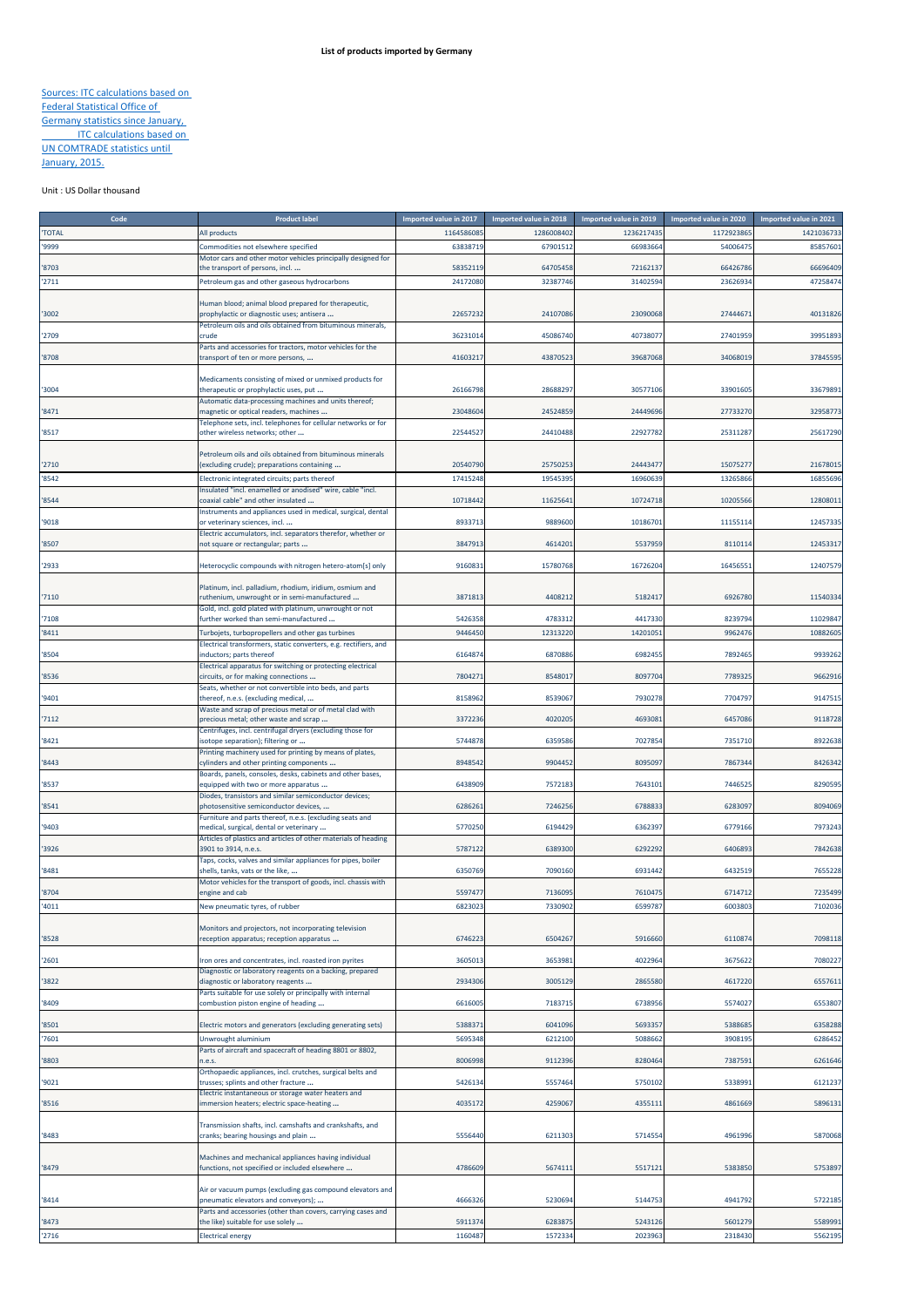| '6110          | Jerseys, pullovers, cardigans, waistcoats and similar articles,<br>enitted or crocheted (excluding                            | 481245            | 4939116            | 4720826            | 4623992            | 5484082            |
|----------------|-------------------------------------------------------------------------------------------------------------------------------|-------------------|--------------------|--------------------|--------------------|--------------------|
| '8802          | Powered aircraft "e.g. helicopters and aeroplanes";<br>spacecraft, incl. satellites, and suborbital                           | 938187            | 7174581            | 9077325            | 6566997            | 5448299            |
| '2701          | Coal; briquettes, ovoids and similar solid fuels manufactured<br>from coal                                                    | 581634            | 5705195            | 4594043            | 2719899            | 5268449            |
| '8413          | Pumps for liquids, whether or not fitted with a measuring<br>device (excluding ceramic pumps and                              | 488281            | 5310279            | 5105601            | 4561260            | 5219128            |
| '6403          | Footwear with outer soles of rubber, plastics, leather or<br>composition leather and uppers of                                | 468892            | 5358880            | 5417446            | 5062050            | 5168921            |
|                |                                                                                                                               | 417303            | 4899959            | 4591903            | 4115442            |                    |
| '7326          | Articles of iron or steel, n.e.s. (excluding cast articles)<br>Instruments and apparatus for physical or chemical analysis,   |                   |                    |                    |                    | 5156647            |
| '9027<br>'0406 | e.g. polarimeters, refractometers,<br>Cheese and curd                                                                         | 438911<br>426707  | 472081<br>452328   | 4511307<br>4533049 | 4626258<br>4749502 | 5138130<br>509332  |
| 7403           | Copper, refined, and copper alloys, unwrought (excluding<br>copper alloys of heading 7405)                                    | 411338            | 470907             | 3736179            | 3886969            | 5089764            |
| '8431          | Parts suitable for use solely or principally with the machinery<br>of heading 8425 to 8430, n.e.s.                            | 395929            | 459959             | 4440757            | 3891943            | 5006813            |
| '3901          | Polymers of ethylene, in primary forms                                                                                        | 416843            | 4279458            | 3755529            | 3265444            | 4979340            |
| '3907          | Polyacetals, other polyethers and epoxide resins, in primary<br>forms; polycarbonates, alkyd resins,                          | 400710            | 4493249            | 3865478            | 355214:            | 4943228            |
| '6204          | Women's or girls' suits, ensembles, jackets, blazers, dresses,<br>skirts, divided skirts, trousers,                           | 424779            | 4748843            | 4917074            | 4524441            | 4889664            |
| '7219          | lat-rolled products of stainless steel, of a width of >= 600<br>nm, hot-rolled or cold-rolled                                 | 365913            | 401089             | 3600680            | 3044632            | 4828330            |
|                |                                                                                                                               |                   |                    |                    |                    |                    |
| '8512          | Electrical lighting or signalling equipment (excluding lamps of<br>eading 8539), windscreen wipers,                           | 4474004           | 4665407            | 4270227            | 4029902            | 4512286            |
| '7318          | Screws, bolts, nuts, coach screws, screw hooks, rivets,<br>cotters, cotter pins, washers, incl.                               | 3993399           | 4453242            | 4071496            | 3546396            | 4506213            |
| '6203          | Men's or boys' suits, ensembles, jackets, blazers, trousers, bib<br>and brace overalls, breeches                              | 470485            | 490089             | 4786938            | 425965:            | 4411583            |
| '6109          | T-shirts, singlets and other vests, knitted or crocheted                                                                      | 421426            | 4408899            | 4140714            | 3927396            | 4375566            |
| '3923          | Articles for the conveyance or packaging of goods, of plastics;<br>stoppers, lids, caps and other                             | 351992            | 3983893            | 3780549            | 3820828            | 4371028            |
| '8482          | Ball or roller bearings (excluding steel balls of heading 7326);<br>parts thereof                                             | 415575            | 4701448            | 4183372            | 347956             | 430958             |
| '7308          | Structures and parts of structures "e.g., bridges and bridge-<br>sections, lock-gates, towers,                                | 337368            | 3677453            | 3320164            | 336587             | 4178428            |
| '7210          | Flat-rolled products of iron or non-alloy steel, of a width >=<br>600 mm, hot-rolled or cold-rolled                           | 339375            | 3885295            | 3381001            | 2615318            | 416567             |
|                | Coffee, whether or not roasted or decaffeinated; coffee husks                                                                 |                   |                    |                    |                    |                    |
| '0901          | and skins; coffee substitutes<br>Refrigerators, freezers and other refrigerating or freezing                                  | 382254            | 3478474            | 3231828            | 354157             | 4113810            |
| '8418          | equipment, electric or other; heat<br>Plates, sheets, film, foil and strip, of non-cellular plastics, not                     | 279464            | 3133198            | 3059161            | 3143589            | 406574             |
| '3920          | reinforced, laminated,<br>Tricycles, scooters, pedal cars and similar wheeled toys; dolls'                                    | 349077            | 372655             | 3380824            | 3345420            | 4060864            |
| '9503          | carriages; dolls; other toys;<br>Parts suitable for use solely or principally with transmission                               | 310650            | 3370358            | 3345220            | 3439434            | 4057388            |
| '8529          | and reception apparatus for<br>Reaction initiators, reaction accelerators and catalytic                                       | 2967594           | 3157598            | 3166471            | 3597419            | 4052220            |
| '3815          | preparations, n.e.s. (excluding rubber<br>Waste and scrap, of copper (excluding ingots or other similar                       | 210945            | 2559299            | 2816791            | 272787             | 3931528            |
| 7404           | inwrought shapes, of remelted                                                                                                 | 273781            | 294970             | 2777190            | 2598999            | 3920336            |
| '8408          | Compression-ignition internal combustion piston engine<br>"diesel or semi-diesel engine"                                      | 4865880           | 4527125            | 4447291            | 4172793            | 3918868            |
| '9405          | Lamps and lighting fittings, incl. searchlights and spotlights,<br>and parts thereof, n.e.s; illuminated                      | 346803            | 3676191            | 3461343            | 3355707            | 3889810            |
| '6404          | Footwear with outer soles of rubber, plastics, leather or<br>composition leather and uppers of                                | 324295            | 3759138            | 3897702            | 3939954            | 3884456            |
| '8518          | Microphones and stands therefor (excluding cordless<br>microphones with built-in transmitter);                                | 268358            | 2897956            | 3007732            | 350617             | 3812743            |
| '8714          | Parts and accessories for motorcycles and bicycles and for<br>carriages for disabled persons,                                 | 210320            | 2325483            | 2478221            | 270581             | 3786429            |
| '6104          | Women's or girls' suits, ensembles, jackets, blazers, dresses,<br>skirts, divided skirts, trousers,                           | 260376            | 290764             | 2984245            | 3036388            | 3761416            |
|                |                                                                                                                               |                   |                    |                    |                    |                    |
| '3902          | Polymers of propylene or of other olefins, in primary forms<br>Flat-rolled products of iron or non-alloy steel, of a width >= | 289569            | 3310946            | 2983730            | 2508058            | 3724491            |
| '7208          | 600 mm, hot-rolled, not clad,<br>Measuring or checking instruments, appliances and machines                                   | 317662            | 3533123            | 2727780            | 1942596            | 3674911            |
| '9031          | not elsewhere specified in chapter<br>Coin, incl. legal tender (excluding medals, jewellery made                              | 311591            | 3601573            | 3479126            | 3051892            | 3645489            |
| '7118          | from coins, collectors' items of                                                                                              | 232284            | 211483             | 2251850            | 3739167            | 3617200            |
| '7606          | Plates, sheets and strip, of aluminium, of a thickness of > 0,2<br>mm (excluding expanded plates,                             | 328542            | 3432906            | 2958648            | 2499527            | 3495831            |
| 4202           | Trunks, suitcases, vanity cases, executive-cases, briefcases,<br>chool satchels, spectacle cases,                             | 3530961           | 3704514            | 3760793            | 3217829            | 3467225            |
| '9504          | Video game consoles and machines, articles for funfair, table<br>or parlour games, incl. pintables,                           | 246094            | 2891004            | 2649252            | 2818098            | 3457753            |
|                |                                                                                                                               |                   |                    |                    |                    |                    |
| '4016<br>'2616 | Articles of vulcanised rubber (excluding hard rubber), n.e.s.<br>Precious-metal ores and concentrates                         | 3124044<br>773080 | 3350315<br>1150153 | 3103265<br>1717515 | 2815752<br>2482326 | 3419244<br>3289630 |
| '2204          | Wine of fresh grapes, incl. fortified wines; grape must, partly<br>fermented and of an actual                                 | 291893            | 3172029            | 2954950            | 3015882            | 3289410            |
| '1205          | Rape or colza seeds, whether or not broken                                                                                    | 273779            | 252421             | 2453642            | 266673             | 3273663            |
| '8302          | Base metal mountings, fittings and similar articles suitable for<br>furniture, doors, staircases,                             | 273096            | 288051             | 2784502            | 2799478            | 3263560            |
|                | Prepared binders for foundry moulds or cores; chemical                                                                        |                   |                    |                    |                    |                    |
| '3824          | products and preparations for the chemical<br>Motorcycles, incl. mopeds, and cycles fitted with an auxiliary                  | 267996            | 3105412            | 2964935            | 2742908            | 3211022            |
| '8711          | notor, with or without side-cars;<br>Trailers and semi-trailers; other vehicles, not mechanically                             | 156973            | 2086748            | 2311527            | 2598388            | 3161219            |
| '8716<br>'2603 | propelled (excluding railway and<br>Copper ores and concentrates                                                              | 260489<br>222225  | 2948124<br>231112  | 2594841<br>1925161 | 2418056<br>2420678 | 3144827<br>305596  |
|                | Fools for working in the hand, pneumatic, hydraulic or with                                                                   |                   |                    |                    |                    |                    |
| '8467          | self-contained electric or non-electric<br>Discs, tapes, solid-state non-volatile storage devices, "smart                     | 233041            | 242587             | 2419169            | 260204:            | 305537             |
| '8523          | ards" and other media for the<br>Spark-ignition reciprocating or rotary internal combustion                                   | 358218            | 3318369            | 3136234            | 2875691            | 3031649            |
| '8407          | piston engine                                                                                                                 | 3837707           | 3963370            | 3930852            | 2929492            | 3019509            |
| '1905          | Bread, pastry, cakes, biscuits and other bakers' wares,<br>whether or not containing cocoa; communion                         | 2294004           | 2473127            | 2556072            | 2711006            | 3014272            |
| '2309          | Preparations of a kind used in animal feeding                                                                                 | 2228212           | 2442023            | 2425303            | 2651775            | 2999516            |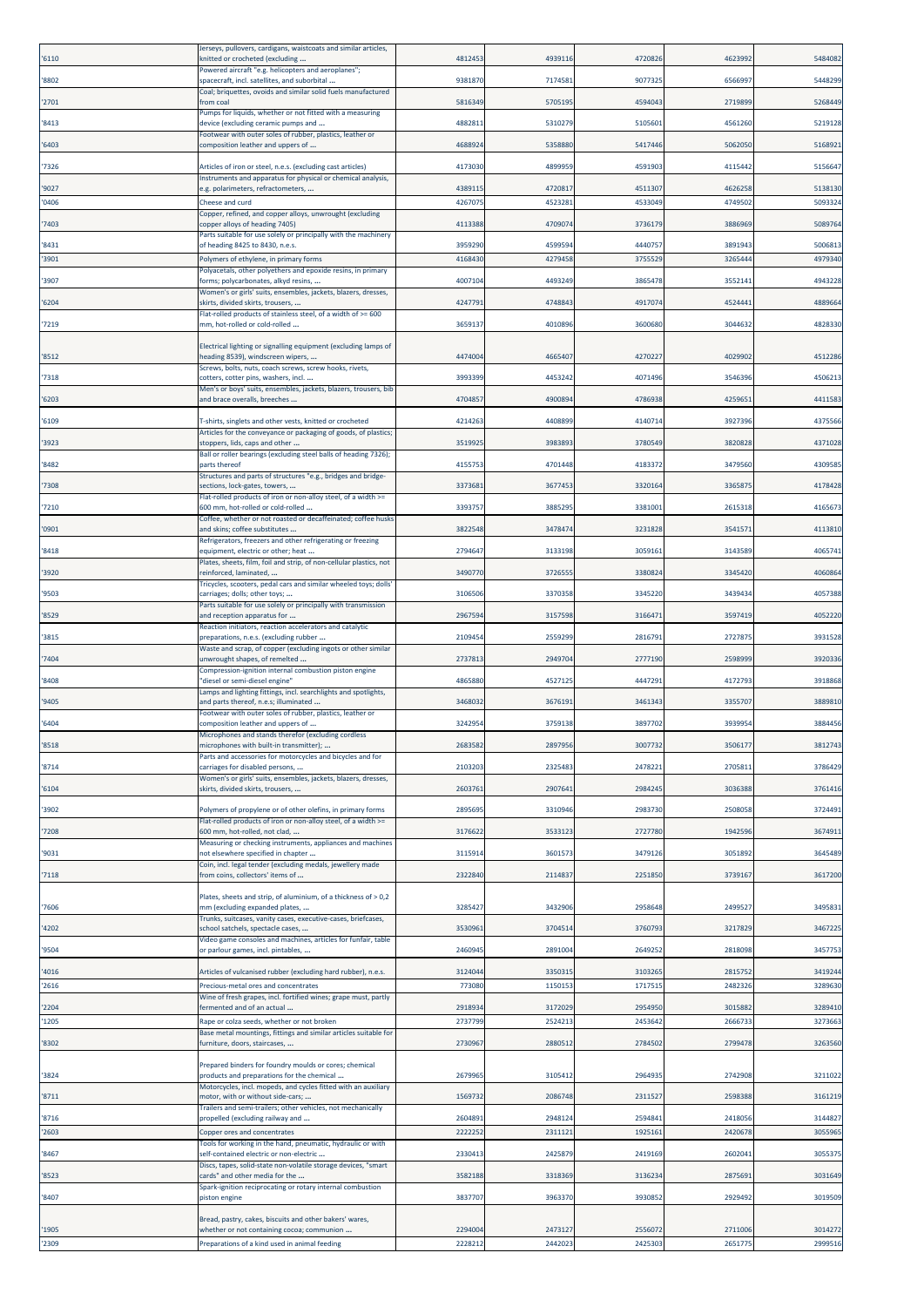| '2934          | Nucleic acids and their salts, whether or not chemically<br>defined; heterocyclic compounds (excluding                                                             | 1014203            | 1425679            | 1730455            | 2569748            | 2944639            |
|----------------|--------------------------------------------------------------------------------------------------------------------------------------------------------------------|--------------------|--------------------|--------------------|--------------------|--------------------|
| '8525          | Transmission apparatus for radio-broadcasting or television,<br>whether or not incorporating reception                                                             | 2508618            | 2602990            | 2676210            | 274105:            | 2937594            |
| '8419          | Machinery, plant or laboratory equipment whether or not<br>electrically heated (excluding furnaces,                                                                | 2311317            | 2536176            | 2574876            | 2415582            | 2876565            |
| '8701          | Tractors (other than tractors of heading 8709)                                                                                                                     | 251528             | 3249761            | 3042421            | 251185             | 2853838            |
| '6307          | Made-up articles of textile materials, incl. dress patterns,<br>n.e.s.                                                                                             | 1114102            | 1230319            | 1264906            | 8414134            | 2806472            |
| '8543          | Electrical machines and apparatus, having individual<br>functions, n.e.s. in chapter 85 and parts                                                                  | 221233             | 2273434            | 2186472            | 2309892            | 2773513            |
| '8532          | Electrical capacitors, fixed, variable or adjustable "pre-set";<br>arts thereof                                                                                    | 185063             | 246491             | 2465810            | 1975069            | 2769116            |
| '7604          | Bars, rods and profiles, of aluminium, n.e.s.                                                                                                                      | 2023940            | 226927             | 2062992            | 1923213            | 273708             |
| '4810          | Paper and paperboard, coated on one or both sides with<br>kaolin "China clay" or other inorganic                                                                   | 294162             | 3175889            | 2907908            | 2588837            | 2728006            |
| '8538          | Parts suitable for use solely or principally with the apparatus<br>of heading 8535, 8536 or 8537,                                                                  | 235421             | 2648481            | 2418579            | 2171056            | 2715001            |
| '8503          | Parts suitable for use solely or principally with electric motors<br>and generators, electric                                                                      | 1946629            | 2195122            | 2217562            | 2200722            | 2709065            |
| '8429          | Self-propelled bulldozers, angledozers, graders, levellers,<br>crapers, mechanical shovels, excavators,                                                            | 2101137            | 2357860            | 2575218            | 2234496            | 2695149            |
| '9506          | Articles and equipment for general physical exercise,<br>gymnastics, athletics, other sports,                                                                      | 155978             | 1840736            | 1763673            | 180566             | 2679262            |
|                |                                                                                                                                                                    |                    |                    |                    |                    |                    |
| '9032          | Regulating or controlling instruments and apparatus<br>(excluding taps, cocks and valves of heading                                                                | 2986606            | 3253696            | 3103202            | 253077             | 2627248            |
| '7306          | Tubes, pipes and hollow profiles "e.g., open seam or welded,<br>riveted or similarly closed",                                                                      | 209353             | 2312833            | 1997458            | 1731114            | 2621733            |
|                | Organic surface-active agents (excluding soap); surface-active                                                                                                     |                    |                    |                    |                    |                    |
| '3402          | preparations, washing preparations,<br>Beauty or make-up preparations and preparations for the                                                                     | 2140880            | 2458777            | 2539106            | 2466005            | 2614858            |
| '3304          | care of the skin, incl. sunscreen or                                                                                                                               | 2530348            | 2739250            | 2603911            | 2247672            | 2582503            |
| '1806          | Chocolate and other food preparations containing cocoa<br>Ferrous waste and scrap; remelting scrap ingots of iron or                                               | 231837             | 2438512            | 2432725            | 2426233            | 2558993            |
| '7204          | steel (excluding slag, scale and                                                                                                                                   | 157581             | 1701750            | 1379292            | 1222635            | 2555987            |
| '6402          | Footwear with outer soles and uppers of rubber or plastics<br>excluding waterproof footwear of                                                                     | 2380084            | 2503633            | 2442234            | 2283565            | 2547685            |
| '4703          | Chemical wood pulp, soda or sulphate (excluding dissolving<br>grades)                                                                                              | 2578599            | 306567             | 2509086            | 1844892            | 2537056            |
| '9026          | Instruments and apparatus for measuring or checking the<br>flow, level, pressure or other variables                                                                | 2185119            | 2447982            | 2408127            | 2137584            | 2477451            |
| '8207          | Tools, interchangeable, for hand tools, whether or not power-<br>operated, or for machine tools                                                                    | 218634             | 2362990            | 2240308            | 1992662            | 2469669            |
| '3917          | Tubes, pipes and hoses, and fittings therefor, e.g. joints,<br>elbows, flanges, of plastics                                                                        | 1789086            | 2003262            | 1995989            | 2037356            | 245363             |
|                | Other nuts, fresh or dried, whether or not shelled or peeled                                                                                                       |                    |                    |                    |                    |                    |
| '0802<br>'2106 | excluding coconuts, Brazil nuts<br>Food preparations, n.e.s.                                                                                                       | 2056498<br>1701724 | 2129779<br>1817169 | 2124818<br>1853560 | 2389839<br>211692: | 2378643<br>2368724 |
| '8433          | Harvesting or threshing machinery, incl. straw or fodder<br>balers; grass or hay mowers; machines                                                                  | 1804529            | 2097154            | 1855382            | 185555             | 2296515            |
|                | Engines and motors (excluding steam turbines, internal                                                                                                             | 214028             |                    |                    |                    |                    |
| '8412          | combustion piston engine, hydraulic<br>Plates, sheets, film, foil and strip, of plastics, reinforced,                                                              |                    | 2685789            | 2416161            | 2062619            | 2292540            |
| '3921          | aminated, supported or similarly<br>Air conditioning machines comprising a motor-driven fan and                                                                    | 196718             | 2067672            | 1931549            | 1835295            | 2281625            |
| '8415          | elements for changing the temperature                                                                                                                              | 1977528            | 2145584            | 2164632            | 2192355            | 2277372            |
| '8534          | Printed circuits                                                                                                                                                   | 207009             | 2195618            | 1981735            | 1772786            | 2264826            |
| '4407          | Wood sawn or chipped lengthwise, sliced or peeled, whether<br>or not planed, sanded or end-jointed,<br>Articles of apparel and clothing accessories, incl. gloves, | 1379757            | 1567679            | 1358808            | 1401833            | 2234192            |
| '4015          | mittens and mitts, for all purposes,                                                                                                                               | 58006              | 64690              | 651034             | 1120454            | 2209341            |
| '8422          | Dishwashing machines; machinery for cleaning or drying<br>bottles or other containers; machinery                                                                   | 166704             | 1870468            | 1853616            | 1922576            | 2182288            |
| '3215          | Printing ink, writing or drawing ink and other inks, whether or<br>not concentrated or solid                                                                       | 211971             | 2155503            | 2028532            | 2214096            | 2177477            |
| '6202          | Women's or girls' overcoats, car coats, capes, cloaks, anoraks,<br>incl. ski jackets, windcheaters,                                                                | 1984400            | 2133956            | 2063301            | 1950624            | 2160988            |
|                | Other vegetables, fresh or chilled (excluding potatoes,                                                                                                            |                    |                    |                    |                    |                    |
| '0709<br>'3908 | tomatoes, alliaceous vegetables, edible<br>Polyamides, in primary forms                                                                                            | 176335<br>171628   | 182007<br>208405   | 1778506<br>1768909 | 2014868<br>1387079 | 2157034<br>2152827 |
| '8508          | Vacuum cleaners, incl. dry cleaners and wet vacuum cleaners                                                                                                        | 125817             | 1554869            | 1645107            | 1807759            | 2131941            |
| '8511          | Electrical ignition or starting equipment of a kind used for<br>spark-ignition or compression-ignition                                                             | 1951668            | 2100561            | 2003245            | 1916316            | 2030172            |
| '7202          | Ferro-alloys                                                                                                                                                       | 198131             | 234393             | 1691842            | 119570             | 1998688            |
| '8486          | Machines and apparatus of a kind used solely or principally<br>for the manufacture of semiconductor                                                                | 138488             | 1288278            | 1173229            | 1281011            | 1984735            |
| '7225          | Flat-rolled products of alloy steel other than stainless, of a<br>width of >= 600 mm, hot-rolled                                                                   | 191771             | 2100791            | 1804892            | 1644083            | 1952910            |
| '1201          | Soya beans, whether or not broken                                                                                                                                  | 123542             | 1484721            | 1405733            | 157511             | 1938994            |
| '2905          | Acyclic alcohols and their halogenated, sulphonated, nitrated<br>or nitrosated derivatives                                                                         | 160595             | 1685617            | 1352297            | 1205568            | 1916664            |
| '0201          | Meat of bovine animals, fresh or chilled                                                                                                                           | 193844             | 2019730            | 1893261            | 1853107            | 1912828            |
| '9001          | Optical fibres and optical fibre bundles; optical fibre cables<br>excluding made up of individually                                                                | 157766             | 1732803            | 1667169            | 1600930            | 1892776            |
| '8901          | Cruise ships, excursion boats, ferry-boats, cargo ships, barges<br>and similar vessels for the                                                                     | 2552566            | 1899836            | 2004736            | 1091937            | 1883063            |
| '8428          | Lifting, handling, loading or unloading machinery, e.g. lifts,<br>escalators, conveyors, teleferics                                                                | 1506760            | 1702949            | 1760681            | 1745204            | 1848653            |
|                | Printed books, brochures and similar printed matter, whether                                                                                                       | 1334086            |                    |                    |                    |                    |
| '4901<br>'2202 | or not in single sheets (excluding<br>Waters, incl. mineral waters and aerated waters, containing<br>added sugar or other sweetening                               | 107358             | 151215:<br>1251882 | 1370543<br>1343001 | 1465706<br>1427345 | 1834177<br>1827958 |
| '8466          | Parts and accessories suitable for use solely or principally<br>with the machine tools of heading                                                                  | 1829406            | 2051499            | 1832571            | 1452014            | 1821540            |
|                | Cigars, cheroots, cigarillos and cigarettes of tobacco or of                                                                                                       |                    |                    |                    |                    |                    |
| '2402          | tobacco substitutes                                                                                                                                                | 893525             | 1286819            | 1433107            | 1666683            | 1810167            |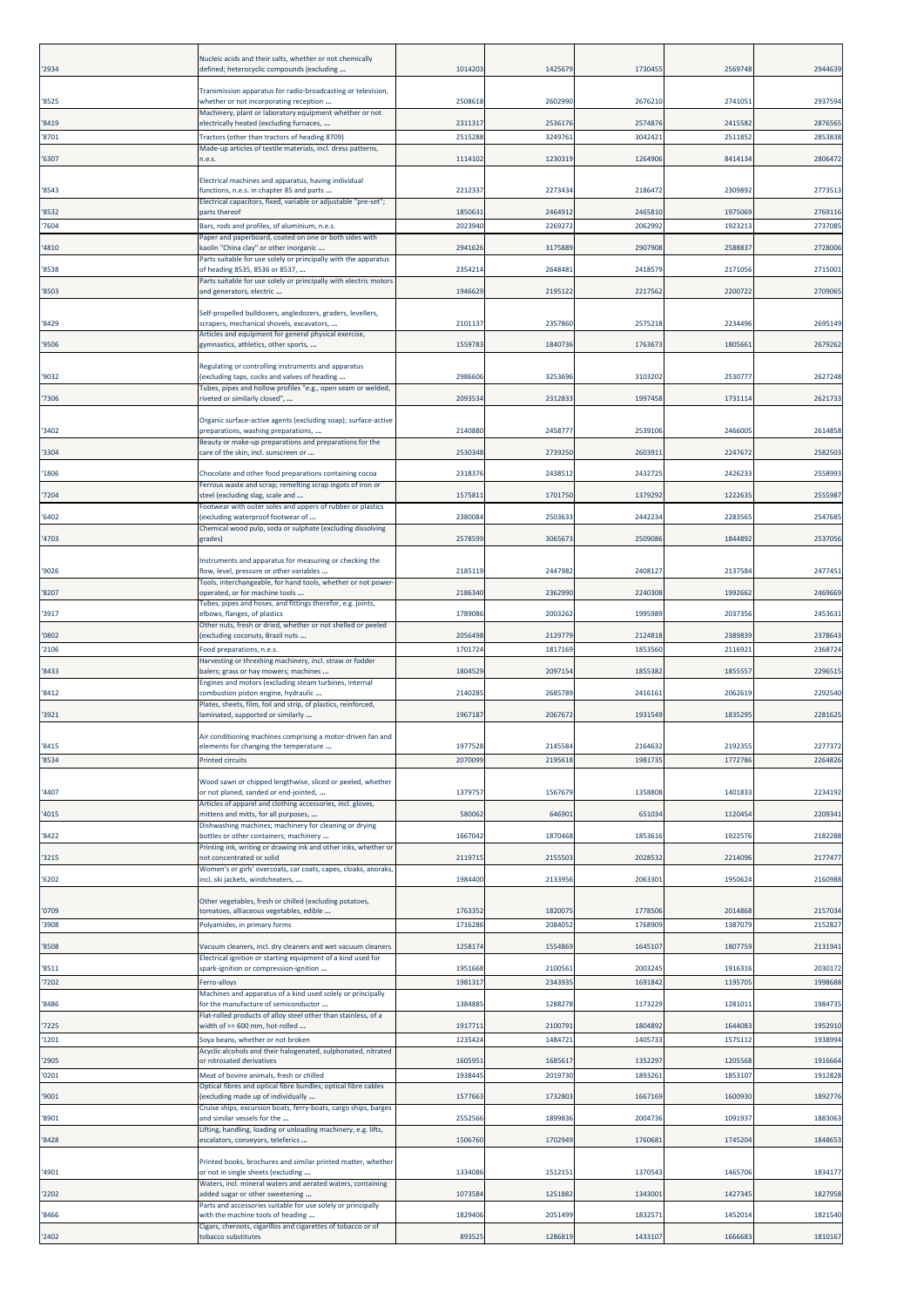| '8607          | Parts of railway or tramway locomotives or rolling stock,<br>n.e.s.                                      | 156927           | 184690             | 1860105            | 186731            | 1803576            |
|----------------|----------------------------------------------------------------------------------------------------------|------------------|--------------------|--------------------|-------------------|--------------------|
|                | Electromechanical domestic appliances, with self-contained                                               |                  |                    |                    |                   |                    |
| '8509          | electric motor; parts thereof (excluding<br>Biodiesel and mixtures thereof, not containing or containing | 118781           | 1215206            | 1277507            | 148902            | 1801087            |
| '3826          | : 70 % by weight of petroleum                                                                            | 897433           | 1299480            | 1359298            | 160447            | 179720             |
| '4819          | Cartons, boxes, cases, bags and other packing containers, of<br>paper, paperboard, cellulose wadding     | 153600           | 1618360            | 1581121            | 161252            | 178383             |
| '2208          | Undenatured ethyl alcohol of an alcoholic strength of < 80%;<br>spirits, liqueurs and other spirituous   | 176223           | 181522             | 1649964            | 152953            | 178069             |
| '0207          | Meat and edible offal of fowls of the species Gallus<br>domesticus, ducks, geese, turkeys and            | 1752535          | 2031713            | 1857976            | 165040            | 1752208            |
| '6302          | Bedlinen, table linen, toilet linen and kitchen linen of all types<br>of textile materials (excluding    | 151925           | 1579244            | 1508729            | 153182            | 1750448            |
| '0810          | Fresh strawberries, raspberries, blackberries, back, white or<br>ed currants, gooseberries and           | 1125531          | 133735             | 1431453            | 162777            | 1744399            |
| '3903          | Polymers of styrene, in primary forms                                                                    | 149228           | 162973             | 1233002            | 102380            | 172203             |
| '3808          | nsecticides, rodenticides, fungicides, herbicides, anti-<br>sprouting products and plant-growth          | 159404           | 1680306            | 1625546            | 173363            | 171014             |
| '7616<br>'2922 | Articles of aluminium, n.e.s.<br>Oxygen-function amino-compounds                                         | 161650<br>309097 | 1723353<br>3005800 | 1532519<br>2408180 | 134269<br>163564  | 1704810<br>169307  |
|                | Articles of jewellery and parts thereof, of precious metal or of                                         |                  |                    |                    |                   |                    |
| '7113<br>'0702 | metal clad with precious metal<br>Tomatoes, fresh or chilled                                             | 163326<br>148498 | 172288<br>1499794  | 1614267<br>1426777 | 156132<br>1559667 | 1691301<br>1685740 |
| '0304          | Fish fillets and other fish meat, whether or not minced, fresh,<br>chilled or frozen                     | 165254           | 1766989            | 1802228            | 174559            | 168399             |
| '2901          | <b>Acyclic hydrocarbons</b>                                                                              | 160616           | 201008             | 1931234            | 123600            | 168105             |
| '0602          | Live plants incl. their roots, cuttings and slips; mushroom<br>spawn (excluding bulbs, tubers,           | 1291050          | 142211             | 1397476            | 146067            | 167695             |
| '7602          | Waste and scrap, of aluminium (excluding slags, scale and the<br>ike from iron and steel production,     | 116301           | 1407411            | 1307246            | 111340            | 1669136            |
| '0401          | Milk and cream, not concentrated nor containing added<br>sugar or other sweetening matter                | 1714930          | 1505990            | 1265840            | 142131            | 165427             |
| '9102          | Wrist-watches, pocket-watches and other watches, incl. stop-<br>watches (excluding of precious           | 134629           | 139477             | 1451187            | 150245            | 1644643            |
|                | Polymers of vinyl chloride or of other halogenated olefins, in                                           |                  |                    |                    |                   |                    |
| '3904          | primary forms<br>Electric sound or visual signalling apparatus, e.g. bells, sirens,                      | 1244930          | 1341776            | 1119737            | 98510             | 1626868            |
| '8531          | indicator panels, burglar<br>Mechanical appliances, whether or not hand-operated, for                    | 155798           | 1496375            | 1373737            | 141513            | 160665             |
| '8424          | projecting, dispersing or spraying<br>Builders' joinery and carpentry, of wood, incl. cellular wood      | 118663           | 134878             | 1301132            | 133663            | 160350             |
| '4418          | banels, assembled flooring panels,<br>Perfumes and toilet waters (excluding aftershave lotions,          | 1192651          | 1336433            | 1331602            | 136726            | 158447             |
| '3303          | personal deodorants and hair lotions)                                                                    | 1833098          | 1877568            | 1734305            | 1328804           | 1563850            |
| '2008          | Fruits, nuts and other edible parts of plants, prepared or<br>preserved, whether or not containing       | 1352460          | 1307393            | 1301142            | 145477            | 152891:            |
| '4804          | Uncoated kraft paper and paperboard, in rolls of a width > 36<br>cm or in square or rectangular          | 135929           | 156586             | 1330191            | 124649            | 151608             |
| '3919          | Self-adhesive plates, sheets, film, foil, tape, strip and other<br>flat shapes, of plastics, whether     | 1221378          | 1300135            | 1260580            | 125329            | 1514928            |
| '8477          | Machinery for working rubber or plastics or for the<br>manufacture of products from these materials,     | 1521538          | 1631804            | 1425022            | 125890            | 1514289            |
| '0805          | Citrus fruit, fresh or dried                                                                             | 1212946          | 1321919            | 1180736            | 1565169           | 150990             |
| '9404          | Mattress supports (excluding spring interiors for seats);<br>articles of bedding and similar furnishing, | 1134850          | 1215787            | 1209318            | 134455            | 150251             |
| '0603          | Cut flowers and flower buds of a kind suitable for bouquets<br>or for ornamental purposes, fresh,        | 120364           | 128553             | 1194809            | 119549            | 149727             |
| '2915          | Saturated acyclic monocarboxylic acids and their anhydrides,<br>halides, peroxides and peroxyacids;      | 1003745          | 1231781            | 1058975            | 96977             | 1489327            |
| '9022          | Apparatus based on the use of X-rays or of alpha, beta or<br>gamma radiations, whether or not            | 1215450          | 144053             | 1377800            | 139204:           | 1481718            |
| '0203          | Meat of swine, fresh, chilled or frozen                                                                  | 184807           | 1703016            | 1864879            | 168429            | 1460629            |
| '3909          | Amino-resins, phenolic resins and polyurethanes, in primary<br>forms                                     | 120271           | 1388776            | 1095020            | 97500             | 1459361            |
| '7214          | Bars and rods, of iron or non-alloy steel, not further worked<br>than forged, hot-rolled, hot-drawn      | 108179           | 134771             | 1068443            | 87526             | 1458666            |
| '7307          | Tube or pipe fittings "e.g. couplings, elbows, sleeves", of iron<br>or steel                             | 1091020          | 1296951            | 1266275            | 116573            | 1448290            |
| '2902          | <b>Cyclic hydrocarbons</b>                                                                               | 142272           | 145517             | 1142566            | 84599             | 143132             |
| '9013          | Liquid crystal devices not constituting articles provided for<br>more specifically in other heading;     | 1107852          | 1199561            | 1145896            | 111847            | 1423047            |
| '7228          | Other bars and rods of alloy steel other than stainless, angles,<br>shapes and sections of alloy         | 122352           | 1612081            | 1212134            | 89555             | 140611             |
| '4802          | Uncoated paper and paperboard, of a kind used for writing,<br>printing or other graphic purposes,        | 169381           | 1800110            | 1590374            | 1441158           | 1405967            |
| '8403          | Central heating boilers, non-electric; parts thereof (excluding<br>vapour generating boilers and         | 106421           | 1092084            | 987490             | 1164190           | 1405224            |
| '8526          | tadar apparatus, radio navigational aid apparatus and radio<br>emote control apparatus                   | 1965532          | 1991671            | 2185508            | 1443789           | 1401497            |
| '5603          | Nonwovens, whether or not impregnated, coated, covered or<br>aminated, n.e.s.                            | 1059220          | 1162038            | 1120741            | 117367            | 1394978            |
| '3006          | Pharmaceutical preparations and products of subheadings<br>3006.10.10 to 3006.60.90                      | 109807           | 1226696            | 1152075            | 116605            | 1382824            |
| '7216          | Angles, shapes and sections of iron or non-alloy steel, n.e.s.                                           | 892400           | 1087715            | 956642             | 80426             | 1351957            |
|                | Fruit juices, incl. grape must, and vegetable juices,                                                    |                  |                    |                    |                   |                    |
| '2009          | unfermented, not containing added spirit,                                                                | 1525148          | 1688398            | 1412167            | 139565            | 133620             |
| '9030          | Oscilloscopes, spectrum analysers and other instruments and<br>apparatus for measuring or checking       | 1007786          | 1068563            | 1073414            | 1055919           | 1334565            |
| '2707          | Oils and other products of the distillation of high<br>temperature coal tar; similar products            | 80885            | 79153              | 649991             | 601804            | 132534             |
| '7019          | Glass fibres, incl. glass wool, and articles thereof (excluding<br>mineral wools and articles            | 125155           | 1324423            | 1182998            | 103927            | 1320140            |
| '4002          | Synthetic rubber and factice derived from oils, in primary<br>forms or in plates, sheets or strip;       | 1397726          | 1382501            | 1217326            | 947393            | 1303985            |
| '7901          | Unwrought zinc:                                                                                          | 131601           | 1371492            | 1107908            | 905016            | 1265650            |
| '6201          | Men's or boys' overcoats, car coats, capes, cloaks, anoraks,<br>ncl. ski jackets, windcheaters,          | 1174651          | 1243852            | 1238040            | 118449            | 1264119            |
| '7106          | Silver, incl. silver plated with gold or platinum, unwrought or<br>n semi-manufactured forms,            | 81697            | 532076             | 627458             | 824718            | 1262899            |
| '2921          | Amine-function compounds                                                                                 | 110622           | 1225017            | 1129510            | 87681             | 1259678            |
| '9019          | Mechano-therapy appliances; massage apparatus;<br>psychological aptitude-testing apparatus; ozone        | 721278           | 772322             | 787385             | 1164128           | 1257303            |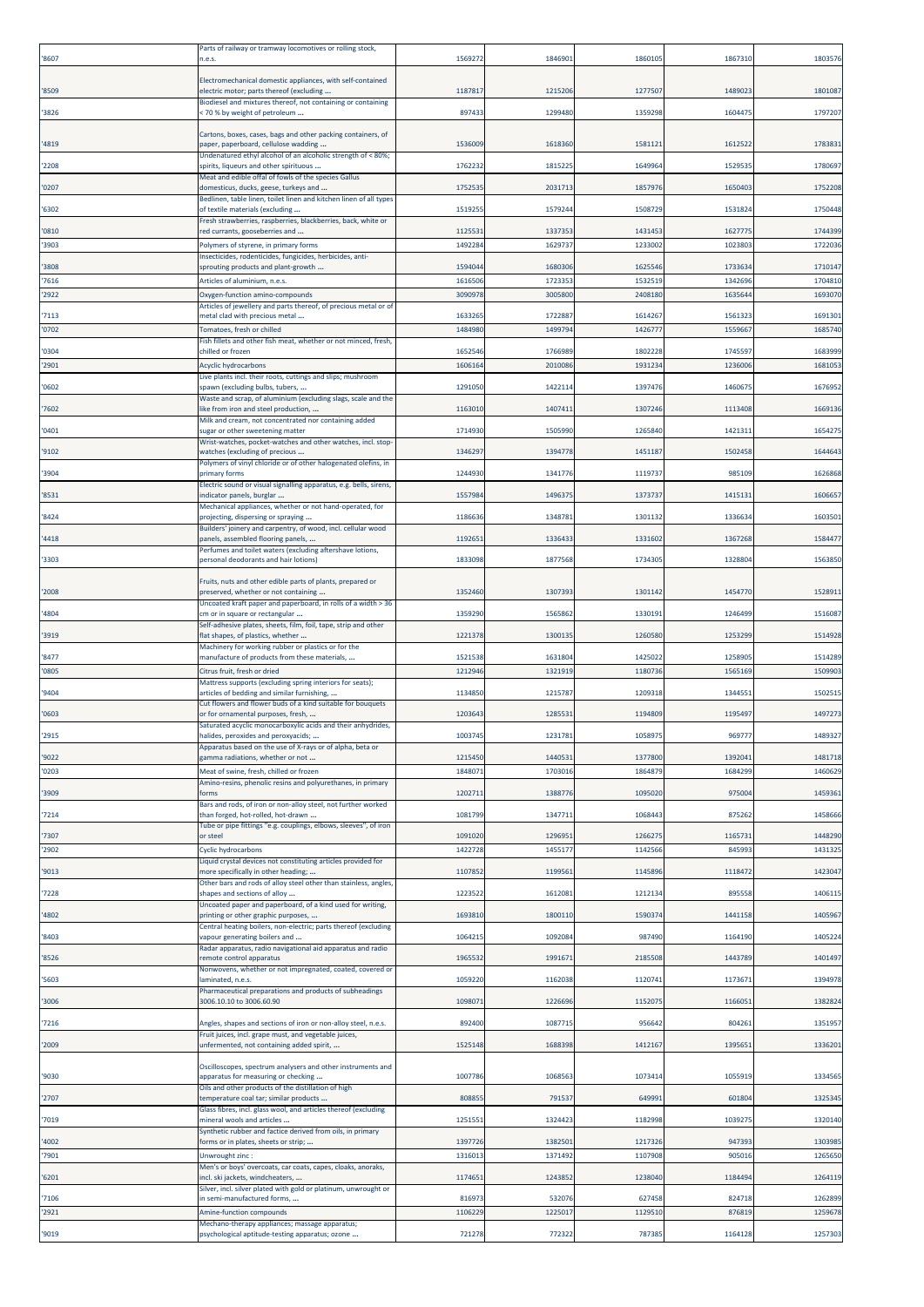| '7323 | Table, kitchen or other household articles, and parts thereof,<br>of iron or steel; iron or steel            | 765176  | 812795  | 830960  | 913427  | 1256638 |
|-------|--------------------------------------------------------------------------------------------------------------|---------|---------|---------|---------|---------|
| '1801 | Cocoa beans, whole or broken, raw or roasted                                                                 | 1173800 | 1178149 | 1183183 | 121015: | 1240862 |
|       |                                                                                                              |         |         |         |         |         |
| '8533 | Electrical resistors, incl. rheostats and potentiometers<br>excluding heating resistors); parts              | 108003  | 1258596 | 1084549 | 98675   | 1232416 |
|       | Tableware, kitchenware, other household articles and toilet                                                  |         |         |         |         |         |
| '3924 | articles, of plastics (excluding<br>Mixtures of odoriferous substances and mixtures, incl.                   | 100952  | 107865  | 1048151 | 115171  | 122388  |
| '3302 | alcoholic solutions, based on one or                                                                         | 125564  | 140852  | 1402292 | 1336488 | 1213508 |
| '4707 | Recovered "waste and scrap" paper or paperboard (excluding<br>paper wool)                                    | 868961  | 821896  | 708461  | 595284  | 121040  |
|       |                                                                                                              |         |         |         |         |         |
| '9029 | Revolution counters, production counters, taximeters,<br>milometers, pedometers and the like (excluding      | 130752  | 1467466 | 1329622 | 1212449 | 1204288 |
| '3906 | Acrylic polymers, in primary forms                                                                           | 107047  | 116824  | 109228  | 98445   | 119429  |
| '7610 | Structures and parts of structures "e.g., bridges and bridge-<br>sections, towers, lattice masts,            | 86393   | 97457   | 987080  | 100279  | 119025  |
|       | Safety glass, toughened "tempered", laminated safety glass                                                   |         |         |         |         |         |
| '7007 | excluding multiple-walled insulating<br>Electromagnets (excluding magnets for medical use);                  | 137652  | 1455069 | 1313336 | 115028  | 118307  |
| '8505 | permanent magnets and articles intended                                                                      | 94708   | 1072025 | 941739  | 90410   | 117867  |
| '6115 | Pantyhose, tights, stockings, socks and other hosiery, incl.<br>graduated compression hosiery                | 109333  | 1113438 | 1074860 | 103985  | 117123  |
|       | ork-lift trucks; other works trucks fitted with lifting or                                                   |         |         |         |         |         |
| '8427 | andling equipment (excluding straddle                                                                        | 92680   | 1042049 | 1053853 | 93736   | 115835  |
| '8702 | Motor vehicles for the transport of >= 10 persons, incl. driver                                              | 100320  | 1076710 | 1063707 | 128797  | 115455  |
| '8480 | Moulding boxes for metal foundry; mould bases; moulding<br>patterns; moulds for metal (other than            | 130056  | 135461  | 1291405 | 108819  | 1154499 |
|       | Polycarboxylic acids, their anhydrides, halides, peroxides and                                               |         |         |         |         |         |
| '2917 | peroxyacids; their halogenated,<br>Prepared or preserved fish; caviar and caviar substitutes                 | 104290  | 1213119 | 106988  | 79651   | 1154399 |
| '1604 | prepared from fish eggs                                                                                      | 948788  | 1125667 | 1052637 | 1243512 | 1153802 |
|       | Inorganic or mineral colouring matter, n.e.s.; preparations                                                  |         |         |         |         |         |
| '3206 | based on inorganic or mineral colouring                                                                      | 1170475 | 1259406 | 1056458 | 1004894 | 114953  |
| '4805 | Other paper and paperboard, uncoated, in rolls of a width ><br>36 cm or in square or rectangular             | 82167   | 973321  | 783143  | 75325   | 1143096 |
|       | Paper, paperboard, cellulose wadding and webs of cellulose                                                   |         |         |         |         |         |
| '4811 | fibres, coated, impregnated, covered,<br>Hormones, prostaglandins, thromboxanes and leukotrienes,            | 1090745 | 1108318 | 1040118 | 991810  | 113709  |
| '2937 | natural or reproduced by synthesis;                                                                          | 89467   | 84025   | 680829  | 79730   | 113326: |
|       | Garments made up of felt or nonwovens, whether or not                                                        |         |         |         |         |         |
| '6210 | impregnated, coated, covered or laminated;                                                                   | 75837   | 848376  | 872937  | 151794  | 113057  |
| '4421 | Other articles of wood, n.e.s.<br>Special garments for professional, sporting or other purposes,             | 71894   | 811680  | 802218  | 887363  | 111015  |
| '6114 | i.e.s., knitted or crocheted                                                                                 | 89922   | 108454  | 1088307 | 98928   | 110616  |
|       | Plywood, veneered panel and similar laminated wood                                                           |         |         |         |         |         |
| '4412 | excluding sheets of compressed wood, cellular                                                                | 88022   | 1004716 | 88725   | 81609   | 110601: |
| '3925 | Builders' ware of plastics, n.e.s.                                                                           | 79962   | 913508  | 900650  | 100025  | 110440: |
| '0803 | Bananas, incl. plantains, fresh or dried                                                                     | 101650  | 950068  | 1006883 | 104691  | 110353  |
| '7502 | Jnwrought nickel<br>Padlocks and locks "key, combination or electrically                                     | 82513   | 1011968 | 947122  | 76710   | 109443  |
| '8301 | operated", of base metal; clasps and frames                                                                  | 1069725 | 1172158 | 1074393 | 963309  | 109125  |
| '1001 | Wheat and meslin<br>Carboxyamide-function compounds; amide-function                                          | 85063   | 857719  | 738923  | 91255   | 109106  |
| '2924 | compounds of carbonic acid                                                                                   | 108232  | 123798  | 1118984 | 94585   | 108596  |
| '7209 | Flat-rolled products of iron or non-alloy steel, of a width of >=<br>600 mm, cold-rolled "cold-reduced",     | 921190  | 1011861 | 802072  | 55747   | 1062372 |
|       | Other bars and rods of stainless steel; angles, shapes and                                                   |         |         |         |         |         |
| '7222 | sections of stainless steel, n.e.s.<br>Particle board, oriented strand board "OSB" and similar               | 810591  | 1033744 | 841156  | 711498  | 1058344 |
| '4410 | board "e.g. waferboard" of wood or                                                                           | 76517   | 881975  | 787791  | 76963   | 1051818 |
| '6206 | Women's or girls' blouses, shirts and shirt-blouses (excluding<br>knitted or crocheted and vests)            | 1486002 | 152156  | 1335425 | 107627  | 105088  |
| '2804 | Hydrogen, rare gases and other non-metals                                                                    | 90912   | 1115998 | 943180  | 95930   | 104356  |
| '2005 | Other vegetables prepared or preserved otherwise than by<br>vinegar or acetic acid, not frozen               | 88926   | 93961   | 947521  | 1028343 | 104073  |
|       | Brooms, brushes, incl. brushes constituting parts of                                                         |         |         |         |         |         |
| '9603 | machines, appliances or vehicles, hand-operated                                                              | 704701  | 764998  | 756394  | 85145   | 1027282 |
|       | Prepared or preserved meat, offal or blood (excluding                                                        |         |         |         |         |         |
| '1602 | ausages and similar products, and meat<br>Prefabricated buildings, whether or not complete or already        | 104338  | 1172360 | 1079341 | 99724:  | 102091  |
| '9406 | assembled                                                                                                    | 579998  | 660098  | 697433  | 822777  | 101715: |
| '4009 | Tubes, pipes and hoses, of vulcanised rubber other than hard<br>ubber, with or without their                 | 110405  | 1253315 | 1012500 | 86099   | 1017134 |
|       | Oilcake and other solid residues, whether or not ground or in                                                |         |         |         |         |         |
| '2304 | the form of pellets, resulting<br>Stoves, ranges, grates, cookers, incl. those with subsidiary               | 106107  | 104592  | 898791  | 78445   | 1015566 |
| '7321 | boilers for central heating, barbecues,                                                                      | 599146  | 643601  | 662478  | 72697   | 1012746 |
| '3918 | Floor coverings of plastics, whether or not self-adhesive, in<br>olls or in the form of tiles;               | 696406  | 748981  | 767372  | 77293   | 995084  |
|       | Tubes, pipes and hollow profiles, seamless, of iron or steel                                                 | 81708   | 981917  | 900354  | 76545   | 99279   |
| '7304 | excluding products of cast iron)<br>Synthetic organic colouring matter, whether or not                       |         |         |         |         |         |
| '3204 | chemically defined; preparations based on                                                                    | 1024958 | 103713  | 921728  | 840498  | 989769  |
| '6108 | Women's or girls' slips, petticoats, briefs, panties,<br>nightdresses, pyjamas, négligés, bathrobes,         | 766635  | 828452  | 779784  | 761692  | 985939  |
| '1902 | Pasta, whether or not cooked or stuffed with meat or other<br>substances or otherwise prepared,              | 72973   | 828351  | 803427  | 90746   | 98382   |
| '1005 | Maize or corn                                                                                                | 69564   | 989166  | 1129957 | 100414  | 976589  |
|       | Unsaturated acyclic monocarboxylic acids, cyclic                                                             |         |         |         |         |         |
| '2916 | nonocarboxylic acids, their anhydrides, halides,<br>Unglazed ceramic flags and paving, hearth or wall tiles; | 66542   | 69962   | 665576  | 58517   | 97574   |
| '6907 | inglazed ceramic mosaic cubes and                                                                            | 80712   | 846019  | 790135  | 88718   | 971181  |
| '6212 | Brassieres, girdles, corsets, braces, suspenders, garters and<br>similar articles and parts thereof,         | 85892   | 924450  | 892788  | 84968   | 968133  |
|       |                                                                                                              |         |         |         |         |         |
| '3005 | Wadding, gauze, bandages and the like, e.g. dressings,<br>adhesive plasters, poultices, impregnated          | 830958  | 894245  | 943741  | 951510  | 968075  |
| '2207 | Jndenatured ethyl alcohol of an alcoholic strength of >= 80%;<br>ethyl alcohol and other spirits,            | 77254   | 829706  | 1037653 | 106051: | 96259   |
|       |                                                                                                              |         |         |         |         |         |
| '2403 | Manufactured tobacco and manufactured tobacco<br>substitutes and "homogenised" or "reconstituted"            | 448832  | 519239  | 523183  | 600131  | 952908  |
|       |                                                                                                              |         |         |         |         |         |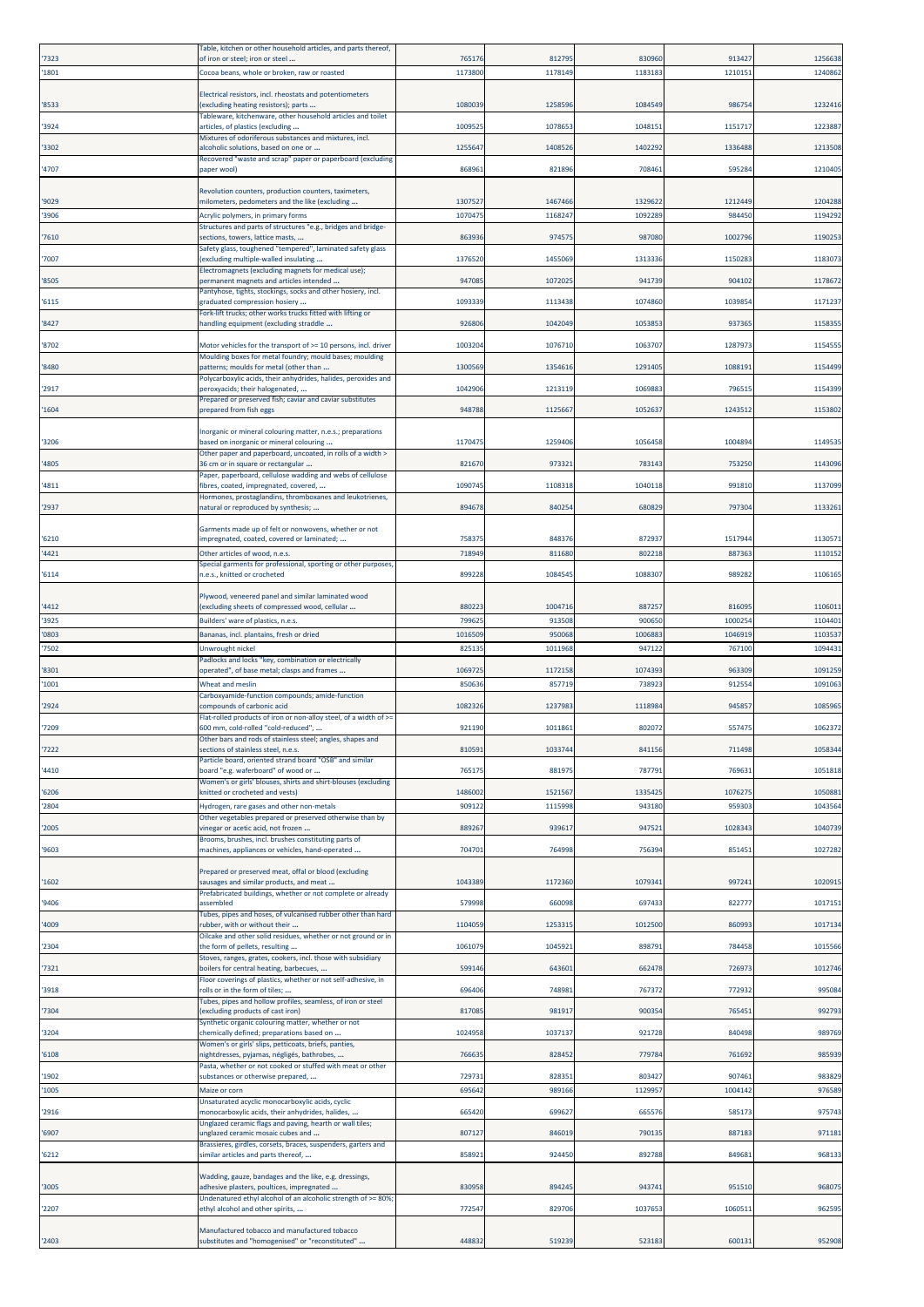| '3506          | Prepared glues and other prepared adhesives, n.e.s.;<br>oroducts suitable for use as glues or                     | 84355          | 898786           | 82588            | 78144            | 942289           |
|----------------|-------------------------------------------------------------------------------------------------------------------|----------------|------------------|------------------|------------------|------------------|
| '8450          | Household or laundry-type washing machines, incl. machines<br>which both wash and dry; parts thereof              | 70831          | 75121            | 721042           | 828940           | 941934           |
|                | enses, prisms, mirrors and other optical elements, of any                                                         | 76531          | 831073           | 865583           | 791886           | 939991           |
| '9002<br>'0806 | material, mounted, being parts of<br>Grapes, fresh or dried                                                       | 873805         | 919387           | 851169           | 976502           | 936681           |
| '9619          | Sanitary towels (pads) and tampons, napkins and napkin<br>iners for babies, and similar articles,                 | 911232         | 996640           | 922114           | 93040            | 93356            |
|                | Butter, incl. dehydrated butter and ghee, and other fats and                                                      |                |                  |                  |                  |                  |
| '0405          | oils derived from milk; dairy<br>Dates, figs, pineapples, avocados, guavas, mangoes and                           | 84958          | 972223           | 830411           | 79812            | 931833           |
| '0804          | mangosteens, fresh or dried<br>Aluminium foil, "whether or not printed or backed with                             | 75292          | 839768           | 813375           | 886470           | 920722           |
| '7607          | paper, paperboard, plastics or similar<br>Packing cases, boxes, crates, drums and similar packings, of            | 94448          | 969939           | 848081           | 847609           | 918638           |
| '4415          | wood; cable-drums of wood; pallets,                                                                               | 58307          | 666694           | 596963           | 55651            | 91554            |
| '8712          | Bicycles and other cycles, incl. delivery tricycles, not<br>notorised                                             | 70502          | 780163           | 798974           | 82607            | 907420           |
| '0305          | Fish, fit for human consumption, dried, salted or in brine;<br>smoked fish, fit for human consumption,            | 103357         | 1027754          | 985502           | 992742           | 90272            |
| '2941          | Antibiotics                                                                                                       | 74254          | 926418           | 1164703          | 101146           | 892049           |
| '7213          | Bars and rods of iron or non-alloy steel, hot-rolled, in<br>rregularly wound coils                                | 76058          | 772370           | 554382           | 44791            | 89126            |
| '2103          | Sauce and preparations therefor; mixed condiments and<br>mixed seasonings; mustard flour and meal,                | 60739          | 682416           | 683807           | 79156            | 886178           |
|                | Electric filament or discharge lamps, incl. sealed beam lamp                                                      |                |                  |                  |                  |                  |
| '8539          | units and ultraviolet or infra-red<br>Copper wire (excluding surgical sutures, stranded wire,                     | 1015720        | 1052060          | 907147           | 85575            | 88588            |
| '7408<br>'0808 | cables, plaited bands and the like<br>Apples, pears and quinces, fresh                                            | 63222<br>93113 | 769320<br>973439 | 610347<br>701198 | 533042<br>903484 | 875076<br>864668 |
|                | Plates, sticks, tips and the like for tools, unmounted, of                                                        |                |                  |                  |                  |                  |
| '8209          | sintered metal carbides or cermets                                                                                | 788268         | 889213           | 788395           | 646757           | 86128            |
| '3307          | Shaving preparations, incl. pre-shave and aftershave<br>products, personal deodorants, bath and                   | 71342          | 767354           | 764317           | 77626            | 842124           |
| '3305          | Preparations for use on the hair<br>Toilet paper and similar paper, cellulose wadding or webs of                  | 673837         | 691097           | 707248           | 74171            | 836831           |
| '4818          | cellulose fibres, of a kind used                                                                                  | 88620          | 985960           | 965908           | 985300           | 83658            |
| '1804          | Cocoa butter, fat and oil<br>Machinery (excluding of heading 8450) for washing, cleaning,                         | 83130          | 87400            | 929564           | 884847           | 83377            |
| '8451          | wringing, drying, ironing, pressing<br>Flat-rolled products of stainless steel, of a width of < 600 mm,           | 69142          | 73000            | 693965           | 66860            | 82898            |
| '7220          | not-rolled or cold-rolled<br>Ceramic wares for laboratory, chemical or other technical                            | 71452          | 79192            | 665507           | 61967            | 82693            |
| '6909          | uses; ceramic troughs, tubs and similar                                                                           | 77356          | 878807           | 802144           | 61125            | 82561            |
| '8510          | Electric shavers, hair clippers and hair-removing appliances,<br>with self-contained electric                     | 573792         | 672239           | 697347           | 828387           | 825034           |
| '7009          | Glass mirrors, whether or not framed, incl. rear-view mirrors<br>excluding optical mirrors, optically             | 97829          | 979546           | 909344           | 78847            | 818826           |
| '8705          | Special purpose motor vehicles (other than those principally<br>designed for the transport of                     | 456865         | 588526           | 818627           | 81644            | 814734           |
| '3811          | Anti-knock preparations, oxidation inhibitors, gum inhibitors,<br>viscosity improvers, anti-corrosive             | 833968         | 858818           | 793942           | 79538            | 812879           |
| '2918          | Carboxylic acids with additional oxygen function and their<br>anhydrides, halides, peroxides and                  | 68550          | 784859           | 701077           | 65278            | 808137           |
| '1513          | Coconut "copra", palm kernel or babassu oil and fractions<br>thereof, whether or not refined,                     | 810782         | 717278           | 445071           | 47983            | 80781            |
|                | Fruit and nuts, uncooked or cooked by steaming or boiling in                                                      |                |                  |                  |                  |                  |
| '0811          | water, frozen, whether or not<br>Sugar confectionery not containing cocoa, incl. white                            | 654753         | 662353           | 626903           | 677429           | 80721            |
| '1704          | chocolate<br>Apricots, cherries, peaches incl. nectarines, plums and sloes                                        | 757238         | 767084           | 766941           | 74800            | 805722           |
| '0809          | fresh                                                                                                             | 778852         | 754374           | 697762           | 807436           | 795122           |
| '2401          | Unmanufactured tobacco; tobacco refuse                                                                            | 102377         | 885870           | 828362           | 741782           | 792361           |
| '9025          | Hydrometers, areometers and similar floating instruments,<br>thermometers, pyrometers, barometers,                | 490712         | 549092           | 558607           | 64491            | 791815           |
| '3208          | Paints and varnishes, incl. enamels and lacquers, based on<br>synthetic polymers or chemically                    | 691142         | 768951           | 705583           | 67939            | 783035           |
| '2704          | Coke and semi-coke of coal, of lignite or of peat, whether or<br>not agglomerated; retort carbon                  | 66852          | 745129           | 581407           | 384788           | 780479           |
| '1601          | Sausages and similar products, of meat, offal or blood; food<br>preparations based on these products              | 565637         | 621632           | 624750           | 71832            | 769023           |
| '2907          | Phenols; phenol-alcohols                                                                                          | 613373         | 654312           | 517956           | 42421:           | 768148           |
| '6815          | Articles of stone or of other mineral substances, incl. carbon<br>fibres, articles of carbon fibres               | 71550          | 916660           | 962976           | 71483            | 762127           |
| '3102          | Mineral or chemical nitrogenous fertilisers (excluding those in<br>pellet or similar forms, or                    | 660552         | 583539           | 622036           | 552767           | 75734            |
| '6205          | Men's or boys' shirts (excluding knitted or crocheted,<br>nightshirts, singlets and other vests)                  | 1070486        | 1116882          | 1042091          | 846483           | 756544           |
| '1511          | Palm oil and its fractions, whether or not refined (excluding<br>chemically modified)                             | 814902         | 589693           | 521405           | 605772           | 747053           |
| '0707          | Cucumbers and gherkins, fresh or chilled                                                                          | 56159          | 653379           | 602794           | 69408            | 739839           |
| '7207          | Semi-finished products of iron or non-alloy steel<br>Agricultural, horticultural or forestry machinery for soil   | 91580          | 906614           | 42691            | 14047            | 735297           |
| '8432          | preparation or cultivation (excluding<br>Malt extract; food preparations of flour, groats, meal, starch           | 53635          | 589999           | 556714           | 58241            | 73003            |
| '1901          | or malt extract, not containing                                                                                   | 1074466        | 962772           | 763898           | 72225:           | 729682           |
| '5402          | Synthetic filament yarn, incl. synthetic monofilaments of < 67<br>decitex (excluding sewing thread                | 85410          | 882967           | 763103           | 620028           | 727145           |
| '3823          | Industrial monocarboxylic fatty acids; acid oils from refining;<br>ndustrial fatty alcohols                       | 649887         | 637028           | 514079           | 522740           | 725679           |
| '6805          | Vatural or artificial abrasive powder or grain, on a base of<br>textile material, paper, paperboard               | 549863         | 602516           | 563642           | 655287           | 718514           |
|                | Provitamins and vitamins, natural or reproduced by                                                                |                |                  |                  |                  |                  |
| '2936          | ynthesis, incl. natural concentrates, derivatives<br>Hand tools, incl. glaziers' diamonds, of base metal, n.e.s.; | 59612          | 713985           | 542887           | 656789           | 708692           |
| '8205          | blowlamps and the like; vices,<br>Electric, incl. electrically heated gas, laser or other light or                | 535058         | 598438           | 594891           | 586597           | 70532            |
| '8515          | ohoton beam, ultrasonic, electron<br>Colloidal precious metals; inorganic or organic compounds of                 | 574752         | 626424           | 604939           | 61009            | 703754           |
| '2843          | precious metals, whether or not<br>Insulating fittings for electrical machines, appliances or                     | 72868          | 746488           | 813128           | 371404           | 703297           |
| '8547          | equipment, being fittings wholly                                                                                  | 713753         | 795543           | 676491           | 581380           | 696898           |
| '4911          | Printed matter, incl. printed pictures and photographs, n.e.s.                                                    | 696809         | 858917           | 782159           | 669574           | 694093           |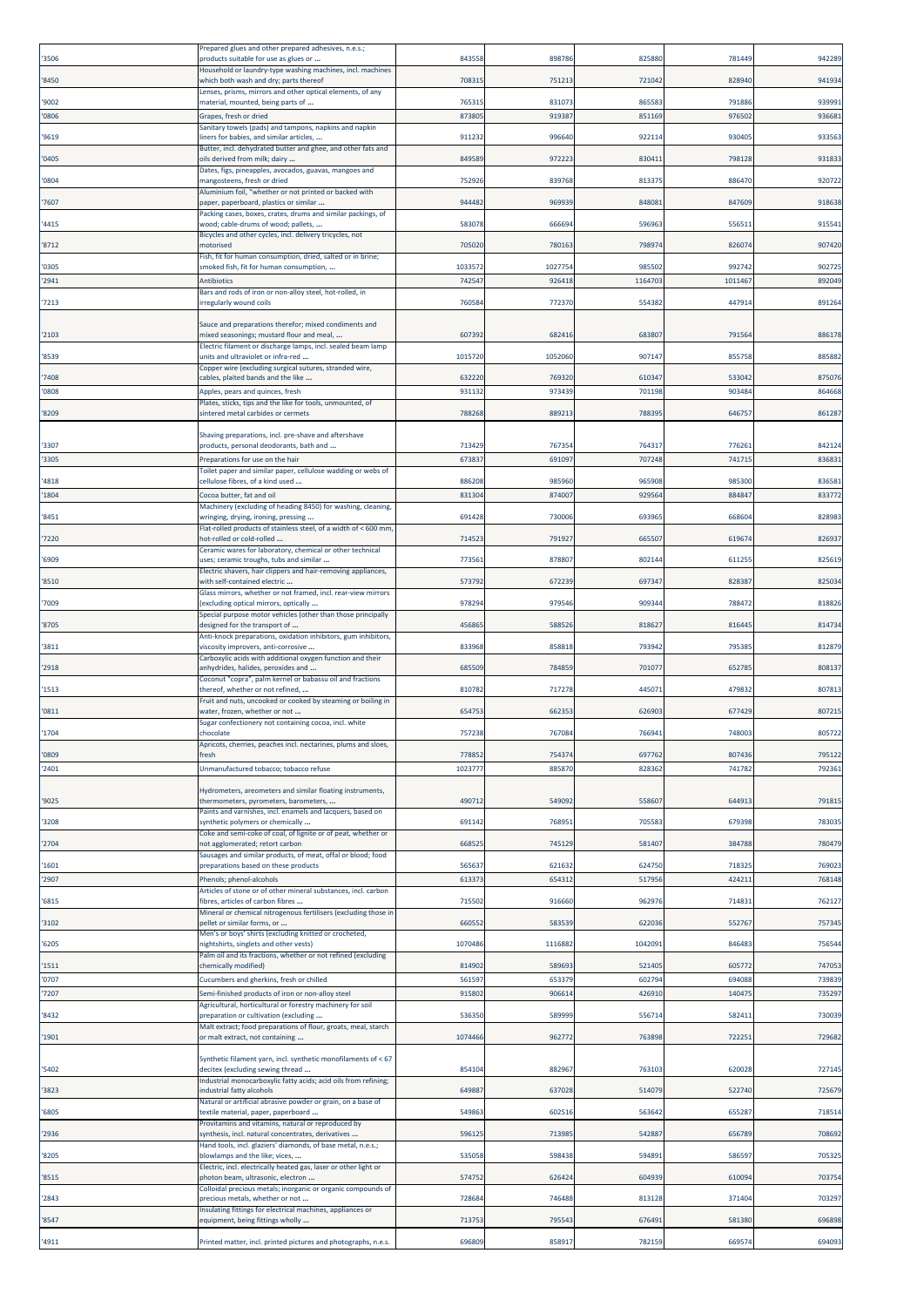| '7314 | Cloth, incl. endless bands, grill, netting and fencing, of iron or<br>steel wire, expanded metal                        | 44778  | 511245  | 464219  | 473072  | 689563 |
|-------|-------------------------------------------------------------------------------------------------------------------------|--------|---------|---------|---------|--------|
| '0103 | Live swine                                                                                                              | 149034 | 1156468 | 1362801 | 1099537 | 678026 |
| '3401 | Soap; organic surface-active products and preparations for<br>use as soap, in the form of bars,                         | 563430 | 626588  | 588531  | 687659  | 676901 |
| '7407 | Bars, rods and profiles, of copper, n.e.s.                                                                              | 43612  | 483274  | 414126  | 375808  | 675406 |
| '2932 | Heterocyclic compounds with oxygen hetero-atom[s] only                                                                  | 437409 | 625983  | 557910  | 62417   | 672765 |
|       | Artificial corundum, whether or not chemically defined;                                                                 |        |         |         |         |        |
| '2818 | aluminium oxide; aluminium hydroxide<br>Women's or girls' overcoats, car coats, capes, cloaks, anoraks                  | 61790  | 755760  | 617272  | 48407   | 668757 |
| '6102 | ncl. ski jackets, windcheaters,<br>Paper, paperboard, cellulose wadding and webs of cellulose                           | 53937  | 620593  | 624978  | 583836  | 666528 |
| '4823 | fibres, in strips or rolls of a                                                                                         | 46954  | 497808  | 521712  | 522796  | 661641 |
|       | Machinery parts, n.e.s. in chapter 84 (excluding parts                                                                  |        |         |         |         |        |
| '8487 | containing electrical connectors, insulators,                                                                           | 559586 | 594720  | 576141  | 509878  | 660246 |
|       | Animal or vegetable fats and oils and their fractions, boiled,                                                          |        |         |         |         |        |
| '1518 | oxidised, dehydrated, sulphurised,<br>Machinery for sorting, screening, separating, washing,                            | 42530  | 497664  | 482652  | 64830   | 65434  |
| '8474 | crushing, grinding, mixing or kneading<br>Other sugars, incl. chemically pure lactose, maltose, glucose                 | 574588 | 675741  | 647204  | 570847  | 653755 |
| '1702 | and fructose, in solid form;                                                                                            | 53025  | 557410  | 568912  | 567182  | 65375  |
|       | Lubricant preparations, incl. cutting-oil preparations, bolt or                                                         |        |         |         |         |        |
| '3403 | nut release preparations, anti-rust<br>/egetable saps and extracts; pectic substances, pectinates                       | 674569 | 730168  | 643777  | 568604  | 653111 |
| '1302 | and pectates; agar-agar and other                                                                                       | 48267  | 595518  | 529621  | 600078  | 648221 |
| '4411 | Fibreboard of wood or other ligneous materials, whether or<br>not agglomerated with resins or                           | 43932  | 483972  | 465909  | 528362  | 648199 |
|       | Ketones and quinones, whether or not with other oxygen                                                                  |        |         |         |         |        |
| '2914 | function, and their halogenated, sulphonated,                                                                           | 541198 | 607320  | 492116  | 464222  | 645499 |
| '6111 | Babies' garments and clothing accessories, knitted or<br>crocheted (excluding hats)                                     | 494349 | 530698  | 469912  | 515729  | 639922 |
| '3818 | Chemical elements and compounds doped for use in<br>electronics, in the form of discs, wafers,                          | 605353 | 593299  | 539449  | 499441  | 639365 |
|       |                                                                                                                         |        |         |         |         |        |
| '2909 | Ethers, ether-alcohols, ether-phenols, ether-alcohol-phenols,<br>alcohol peroxides, ether peroxide,                     | 46385  | 517463  | 458694  | 445439  | 637167 |
| '7325 | Articles of iron or steel, cast, n.e.s.                                                                                 | 65607  | 719236  | 611224  | 49185   | 636397 |
|       | Petroleum resins, coumarone-indene resins, polyterpenes,                                                                |        |         |         |         |        |
| '3911 | polysulphides, polysulphones and other<br>Wrist-watches, pocket-watches and other watches, incl. stop-                  | 61403  | 70495   | 634428  | 54407   | 635371 |
| '9101 | watches, with case of precious                                                                                          | 49231  | 454304  | 498709  | 41641   | 635058 |
| '7320 | Springs and leaves for springs, of iron or steel (excluding clock<br>and watch springs, springs                         | 61038  | 657753  | 575118  | 505159  | 634249 |
| '3214 | Glaziers' putty, grafting putty, resin cements, caulking<br>compounds and other mastics; painters'                      | 535978 | 570422  | 545624  | 536820  | 633526 |
|       | Waste and scrap of primary cells, primary batteries and                                                                 |        |         |         |         |        |
| '8548 | electric accumulators; spent primary<br>Radioactive chemical elements and radioactive isotopes, incl.                   | 59078  | 619968  | 619547  | 565922  | 628986 |
| '2844 | heir fissile or fertile chemical<br>Primary cells and primary batteries, electrical; parts thereof                      | 810638 | 809512  | 582567  | 54943   | 627368 |
| '8506 | excluding spent)                                                                                                        | 50739  | 582578  | 563901  | 566739  | 620840 |
| '5503 | Synthetic staple fibres, not carded, combed or otherwise<br>processed for spinning                                      | 59392  | 61555   | 550230  | 467164  | 620000 |
| '7412 | Copper tube or pipe fittings "e.g., couplings, elbows, sleeves"                                                         | 44698  | 501604  | 471312  | 461825  | 612647 |
|       | Vegetables, uncooked or cooked by steaming or boiling in                                                                |        |         |         |         |        |
| '0710 | water, frozen<br>Glassware of a kind used for table, kitchen, toilet, office,                                           | 579186 | 623946  | 622024  | 625290  | 611755 |
| '7013 | ndoor decoration or similar purposes<br>Sunflower-seed, safflower or cotton-seed oil and fractions                      | 517634 | 567840  | 552716  | 51681   | 601806 |
| '1512 | thereof, whether or not refined,                                                                                        | 38479  | 410131  | 463418  | 466514  | 601064 |
| '0407 | Birds' eggs, in shell, fresh, preserved or cooked<br>Fish, fresh or chilled (excluding fish fillets and other fish meat | 68394  | 755778  | 634349  | 649496  | 600096 |
| '0302 | of heading 0304)<br>Men's or boys' shirts, knitted or crocheted (excluding                                              | 745886 | 703903  | 664569  | 562722  | 596799 |
| '6105 | nightshirts, T-shirts, singlets and                                                                                     | 57909  | 622538  | 643519  | 549547  | 592304 |
| '6107 | Men's or boys' underpants, briefs, nightshirts, pyjamas,<br>bathrobes, dressing gowns and similar                       | 45955  | 483213  | 474006  | 481572  | 589340 |
| '6211 | Tracksuits, ski suits, swimwear and other garments, n.e.s.<br>(excluding knitted or crocheted)                          | 59442  | 633567  | 655844  | 58377   | 588147 |
|       | Baths, shower-baths, sinks, washbasins, bidets, lavatory pans,                                                          |        |         |         |         |        |
| '3922 | seats and covers, flushing cisterns<br>Machinery, not specified or included elsewhere in this                           | 45377  | 495122  | 466201  | 504179  | 587768 |
| '8438 | chapter, for the industrial preparation<br>Flat-rolled products of iron or non-alloy steel, of a width of <             | 52744  | 567120  | 552485  | 562966  | 587290 |
| '7211 | 600 mm, hot-rolled or cold-rolled                                                                                       | 550692 | 631201  | 504594  | 401564  | 585931 |
| '2903 | Halogenated derivatives of hydrocarbons<br>Wire of iron or non-alloy steel, in coils (excluding bars and                | 56981  | 66527   | 634391  | 56302   | 580924 |
| '7217 | rods)                                                                                                                   | 484469 | 569919  | 505721  | 438784  | 580019 |
|       | Reception apparatus for radio-broadcasting, whether or not                                                              |        |         |         |         |        |
| '8527 | combined, in the same housing, with<br>Bars and rods, of iron or non-alloy steel, cold-formed or cold-                  | 879546 | 854958  | 835422  | 654240  | 578359 |
| '7215 | finished, whether or not further                                                                                        | 428938 | 561369  | 429320  | 333941  | 577923 |
| '8456 | Machine tools for working any material by removal of<br>material, by laser or other light or photon                     | 689207 | 819820  | 651838  | 473493  | 575549 |
| '2002 | Tomatoes, prepared or preserved otherwise than by vinegar<br>or acetic acid                                             | 45317  | 453747  | 449510  | 512946  | 574732 |
|       | Flat-rolled products of iron or non-alloy steel, of a width of <                                                        |        |         |         |         |        |
| '7212 | 600 mm, hot-rolled or cold-rolled<br>Machine tools, incl. machines for nailing, stapling, glueing or                    | 450177 | 509568  | 458346  | 382454  | 572714 |
| '8465 | otherwise assembling, for working<br>Plates, sheets and strip, of copper, of a thickness of > 0,15                      | 39977  | 496679  | 447266  | 519047  | 569381 |
| '7409 | nm (excluding expanded sheet                                                                                            | 29121  | 401307  | 335203  | 320159  | 569065 |
| '4203 | Articles of apparel and clothing accessories, of leather or<br>composition leather (excluding                           | 647945 | 668226  | 630250  | 556266  | 567614 |
|       | Surveying, incl. photogrammetrical surveying, hydrographic,                                                             |        |         |         |         |        |
| '9015 | oceanographic, hydrological, meteorological                                                                             | 47845  | 529006  | 505566  | 462134  | 566614 |
| '9014 | Direction finding compasses; other navigational instruments<br>and appliances (excluding radio                          | 602352 | 795963  | 998222  | 63374   | 564244 |
| '0801 | Coconuts, Brazil nuts and cashew nuts, fresh or dried,<br>whether or not shelled or peeled                              | 665023 | 616734  | 579343  | 602593  | 561969 |
| '3910 | Silicones in primary forms                                                                                              | 459037 | 562715  | 488441  | 433069  | 559777 |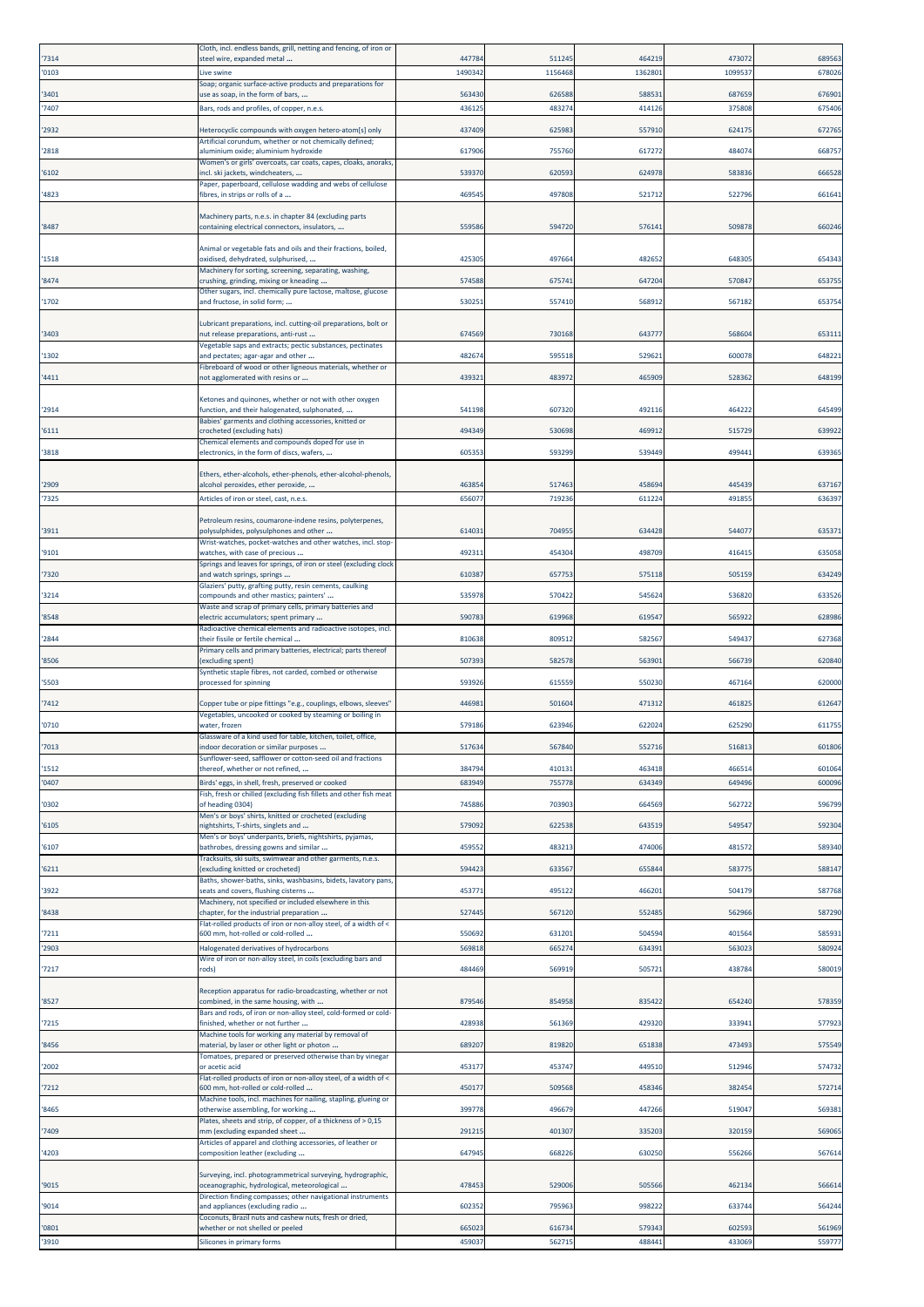| '8484          | Gaskets and similar joints of metal sheeting combined with<br>other material or of two or more                              | 57272            | 606845           | 551220           | 459659           | 556424           |
|----------------|-----------------------------------------------------------------------------------------------------------------------------|------------------|------------------|------------------|------------------|------------------|
| '8426          | Ships' derricks; cranes, incl. cable cranes (excluding wheel-<br>mounted cranes and vehicle cranes                          | 48761            | 527730           | 531362           | 526180           | 554159           |
| '4001          | Natural rubber, balata, gutta-percha, guayule, chicle and<br>similar natural gums, in primary                               | 59647            | 476981           | 403407           | 35006            | 554139           |
|                | Men's or boys' suits, ensembles, jackets, blazers, trousers, bib                                                            |                  |                  |                  |                  |                  |
| '6103          | and brace overalls, breeches<br>Ceramic sinks, washbasins, washbasin pedestals, baths,                                      | 322557           | 36697            | 373137           | 41097            | 55035            |
| '6910<br>'8001 | bidets, water closet pans, flushing<br><b>Unwrought tin</b>                                                                 | 41155<br>45075   | 438388<br>453413 | 429024<br>387179 | 445998<br>283069 | 549140<br>544566 |
|                |                                                                                                                             |                  |                  |                  |                  |                  |
| '2910          | Epoxides, epoxyalcohols, epoxyphenols and epoxyethers,<br>with a three-membered ring, and their                             | 412455           | 414350           | 406008           | 36639:           | 542286           |
| '9004          | pectacles, goggles and the like, corrective, protective or<br>other (excluding spectacles for                               | 45410            | 489622           | 515512           | 55142            | 538730           |
| '8436          | Agricultural, horticultural, forestry, poultry-keeping or bee-<br>keeping machinery, incl. germination                      | 34885            | 433825           | 471781           | 49973            | 533192           |
| '0504          | Guts, bladders and stomachs of animals (other than fish),<br>whole and pieces thereof, fresh,                               | 64915            | 639043           | 573806           | 494732           | 53233            |
|                | Carpets and other textile floor coverings, tufted "needle                                                                   |                  |                  |                  |                  |                  |
| '5703          | punched", whether or not made up<br>Tarpaulins, awnings and sunblinds; tents; sails for boats,                              | 56488            | 591210           | 551717           | 53873:           | 532252           |
| '6306<br>'3406 | sailboards or landcraft; camping<br>Candles, tapers and the like                                                            | 34495<br>42731   | 380456<br>43110  | 405890<br>405958 | 41453<br>44553   | 531930<br>52977  |
|                | Curtains, incl. drapes, and interior blinds; curtain or bed                                                                 |                  |                  |                  |                  |                  |
| '6303          | valances of all types of textile<br>Tanks, casks, drums, cans, boxes and similar containers, of                             | 45628            | 484889           | 485239           | 49781            | 518267           |
| 7310           | ron or steel, for any material<br>Compounded rubber, unvulcanised, in primary forms or in                                   | 417320           | 453142           | 427720           | 424372           | 517551           |
| '4005          | plates, sheets or strip (excluding                                                                                          | 540180           | 547690           | 481218           | 417142           | 516795           |
| '3916          | Monofilament of which any cross-sectional dimension > 1<br>mm, rods, sticks and profile shapes,                             | 37653            | 407280           | 375255           | 40007            | 51103            |
|                | Wood in the rough, whether or not stripped of bark or                                                                       |                  |                  |                  |                  |                  |
| '4403          | apwood, or roughly squared (excluding<br>Fextile products and articles, for technical use, specified in                     | 63918            | 628492           | 477427           | 381609           | 50083            |
| '5911          | Vote 7 to chapter 59<br>Seeds, fruits and spores, for sowing (excluding leguminous                                          | 43454            | 451059           | 423216           | 433047           | 499693           |
| '1209          | regetables and sweetcorn, coffee,<br>Articles of cement, concrete or artificial stone, whether or                           | 35774            | 40691:           | 414254           | 48443            | 497703           |
| '6810          | not reinforced                                                                                                              | 39919            | 36443            | 387929           | 410848           | 489649           |
| '0705          | Lettuce "Lactuca sativa" and chicory "Cichorium spp.", fresh<br>or chilled                                                  | 42577            | 431496           | 426477           | 445160           | 48832            |
| '7010          | Carboys, bottles, flasks, jars, pots, phials, ampoules and other<br>containers, of glass, of a                              | 38517            | 448958           | 471119           | 484326           | 486264           |
| '1904          | Prepared foods obtained by the swelling or roasting of<br>tereals or cereal products, e.g. corn                             | 33969            | 383395           | 389707           | 461956           | 483379           |
| '2105          | Ice cream and other edible ice, whether or not containing<br>cocoa                                                          | 36645            | 45627            | 424566           | 422713           | 483376           |
|                | Stoppers, caps and lids, incl. crown corks, screw caps and                                                                  |                  |                  |                  |                  |                  |
| '8309          | pouring stoppers, capsules for bottles,<br>Slag, ash and residues containing metals, arsenic or their                       | 30381            | 388347           | 356835           | 407348           | 480902           |
| '2620          | compounds (excluding those from<br>Gloves, mittens and mitts, knitted or crocheted (excluding for                           | 47976            | 480582           | 380864           | 319062           | 480049           |
| '6116<br>'7801 | babies)<br>Unwrought lead:                                                                                                  | 383698<br>47130  | 413086<br>504362 | 405301<br>432912 | 392934<br>36279: | 47654<br>476346  |
|                | Table, kitchen or other household articles, sanitary ware, and                                                              |                  |                  |                  |                  |                  |
| '7615          | parts thereof, of aluminium,<br>Vegetables prepared or preserved otherwise than by vinegar                                  | 312118           | 294624           | 324135           | 361690           | 475924           |
| '2004<br>'3507 | or acetic acid, frozen (excluding<br>Enzymes; prepared enzymes, n.e.s.                                                      | 40936<br>35690   | 431983<br>364906 | 472834<br>374856 | 463157<br>393293 | 471350<br>469161 |
|                | Crustaceans, whether in shell or not, live, fresh, chilled,                                                                 |                  |                  |                  |                  |                  |
| '0306          | rozen, dried, salted or in brine.<br>ixtracts, essences and concentrates, of coffee, tea or maté                            | 47583            | 46605            | 410183           | 447162           | 467767           |
| '2101<br>'2203 | and preparations with a basis of<br>Beer made from malt                                                                     | 520624<br>49774  | 530907<br>522695 | 488910<br>522317 | 47900<br>463606  | 466443<br>465486 |
|                |                                                                                                                             |                  |                  |                  |                  |                  |
| '6406          | Parts of footwear, incl. uppers whether or not attached to<br>soles other than outer soles; removable                       |                  |                  |                  |                  |                  |
| '0402          | Milk and cream, concentrated or containing added sugar or                                                                   | 45686            | 496664           | 461435           | 386453           | 462730           |
|                | other sweetening matter                                                                                                     | 294673           | 286390           | 394110           | 43981            | 461330           |
| '7411          | Copper tubes and pipes                                                                                                      | 25451            | 302090           | 304235           | 298958           | 46057            |
| '6505          | Hats and other headgear, knitted or crocheted, or made up<br>from lace, felt or other textile                               | 35148            | 370314           | 380574           | 384987           | 458804           |
| '6806          | Slag-wool, rock-wool and similar mineral wools; exfoliated<br>vermiculite, expanded clays, foamed                           | 425553           | 473890           | 435745           | 412303           | 458386           |
| '3905          | Polymers of vinyl acetate or of other vinyl esters, in primary<br>forms; other vinyl polymers,                              | 352330           | 379464           | 393587           | 373276           | 453109           |
|                | Woven fabrics of synthetic filament yarn, incl. monofilament<br>of >= 67 decitex and with a cross                           | 49259            | 508069           | 478413           | 425269           | 453076           |
| '5407          |                                                                                                                             |                  |                  |                  |                  |                  |
| '0807          | Melons, incl. watermelons, and papaws (papayas), fresh<br>Conveyor or transmission belts or belting, of vulcanised          | 40278            | 539265           | 455316           | 517580           | 452794           |
| '4010          | rubber                                                                                                                      | 456183           | 483647           | 417969           | 381009           | 451964           |
| '3003          | Medicaments consisting of two or more constituents mixed<br>together for therapeutic or prophylactic                        | 464799           | 510506           | 436764           | 692886           | 451762           |
|                |                                                                                                                             |                  |                  |                  |                  |                  |
| '3707          | Chemical preparations for photographic uses (excluding<br>varnishes, glues, adhesives and similar                           | 532470           | 606746           | 568468           | 458842           | 451555           |
| '8108          | Titanium and articles thereof, n.e.s.; titanium waste and<br>crap (excluding ash and residues                               | 78941            | 74477            | 747149           | 526458           | 448633           |
| '4409          | Wood, incl. strips and friezes for parquet flooring, not<br>assembled, continuously shaped "tongued,                        | 270090           | 283415           | 271666           | 319754           | 446995           |
| '3306          | Preparations for oral or dental hygiene, incl. denture fixative<br>pastes and powders; yarn used                            | 32541            | 350524           | 341923           | 349520           | 446174           |
|                | Millstones, grindstones, grinding wheels and the like, without                                                              |                  |                  |                  |                  |                  |
| '6804          | rameworks, for milling, grinding,<br>Self-propelled railway or tramway coaches, vans and trucks                             | 39648            | 424560           | 415207           | 390598           | 445289           |
| '8603          | excluding those of heading 8604)<br>Ball-point pens; felt tipped and other porous-tipped pens and                           | 624080           | 337516           | 756309           | 599188           | 445138           |
| '9608          | markers; fountain pens, stylograph                                                                                          | 344249<br>257596 | 370408<br>281507 | 370754<br>345043 | 381928<br>348005 | 443099<br>438387 |
| '6506<br>'8458 | Headgear, whether or not lined or trimmed, n.e.s.<br>Lathes, incl. turning centres, for removing metal                      | 581672           | 705998           | 631277           | 353057           | 438380           |
| '8519          | Sound recording or sound reproducing apparatus                                                                              | 331516           | 389298           | 440739           | 427314           | 436264           |
| '2930          | Organo-sulphur compounds<br>Carpets and other textile floor coverings, woven, not tufted<br>or flocked, whether or not made | 356386           | 379258           | 351475           | 367918<br>366235 | 434207<br>434092 |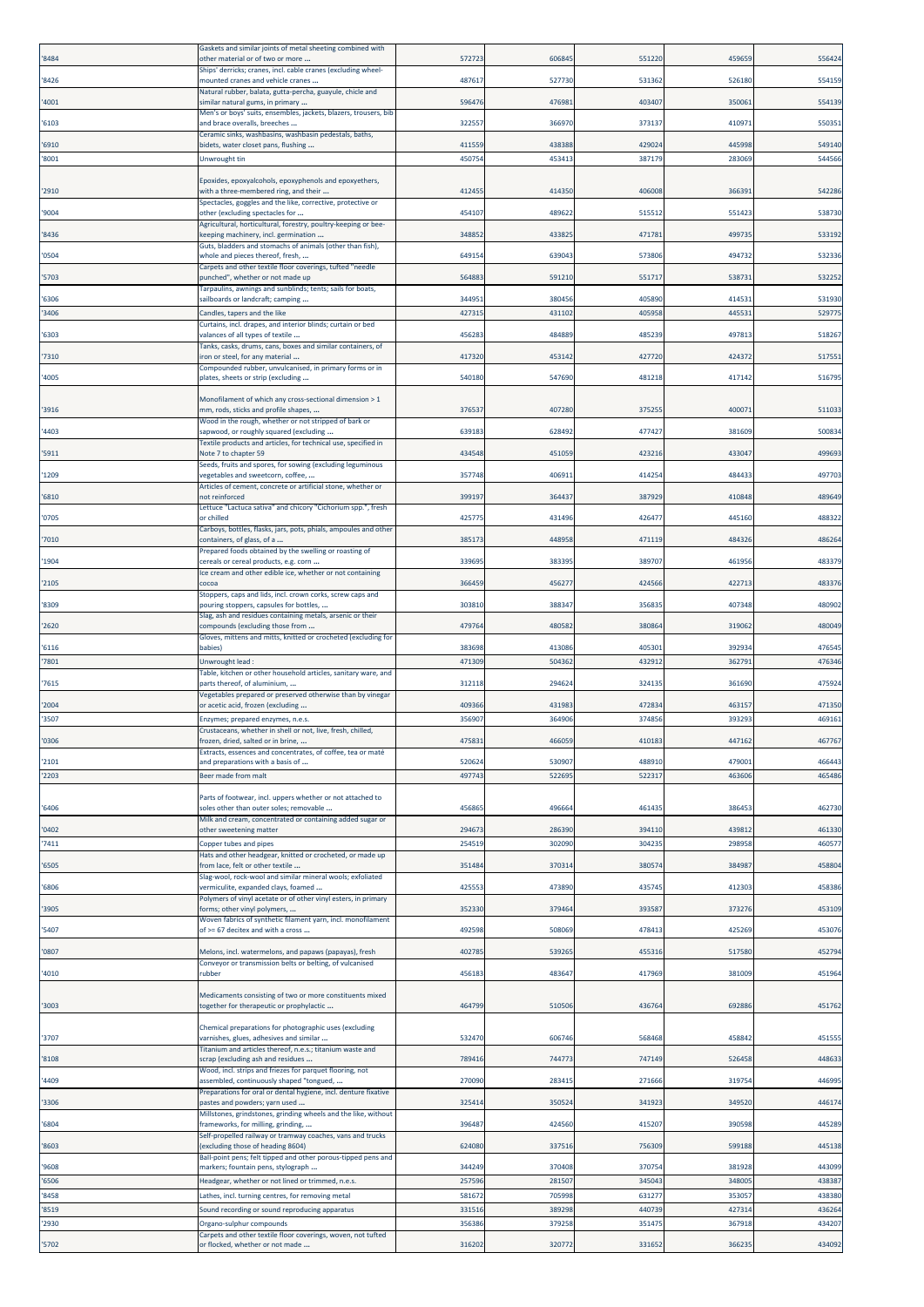| '1006 | Rice                                                                                                  | 35810  | 388870  | 389553 | 47552  | 432413 |
|-------|-------------------------------------------------------------------------------------------------------|--------|---------|--------|--------|--------|
| '8502 | Electric generating sets and rotary converters                                                        | 60351  | 1186508 | 409323 | 40227  | 431660 |
| '2607 | ead ores and concentrates                                                                             | 50688  | 37913   | 371552 | 33737  | 429632 |
| '7117 | mitation jewellery                                                                                    | 50204  | 468654  | 482293 | 398229 | 42590  |
|       |                                                                                                       |        |         |        |        |        |
| '6112 | Track-suits, ski-suits and swimwear, knitted or crocheted                                             | 38821  | 40817   | 436562 | 38326  | 419048 |
|       |                                                                                                       |        |         |        |        |        |
| '8202 | Handsaws, with working parts of base metal (excluding<br>power-operated saws); blades for saws        | 29561  | 324105  | 317273 | 332636 | 415919 |
|       | Paints and varnishes, incl. enamels and lacquers, based on                                            |        |         |        |        |        |
| '3209 | synthetic polymers or chemically                                                                      | 353126 | 366458  | 345327 | 342342 | 413309 |
|       | Monumental or building stone, natural (excluding slate),                                              |        |         |        |        |        |
| '6802 | worked, and articles; mosaic cubes                                                                    | 36154  | 362116  | 337909 | 35301: | 413090 |
| '8441 | Machinery for making up paper pulp, paper or paperboard,<br>ncl. cutting machines of all kinds,       | 378388 | 381945  | 354817 | 344439 | 41150  |
|       | Musical instruments, the sound of which is produced, or must                                          |        |         |        |        |        |
| '9207 | be amplified, electrically, e.g.                                                                      | 27248  | 314625  | 317945 | 35987  | 407690 |
|       | Plants and parts of plants, incl. seeds and fruits, of a kind                                         |        |         |        |        |        |
| '1211 | used primarily in perfumery,                                                                          | 290126 | 34107   | 334159 | 373488 | 405357 |
| '4702 | Chemical wood pulp, dissolving grades                                                                 | 42583  | 415266  | 361507 | 356140 | 404551 |
|       | Crustaceans, molluscs and other aquatic invertebrates,                                                |        |         |        |        |        |
| '1605 | prepared or preserved (excluding smoked)                                                              | 34012  | 383336  | 363981 | 41097  | 404382 |
|       | Radiators for central heating, non-electrically heated, and                                           |        |         |        |        |        |
| '7322 | parts thereof, of iron or steel;                                                                      | 35394  | 38895   | 345060 | 36149  | 400426 |
| '3301 | Essential oils, whether or not terpeneless, incl. concretes and<br>absolutes; resinoids; extracted    | 413639 | 441629  | 380443 | 37323  | 400026 |
|       |                                                                                                       |        |         |        |        |        |
|       | Railway or tramway goods vans and wagons (excluding self-                                             |        |         |        |        |        |
| '8606 | propelled and luggage vans and post                                                                   | 275799 | 407138  | 408590 | 366528 | 399150 |
| '9028 | Gas, liquid or electricity supply or production meters, incl.<br>calibrating meters therefor          | 30778  | 373524  | 394564 | 33797  | 39865  |
|       | Containers, incl. containers for the transport of fluids,                                             |        |         |        |        |        |
| '8609 | pecially designed and equipped for                                                                    | 23808  | 271760  | 309289 | 308740 | 394697 |
|       | Chain and parts thereof, or iron or steel (excluding watch                                            |        |         |        |        |        |
| '7315 | chains, necklace chains and the<br>Machine tools, incl. presses, for working metal by forging,        | 273688 | 307886  | 300205 | 28286  | 39332  |
| '8462 | nammering or die-stamping; machine                                                                    | 44055  | 50472   | 458816 | 35749  | 392942 |
|       | Olive oil and its fractions obtained from the fruit of the olive                                      |        |         |        |        |        |
| '1509 | ree solely by mechanical                                                                              | 340785 | 356472  | 322712 | 365062 | 391936 |
| '8425 | Pulley tackle and hoists (other than skip hoists); winches and<br>capstans; jacks                     | 32255  | 385829  | 345779 | 30674  | 391834 |
|       | Flat-rolled products of alloy steel other than stainless, of a                                        |        |         |        |        |        |
| '7226 | width of < 600 mm, hot-rolled                                                                         | 347135 | 365338  | 332882 | 27534  | 390140 |
| '8903 | Yachts and other vessels for pleasure or sports; rowing boats<br>and canoes                           | 258786 | 30758   | 300433 | 131182 | 38922  |
|       | Mineral or chemical fertilisers containing two or three of the                                        |        |         |        |        |        |
| '3105 | fertilising elements nitrogen,                                                                        | 381888 | 32599   | 349124 | 330149 | 38912  |
|       |                                                                                                       |        |         |        |        |        |
| '3812 | Prepared rubber accelerators; compound plasticisers for<br>ubber or plastics, n.e.s.; anti-oxidising  | 393732 | 40782   | 369927 | 317972 | 386012 |
|       | Onions, shallots, garlic, leeks and other alliaceous vegetables,                                      |        |         |        |        |        |
| '0703 | resh or chilled                                                                                       | 279232 | 291848  | 360467 | 34333  | 384433 |
|       | Rape, colza or mustard oil and fractions thereof, whether or<br>not refined, but not chemically       |        |         |        |        |        |
| '1514 | Oilcake and other solid residues, whether or not ground or in                                         | 245956 | 215825  | 265432 | 282852 | 382958 |
| '2306 | the form of pellets, resulting                                                                        | 28386  | 321918  | 338994 | 38973  | 381432 |
|       | Stranded wire, ropes, cables, plaited bands, slings and the                                           |        |         |        |        |        |
| '7312 | like, of iron or steel (excluding                                                                     | 41878  | 459323  | 394216 | 316104 | 381346 |
|       | Dextrins and other modified starches, e.g. pregelatinised or                                          |        |         |        |        |        |
| '3505 | esterified starches; glues based                                                                      | 331293 | 352799  | 358003 | 338696 | 378318 |
|       | Petroleum jelly, paraffin wax, micro- crystalline petroleum                                           |        |         |        |        |        |
| '2712 | vax, slack wax, ozokerite, lignite<br>Cabbages, cauliflowers, kohlrabi, kale and similar edible       | 36717  | 36899   | 32577  | 29376  | 37441  |
| '0704 | prassicas, fresh or chilled                                                                           | 27883  | 280715  | 289894 | 33996: | 369632 |
|       | Collections and collector's pieces of zoological, botanical,                                          |        |         |        |        |        |
| '9705 | mineralogical, anatomical, historical,                                                                | 16631  | 165001  | 156023 | 139703 | 368673 |
| '9003 | Frames and mountings for spectacles, goggles or the like, and<br>parts thereof, n.e.s.                | 350806 | 362867  | 370883 | 29667  | 367837 |
|       | Bars, rods, profiles and wire, of nickel (excluding electrically                                      |        |         |        |        |        |
| '7505 | nsulated products)                                                                                    | 271460 | 410105  | 389886 | 329324 | 36630  |
|       | Meat and edible offal, salted, in brine, dried or smoked;                                             |        |         |        |        |        |
| '0210 | edible flours and meals of meat or                                                                    | 400926 | 414430  | 381452 | 376412 | 366216 |
| '7020 | Articles of glass, n.e.s.<br>Electrical apparatus for switching or protecting electrical              | 23851  | 289695  | 261817 | 25283  | 365443 |
| '8535 | circuits, or for making connections                                                                   | 416433 | 471179  | 431492 | 331769 | 364463 |
|       | Wire of alloy steel other than stainless, in coils (excluding                                         |        |         |        |        |        |
| '7229 | pars and rods)                                                                                        | 26391  | 330091  | 252501 | 22103  | 36084  |
|       | Separate chemically defined organo-inorganic compounds                                                |        |         |        |        |        |
| '2931 | excluding organo-sulphur compounds                                                                    | 280847 | 363659  | 312905 | 280800 | 36052  |
| '2608 | Zinc ores and concentrates                                                                            | 31268  | 358415  | 273383 | 19686  | 359772 |
|       | Bars and rods of alloy steel other than stainless, hot-rolled, in                                     |        |         |        |        |        |
| '7227 | rregularly wound coils                                                                                | 28580  | 330790  | 283976 | 24667  | 356950 |
|       | Carbonates; peroxocarbonates "percarbonates"; commercial                                              |        |         |        |        |        |
| '2836 | ammonium carbonate containing ammonium                                                                | 28026  | 337288  | 321285 | 32899  | 356334 |
| '0511 | Animal products n.e.s.; dead animals of all types, unfit for<br>human consumption                     | 20761  | 246564  | 265646 | 29306  | 354347 |
|       |                                                                                                       |        |         |        |        |        |
| '1003 | <b>Barley</b><br>Railway or tramway track construction material of iron or                            | 26151  | 292979  | 287480 | 30046  | 353407 |
| '7302 | steel, the following : rails, check-rails                                                             | 286025 | 338254  | 274985 | 303078 | 350922 |
|       | Sacks and bags, of a kind used for the packing of goods, of all                                       |        |         |        |        |        |
| '6305 | types of textile materials                                                                            | 265290 | 30466   | 275795 | 282181 | 349049 |
|       | Live poultry, "fowls of the species Gallus domesticus, ducks,                                         |        |         |        |        |        |
| '0105 | geese, turkeys and guinea fowls'                                                                      | 346945 | 370074  | 344504 | 347856 | 346604 |
| '2935 | Sulphonamides                                                                                         | 178422 | 4592600 | 517750 | 484030 | 346172 |
|       |                                                                                                       |        |         |        |        |        |
| '8457 | Machining centres, unit construction machines "single<br>station" and multi-station transfer machines | 549484 | 661362  | 574840 | 329184 | 346170 |
|       | Finishing agents, dye carriers to accelerate the dyeing or                                            |        |         |        |        |        |
| '3809 | fixing of dyestuffs and other products                                                                | 29503  | 318886  | 333732 | 307956 | 343909 |
|       | Machinery for making pulp of fibrous cellulosic material or                                           | 28812  | 355183  | 393386 | 45202  | 34119  |
| '8439 | for making or finishing paper or<br>Casks, drums, cans, boxes and similar containers, incl. rigid or  |        |         |        |        |        |
| '7612 | collapsible tubular containers,                                                                       | 281297 | 332818  | 326509 | 356494 | 340697 |
|       | Margarine, other edible mixtures or preparations of animal or                                         |        |         |        |        |        |
| '1517 | vegetable fats or oils and edible                                                                     | 314648 | 353446  | 317911 | 316921 | 339562 |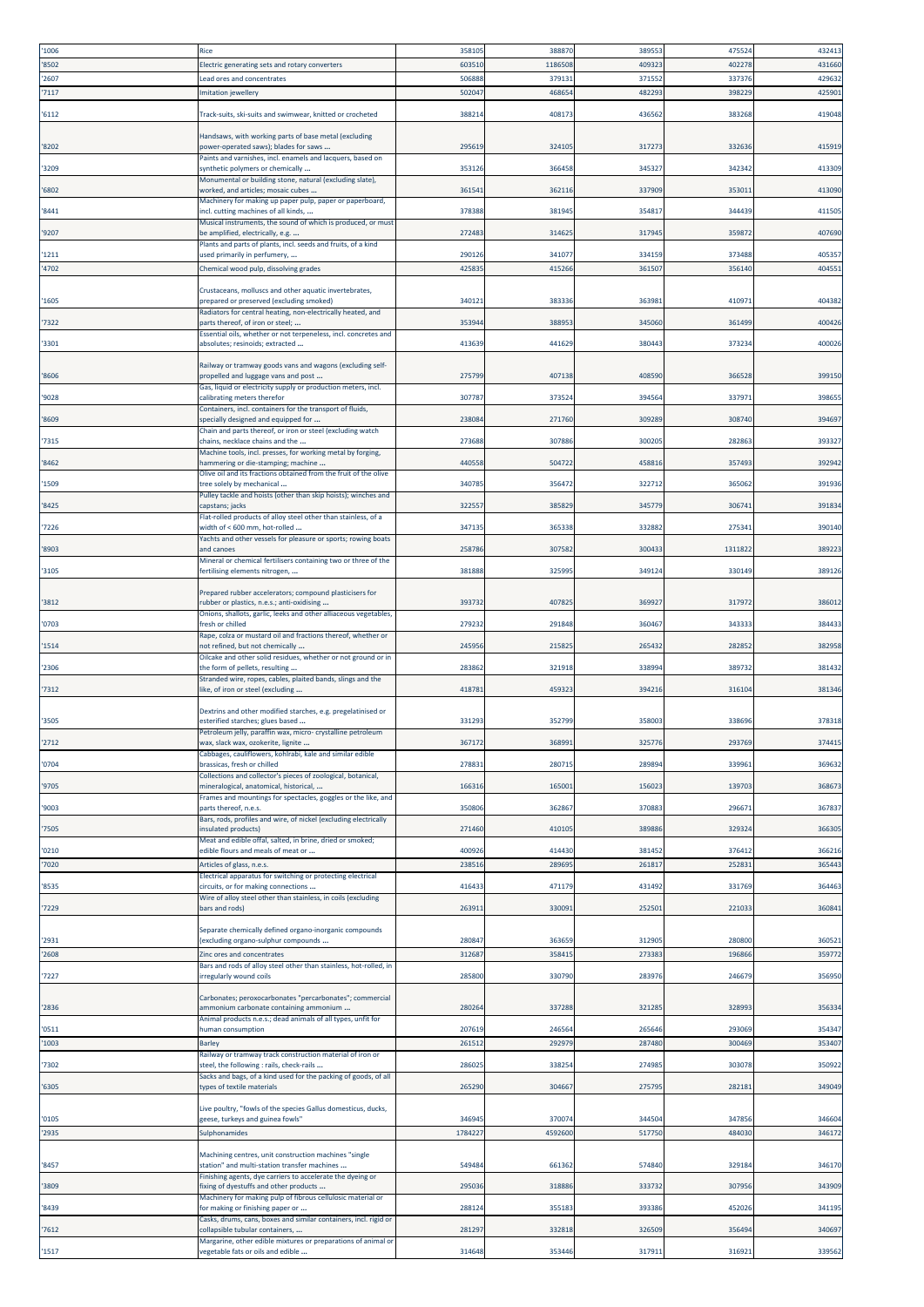|               | Plates, sheets, strip, rods and profile shapes, of vulcanised                                                      |                 |                  |                  |                 |                  |
|---------------|--------------------------------------------------------------------------------------------------------------------|-----------------|------------------|------------------|-----------------|------------------|
| '4008<br>1803 | rubber (excluding hard rubber)<br>Cocoa paste, whether or not defatted                                             | 302958<br>27087 | 326839<br>262065 | 315782<br>260425 | 29331<br>335168 | 337846<br>333394 |
|               |                                                                                                                    |                 |                  |                  |                 |                  |
| 2803          | Carbon "carbon blacks and other forms of carbon", n.e.s.                                                           | 28798           | 38267            | 329988           | 24432           | 330888           |
| '6101         | Men's or boys' overcoats, car coats, capes, cloaks, anoraks,<br>incl. ski jackets, windcheaters,                   | 19217           | 206524           | 223425           | 23454           | 327679           |
|               |                                                                                                                    |                 |                  |                  |                 |                  |
| 8204          | Hand-operated spanners and wrenches, incl. torque meter<br>wrenches (excluding tap wrenches),                      | 22244           | 253098           | 256589           | 252806          | 327652           |
|               | lams, fruit jellies, marmalades, fruit or nut purée and fruit or                                                   |                 |                  |                  |                 |                  |
| '2007         | nut pastes, obtained by cooking,                                                                                   | 29633           | 32364            | 295652           | 312402          | 322639           |
| 8211          | Knives with cutting blades, serrated or not, incl. pruning<br>cnives, and blades therefor, of                      | 21909           | 239096           | 229397           | 25657           | 322474           |
|               | Peptones and their derivatives; other protein substances and                                                       |                 |                  |                  |                 |                  |
| '3504         | their derivatives, n.e.s.; hide                                                                                    | 207031          | 213767           | 250678           | 275826          | 321023           |
| '0204         | Meat of sheep or goats, fresh, chilled or frozen<br>Steel, alloy, other than stainless, in ingots or other primary | 41041           | 481626           | 394110           | 429624          | 320003           |
| 7224          | forms, semi-finished products                                                                                      | 40651           | 414958           | 325172           | 22381           | 318928           |
| 7419          | Other articles of copper, n.e.s.                                                                                   | 26539           | 304692           | 263741           | 255606          | 318140           |
| 1515          | Fixed vegetable fats and oils, incl. jojoba oil, and their<br>fractions, whether or not refined,                   | 26003           | 274849           | 289172           | 274158          | 316306           |
|               |                                                                                                                    |                 |                  |                  |                 |                  |
| '1701         | Cane or beet sugar and chemically pure sucrose, in solid form                                                      | 418260          | 343700           | 305471           | 35877           | 314937           |
|               | Weighing machinery, incl. weight-operated counting or                                                              |                 |                  |                  |                 |                  |
| 8423          | checking machines (excluding balances                                                                              | 273239          | 256253           | 242035           | 27025           | 314804           |
| '0409         | Natural honey<br>Textile fabrics impregnated, coated, covered or laminated                                         | 31398           | 307096           | 255409           | 279454          | 31133            |
| 5903          | with plastics (excluding tyre cord                                                                                 | 30037           | 321898           | 301883           | 259658          | 309659           |
|               | Office machines, e.g. hectograph or stencil duplicating                                                            |                 |                  |                  |                 |                  |
| 8472          | machines, addressing machines, automatic                                                                           | 28498           | 362989           | 327505           | 303832          | 309187           |
| '8448         | Auxiliary machinery for use with machines of heading 8444,                                                         | 31745           | 307337           |                  |                 | 308620           |
|               | 8445, 8446 or 8447, e.g. dobbies,                                                                                  |                 |                  | 243782           | 200349          |                  |
|               | Whey, whether or not concentrated or containing added                                                              |                 |                  |                  |                 |                  |
| '0404         | sugar or other sweetening matter; products<br>Registers, account books, notebooks, order books, receipt            | 27761           | 238699           | 255085           | 246953          | 307747           |
| '4820         | books, letter pads, memorandum pads,                                                                               | 310450          | 325350           | 304272           | 271323          | 305608           |
| '8460         | Machine tools for deburring, sharpening, grinding, honing,<br>apping, polishing or otherwise                       | 42331           | 523328           | 455424           | 247510          | 304739           |
|               | Paper or paperboard labels of all kinds, whether or not                                                            |                 |                  |                  |                 |                  |
| 4821          | printed                                                                                                            | 29126           | 304959           | 311704           | 304737          | 30381            |
| 7223          | Wire of stainless steel, in coils (excluding bars and rods)                                                        | 22600           | 24267            | 211346           | 197159          | 302460           |
| 6912          | Tableware, kitchenware, other household articles and toilet<br>articles, of ceramics other than                    | 19298           | 218479           | 213201           | 240122          | 302374           |
|               | Moving, grading, levelling, scraping, excavating, tamping,                                                         |                 |                  |                  |                 |                  |
| '8430         | compacting, extracting or boring<br>Petroleum coke, petroleum bitumen and other residues of                        | 20234           | 22806            | 250141           | 229969          | 30225            |
| '2713         | petroleum oil or of oil obtained from                                                                              | 276785          | 513495           | 473401           | 24960           | 302027           |
|               | Newsprint as specified in Note 4 to chapter 48, in rolls of a                                                      |                 |                  |                  |                 |                  |
| '4801         | width > 36 cm or in square or<br>Women's or girls' blouses, shirts and shirt-blouses, knitted or                   | 445068          | 459586           | 423927           | 288270          | 300559           |
| 6106          | crocheted (excluding T-shirts                                                                                      | 431418          | 36550            | 346292           | 29619           | 299914           |
| '1108         | Starches; inulin                                                                                                   | 19983           | 242080           | 248461           | 251762          | 298000           |
| 4107          | Leather further prepared after tanning or crusting "incl.<br>parchment-dressed leather", of bovine                 | 424897          | 386028           | 340870           | 265442          | 295770           |
|               |                                                                                                                    |                 |                  |                  |                 |                  |
| 7402          | Copper, unrefined; copper anodes for electrolytic refining<br>Prepared pigments, prepared opacifiers and prepared  | 71125           | 733356           | 571347           | 51060           | 295622           |
| '3207         | colours, vitrifiable enamels and glazes,                                                                           | 242710          | 249058           | 237353           | 237834          | 295278           |
|               | norganic acids and inorganic oxygen compounds of non-                                                              |                 |                  |                  |                 |                  |
| '2811         | metals (excluding hydrogen chloride "hydrochloric                                                                  | 28172           | 313741           | 312110           | 278101          | 294536           |
| '9505         | Festival, carnival or other entertainment articles, incl.<br>conjuring tricks and novelty jokes,                   | 24889           | 282781           | 271881           | 263724          | 293647           |
|               |                                                                                                                    |                 |                  |                  |                 |                  |
| '4806         | Vegetable parchment, greaseproof papers, tracing papers<br>and glassine and other glazed transparent               | 272796          | 330057           | 284615           | 253867          | 293452           |
|               | Knives and cutting blades, of base metal, for machines or for                                                      |                 |                  |                  |                 |                  |
| 8208          | mechanical appliances                                                                                              | 22125           | 241164           | 238329           | 237497          | 292425           |
| '9701         | Paintings, e.g. oil paintings, watercolours and pastels, and<br>drawings executed entirely by                      | 24937           | 336659           | 411908           | 1202098         | 290709           |
|               |                                                                                                                    |                 |                  |                  |                 |                  |
| '8452         | Sewing machines (other than book-sewing machines of<br>heading 8440); furniture, bases and covers                  | 32201           | 275456           | 234871           | 295129          | 288573           |
|               | Tableware, kitchenware, other household articles and toilet                                                        |                 |                  |                  |                 |                  |
| '6911         | articles, of porcelain or china<br>Compounds with other nitrogen function (excluding amine-                        | 25094           | 245815           | 248002           | 237212          | 287493           |
| '2929         | function compounds; oxygen-function                                                                                | 33475           | 423181           | 308423           | 244828          | 286364           |
| '9402         | Medical, surgical, dental or veterinary furniture, e.g.<br>operating tables, examination tables,                   | 23092           | 246122           | 251799           | 288536          | 285243           |
|               | Dried vegetables, whole, cut, sliced, broken or in powder, but                                                     |                 |                  |                  |                 |                  |
| '0712         | not further prepared<br>Pebbles, gravel, broken or crushed stone, for concrete                                     | 28707           | 249810           | 228835           | 266909          | 284416           |
| '2517         | aggregates, for road metalling or for                                                                              | 283333          | 291609           | 294433           | 247858          | 280389           |
| '1207         | Other oil seeds and oleaginous fruits, whether or not broken<br>excluding edible nuts, olives,                     | 22737           | 234637           | 237266           | 25475           | 277992           |
|               | Cermets and articles thereof, n.e.s.; waste and scrap of                                                           |                 |                  |                  |                 |                  |
| '8113         | cermets (excluding ash and residues<br>Granules and powders of pig iron, spiegeleisen, iron or steel               | 24401           | 34864            | 288980           | 19993           | 275318           |
| 7205          | excluding granules and powders                                                                                     | 27951           | 331484           | 267943           | 206883          | 275275           |
| '3912         | Cellulose and its chemical derivatives, n.e.s., in primary forms                                                   | 231137          | 243875           | 242927           | 254453          | 274682           |
| '2849         | Carbides, whether or not chemically defined                                                                        | 27818           | 353789           | 230023           | 183139          | 274598           |
|               | Vegetables, fruit, nuts and other edible parts of plants,                                                          |                 |                  |                  |                 |                  |
| '2001         | prepared or preserved by vinegar                                                                                   | 218328          | 217486           | 232666           | 262480          | 274247           |
| '2926         | Nitrile-function compounds                                                                                         | 261275          | 279685           | 252017           | 208926          | 273251           |
| 7608          | Aluminium tubes and pipes (excluding hollow profiles)                                                              | 246386          | 265807           | 243909           | 211568          | 270850           |
| 7221          | Bars and rods of stainless steel, hot-rolled, in irregularly<br>wound coils                                        | 209355          | 246880           | 214263           | 188098          | 270771           |
|               |                                                                                                                    |                 |                  |                  |                 |                  |
| '9011         | Optical microscopes, incl. those for photomicrography,<br>cinephotomicrography or microprojection                  | 14897           | 180550           | 184704           | 192104          | 266379           |
|               |                                                                                                                    |                 |                  |                  |                 |                  |
| '6601         | Umbrellas and sun umbrellas, incl. walking-stick umbrellas,<br>garden umbrellas and similar umbrellas              | 179602          | 204098           | 210753           | 198712          | 264703           |
|               |                                                                                                                    |                 |                  |                  |                 |                  |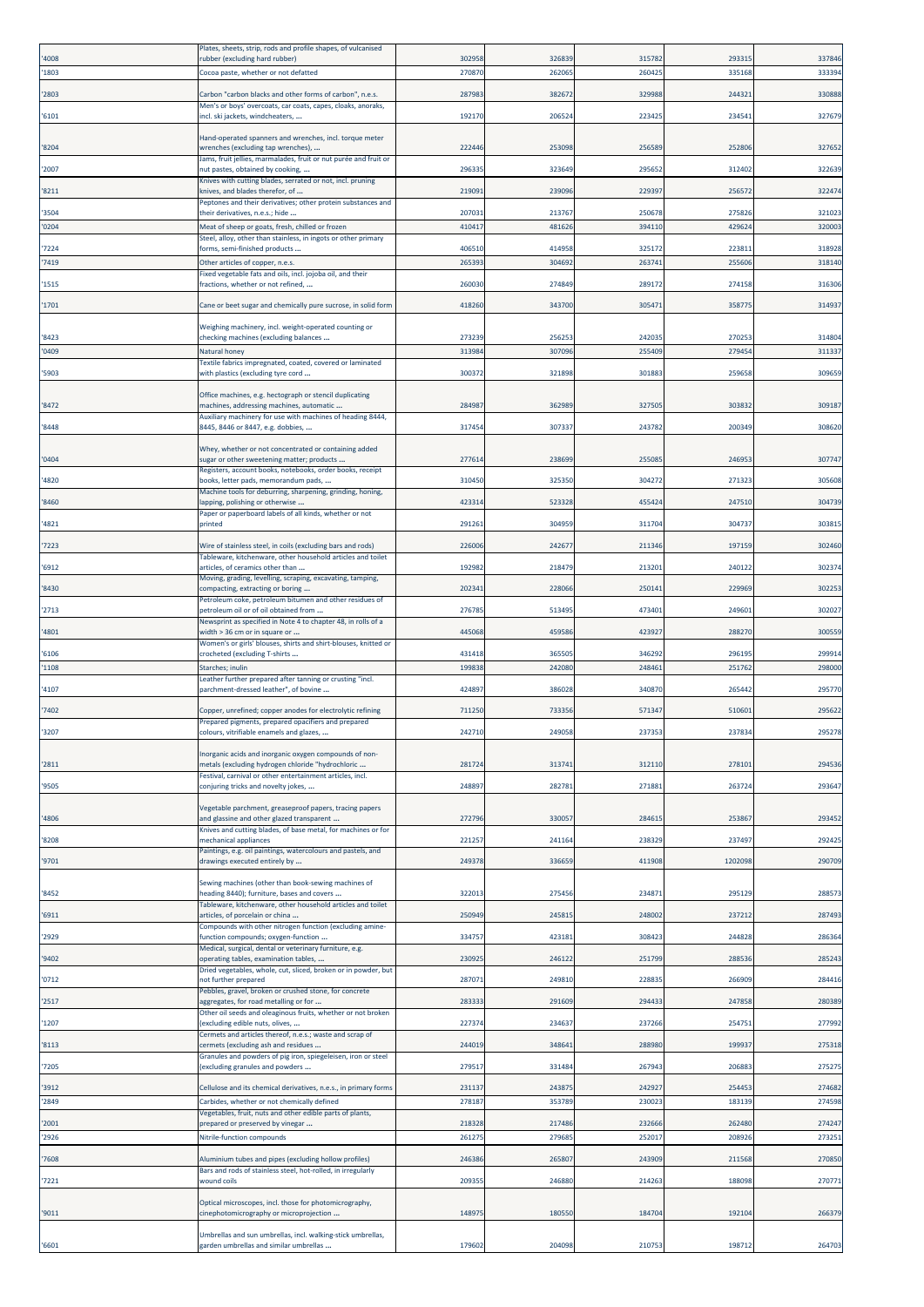| '4201          | Saddlery and harness for any animal, incl. traces, leads, knee<br>bads, muzzles, saddle cloths,                   | 16060            | 172408           | 176274           | 17940            | 263192           |
|----------------|-------------------------------------------------------------------------------------------------------------------|------------------|------------------|------------------|------------------|------------------|
| '2301          | Flours, meals and pellets, of meat or meat offal, of fish or of<br>crustaceans, molluscs or other                 | 20750            | 254157           | 242466           | 256358           | 261378           |
| '7605          | Aluminium wire (excluding stranded wire, cables, plaited<br>bands and the like and other articles                 | 240769           | 275121           | 244751           | 21550            | 261254           |
| '0601          | Bulbs, tubers, tuberous roots, corms, crowns and rhizomes,<br>dormant, in growth or in flower,                    | 21476            | 236225           | 214663           | 22936            | 261214           |
|                | Phosphinates "hypophosphites", phosphonates "phosphites"                                                          |                  |                  |                  |                  |                  |
| '2835          | and phosphates; polyphosphates, whether                                                                           | 17625            | 200694           | 185001           | 18704            | 259392           |
| '3802          | Activated carbon; activated natural mineral products; animal<br>black, whether or not spent                       | 204145           | 223959           | 225199           | 22391            | 258992           |
| '0202          | Meat of bovine animals, frozen<br>Newspapers, journals and periodicals, whether or not                            | 31904            | 307918           | 304263           | 25228            | 25801            |
| '4902          | llustrated or containing advertising<br>Bells, gongs and the like, non-electric, of base metal                    | 300199           | 27839            | 271501           | 23362            | 25582            |
| '8306          | (excluding musical instruments); statuettes                                                                       | 203878           | 216347           | 204259           | 205930           | 253780           |
| '8470          | Calculating machines and pocket-size "dimensions <= 170 mm<br>< 100 mm x 45 mm" data recording,                   | 27873            | 25597            | 209991           | 23968            | 25149            |
| '8308          | Clasps, frames with clasps, buckles, buckle-clasps, hooks,<br>eyes, eyelets and the like, of base                 | 25310            | 279489           | 28267            | 23295            | 250576           |
| '2912          | Aldehydes, whether or not with other oxygen function; cyclic<br>polymers of aldehydes; parafo                     | 185729           | 227429           | 195361           | 203885           | 249121           |
| '1206          | Sunflower seeds, whether or not broken                                                                            | 23134            | 255619           | 250024           | 260848           | 24886            |
| '4401          | uel wood, in logs, billets, twigs, faggots or similar forms;<br>wood in chips or particles; sawdust               | 288322           | 30892            | 237672           | 21035            | 248224           |
| '2614          | <b>Titanium ores and concentrates</b><br>Carrots, turnips, salad beetroot, salsify, celeriac, radishes and        | 30332            | 344762           | 266249           | 19777            | 248149           |
| '0706          | similar edible roots, fresh                                                                                       | 20578            | 261645           | 258311           | 23988            | 246228           |
| '3821          | Prepared culture media for the development or maintenance<br>of micro-organisms "incl. viruses                    | 17460            | 20993            | 201204           | 244429           | 241531           |
| '0902          | Tea, whether or not flavoured                                                                                     | 22875            | 23747            | 228909           | 20022            | 239799           |
| '8706          | Chassis fitted with engines, for tractors, motor vehicles for<br>the transport of ten or more                     | 16851            | 155400           | 174564           | 25611            | 238124           |
| '3701          | Photographic plates and film in the flat, sensitised,<br>unexposed, of any material other than                    | 24907            | 26904            | 259548           | 223192           | 23798:           |
|                | Diphosphorus pentaoxide; phosphoric acid; polyphosphoric                                                          |                  |                  |                  |                  |                  |
| '2809<br>'3404 | acids, whether or not chemically defined<br>Artificial waxes and prepared waxes                                   | 22506<br>18331   | 219895<br>197828 | 243761<br>176108 | 215449<br>17389  | 237488<br>23678  |
|                | Salts, incl. table salt and denatured salt, and pure sodium                                                       |                  |                  |                  |                  |                  |
| '2501          | chloride, whether or not in aqueous<br>Toilet or facial tissue stock, towel or napkin stock and similar           | 19225            | 22893            | 192854           | 19938            | 234891           |
| '4803          | paper for household or sanitary<br>Retreaded or used pneumatic tyres of rubber; solid or                          | 28895            | 306600           | 288016           | 26740            | 234398           |
| '4012          | cushion tyres, tyre treads and tyre flaps,<br>Articles for interior furnishing, of all types of textile materials | 21302            | 233159           | 221006           | 20637            | 232264           |
| '6304          | excluding blankets and<br>Pepper of the genus Piper; dried or crushed or ground fruits                            | 21936            | 232090           | 207960           | 20774            | 23097            |
| '0904          | of the genus Capsicum or of the                                                                                   | 28759            | 198096           | 187897           | 18273            | 230437           |
| '0403          | Buttermilk, curdled milk and cream, yogurt, kephir and other<br>fermented or acidified milk and                   | 194791           | 195821           | 195224           | 212732           | 22841:           |
| '2814          | Ammonia, anhydrous or in aqueous solution<br>Carbon electrodes, carbon brushes, lamp carbons, battery             | 193362           | 203867           | 201184           | 151897           | 227159           |
| '8545          | carbons and other articles of graphite<br>Casein, caseinates and other casein derivatives; casein glues           | 213258           | 419490           | 328206           | 217767           | 225548           |
| '3501          | excluding those packaged as                                                                                       | 198488           | 182490           | 170080           | 18790            | 22483            |
| '7102          | Diamonds, whether or not worked, but not mounted or set<br>excluding unmounted stones for pick-up                 | 23347            | 303108           | 258105           | 19574            | 224804           |
|                | Ginger, saffron, turmeric "curcuma", thyme, bay leaves, curry                                                     |                  |                  |                  |                  |                  |
| '0910<br>'0701 | and other spices (excluding pepper<br>Potatoes, fresh or chilled                                                  | 164132<br>242998 | 170970<br>242856 | 173274<br>360218 | 210626<br>253276 | 223730<br>223566 |
| '0813          | Dried apricots, prunes, apples, peaches, pears, papaws<br>papayas", tamarinds and other edible                    | 20331            | 20967            | 199286           | 211167           | 223455           |
|                | Files, rasps, pliers, incl. cutting pliers, pincers and tweezers                                                  |                  |                  |                  |                  |                  |
| '8203          | for non-medical use, metal-cutting<br>Sanitary ware, and parts thereof, of iron or steel (excluding               | 162549           | 179335           | 177086           | 183018           | 222855           |
| '7324          | cans, boxes and similar containers<br>Blankets and travelling rugs of all types of textile materials              | 179436           | 194502           | 188728           | 203840           | 222665           |
| '6301          | excluding table covers, bedspreads<br>Portable electric lamps designed to function by their own                   | 17381            | 181812           | 163690           | 17645            | 222033           |
| '8513          | source of energy, e.g. dry batteries,<br>Groundnuts, whether or not shelled or broken (excluding                  | 190702           | 187041           | 183685           | 178358           | 221542           |
| 1202           | oasted or otherwise cooked)                                                                                       | 208969           | 207147           | 181444           | 213697           | 216944           |
| '6405          | Footwear with outer soles of rubber or plastics, with uppers<br>other than rubber, plastics, leather              | 95720            | 279285           | 261896           | 209498           | 215858           |
| '2508          | Clays, andalusite, kyanite and sillimanite, whether or not<br>calcined; mullite; chamotte or dinas                | 176583           | 201705           | 182443           | 186822           | 215660           |
| '5208          | Woven fabrics of cotton, containing >= 85% cotton by weight<br>and weighing $\leq$ 200 g/m <sup>2</sup>           | 306763           | 301253           | 238896           | 215399           | 211370           |
| '7311          | Containers of iron or steel, for compressed or liquefied gas<br>excluding containers specifically                 | 151266           | 166431           | 182339           | 16449            | 210332           |
| '3913          | Natural polymers, e.g. alginic acid, and modified natural<br>polymers, e.g. hardened proteins,                    | 15890            | 168109           | 171236           | 179818           | 209546           |
|                |                                                                                                                   |                  |                  |                  |                  |                  |
| '4420          | Wood marquetry and inlaid wood; caskets and cases for<br>ewellery or cutlery, and similar articles,               | 17731            | 187196           | 186924           | 177966           | 208585           |
| '2825          | Hydrazine and hydroxylamine and their inorganic salts;<br>norganic bases, metal oxides, hydroxides                | 20587            | 242551           | 212682           | 15643            | 207853           |
| '9033          | Parts and accessories for machines, appliances, instruments<br>or other apparatus in chapter 90,                  | 231177           | 237468           | 232017           | 236756           | 207157           |
|                | Dried glands and other organs for organo-therapeutic uses,                                                        |                  |                  |                  |                  |                  |
| '3001          | whether or not powdered; extracts                                                                                 | 179465           | 221553           | 180149           | 215880           | 206001           |
|                | Natural magnesium carbonate "magnesite"; fused magnesia;                                                          | 193365           |                  |                  |                  |                  |
| '2519          | dead-burned "sintered" magnesia, whether<br>Waters, incl. natural or artificial mineral waters and aerated        |                  | 30425            | 232336           | 164759           | 204299           |
| '2201          | waters, not containing added                                                                                      | 237269           | 248788           | 216811           | 212173           | 202254           |
| '3503          | Gelatin, whether or not in square or rectangular sheets,<br>whether or not surface-worked or coloured,            | 17673            | 190155           | 221384           | 230465           | 202045           |
| '2104          | Soups and broths and preparations therefor; food<br>preparations consisting of finely homogenised                 | 168729           | 167005           | 164549           | 170393           | 201175           |
| '8212          | Non-electric razors and razor blades of base metal, incl. razor<br>blade blanks in strips                         | 195858           | 208659           | 207194           | 218578           | 199278           |
|                |                                                                                                                   |                  |                  |                  |                  |                  |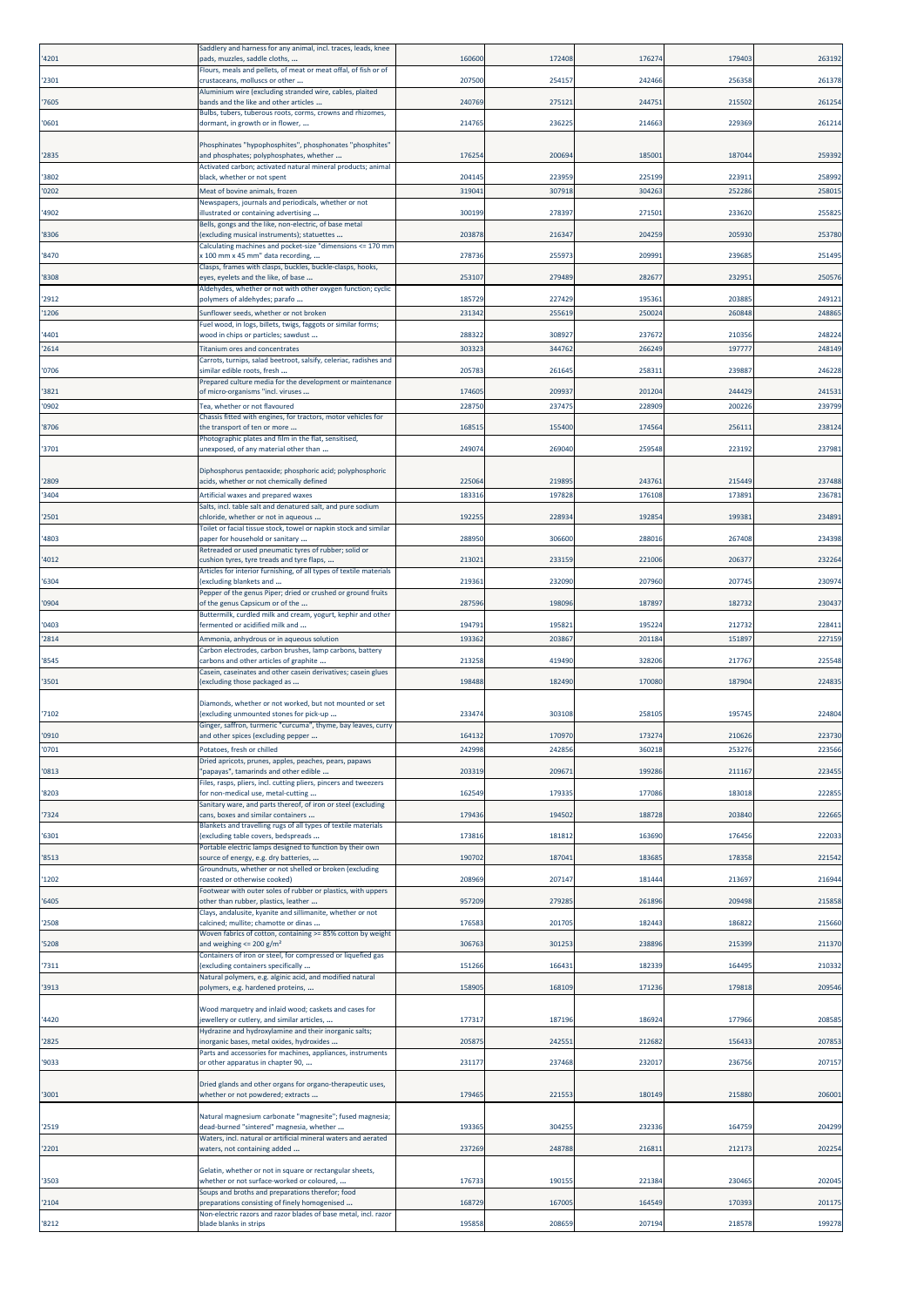| '2923         | Quaternary ammonium salts and hydroxides; lecithins and<br>other phosphoaminolipids, whether or                                                                           | 16245           | 175939           | 172292           | 18104           | 198128           |
|---------------|---------------------------------------------------------------------------------------------------------------------------------------------------------------------------|-----------------|------------------|------------------|-----------------|------------------|
| '0303         | Frozen fish (excluding fish fillets and other fish meat of<br>heading 0304)                                                                                               | 229709          | 191135           | 210723           | 199639          | 197886           |
| '4408         | Sheets for veneering, incl. those obtained by slicing laminated<br>wood, for plywood or for other                                                                         | 17657           | 182081           | 168774           | 17546           | 19771            |
| '9017         | Drawing, marking-out or mathematical calculating<br>instruments, e.g. drafting machines, pantographs,                                                                     | 17650           | 179516           | 176884           | 15653           | 197670           |
| 8201          | land tools, the following: spades, shovels, mattocks, picks,<br>noes, forks and rakes, of base                                                                            | 136842          | 157089           | 146496           | 147409          | 19641            |
| '8715         | Baby carriages and parts thereof, n.e.s.                                                                                                                                  | 18054           | 182684           | 171901           | 18607           | 19602            |
| '8104         | Magnesium and articles thereof, n.e.s.; magnesium waste<br>and scrap (excluding ash and residues                                                                          | 20428           | 203566           | 192726           | 14130           | 19532            |
| 8514          | industrial or laboratory electric furnaces and ovens, incl.<br>those functioning by induction                                                                             | 16957           | 177015           | 163141           | 14224           | 19499            |
| 7413          | Stranded wire, cables, plaited bands and the like, of copper<br>excluding electrically insulated                                                                          | 10405           | 149523           | 111635           | 12717           | 19448            |
| '3915         | Waste, parings and scrap, of plastics                                                                                                                                     | 16855           | 158896           | 167790           | 14192           | 19230            |
| 7203          | Ferrous products obtained by direct reduction of iron ore and<br>other spongy ferrous products,                                                                           | 13859           | 11741            | 116343           | 10088           | 192202           |
| 7309          | Reservoirs, tanks, vats and similar containers, of iron or steel,<br>or any material "other than                                                                          | 147756          | 173523           | 194402           | 17267           | 19065            |
| 8475          | Machines for assembling electric or electronic lamps, tubes or<br>valves or flashbulbs, in glass                                                                          | 79043           | 95075            | 128790           | 126463          | 189737           |
|               | Sodium hydroxide "caustic soda", potassium hydroxide                                                                                                                      |                 |                  |                  |                 |                  |
| 2815          | 'caustic potash"; peroxides of sodium<br>Milking machines and dairy machinery (excluding                                                                                  | 18856           | 262124           | 240157           | 21806           | 189212           |
| 8434          | efrigerating or heat treatment equipment,<br>Artificial flowers, foliage and fruit and parts thereof, and                                                                 | 15198           | 169292           | 220417           | 22691           | 188707           |
| '6702         | articles made of artificial flowers,<br>Fableware and kitchenware, of wood (excluding interior                                                                            | 136916          | 157648           | 172247           | 167549          | 188606           |
| 4419          | fittings, ornaments, cooperage products,                                                                                                                                  | 104428          | 113749           | 128442           | 137888          | 186949           |
| '2523         | Cement, incl. cement clinkers, whether or not coloured                                                                                                                    | 20230           | 215049           | 177992           | 18845           | 18639            |
| '2827         | Chlorides, chloride oxides and chloride hydroxides; bromides<br>and bromide oxides; iodides and                                                                           | 160370          | 191194           | 160651           | 15407           | 183159           |
| 6214          | Shawls, scarves, mufflers, mantillas, veils and similar articles<br>excluding knitted or crocheted)                                                                       | 291494          | 263783           | 234259           | 207647          | 18297            |
| 7305          | Tubes and pipes, having circular cross-sections and an<br>external diameter of > 406,4 mm, of                                                                             | 64862           | 65566            | 183606           | 16563           | 18286            |
| 8417          | ndustrial or laboratory furnaces and ovens, non-electric, incl.<br>incinerators (excluding drying                                                                         | 138245          | 17385            | 175492           | 18530           | 182380           |
|               | Yarn of synthetic staple fibres (excluding sewing thread and<br>varn put up for retail sale)                                                                              | 19741           | 212850           | 202237           | 15532           | 181801           |
| '5509         |                                                                                                                                                                           |                 |                  |                  |                 |                  |
| '1516         | Animal or vegetable fats and oils and their fractions, partly or<br>wholly hydrogenated, inter-esterified,<br>Spoons, forks, ladles, skimmers, cake-servers, fish-knives, | 20028           | 204856           | 168010           | 16892           | 18103            |
| '8215         | outter-knives, sugar tongs and                                                                                                                                            | 177417          | 188898           | 196726           | 170240          | 180698           |
| 8455          | Metal-rolling mills and rolls therefor; parts of metal-rolling<br>mills                                                                                                   | 169632          | 207318           | 191629           | 169328          | 179648           |
| 7005          | Float glass and surface ground or polished glass, in sheets,<br>whether or not having an absorbent,                                                                       | 20997           | 208046           | 184699           | 15013           | 179622           |
| '0408         | Birds' eggs, not in shell, and egg yolks, fresh, dried, cooked by<br>steaming or by boiling in                                                                            | 16809           | 197565           | 176070           | 170800          | 17567            |
| '9020         | Breathing appliances and gas masks (excluding protective<br>masks having neither mechanical parts                                                                         | 138485          | 184366           | 201150           | 26459           | 175468           |
|               | Cigarette paper, whether or not cut to size or in the form of                                                                                                             |                 |                  |                  |                 |                  |
| 4813<br>7907  | pooklets or tubes<br>Articles of zinc, n.e.s.                                                                                                                             | 16909<br>18159  | 160445<br>191062 | 162264<br>162855 | 16196<br>14543  | 174468<br>17358: |
| '5205         | Cotton yarn other than sewing thread, containing >=<br>cotton by weight (excluding that put                                                                               | 198029          | 190916           | 169041           | 15047           | 172564           |
| 7201          | <sup>p</sup> ig iron and spiegeleisen, in pigs, blocks or other primary<br>forms                                                                                          | 174323          | 218992           | 184939           | 89370           | 172263           |
|               | Furnace burners for liquid fuel, for pulverised solid fuel or for                                                                                                         |                 |                  |                  |                 |                  |
| 8416          | gas; mechanical stokers,<br>Electron microscopes, proton microscopes and diffraction                                                                                      | 146452          | 144248           | 139230           | 140042          | 171936           |
| '9012         | apparatus<br>abrics, knitted or crocheted, of a width of > 30 cm (excluding                                                                                               | 144802          | 151868           | 175322           | 17703           | 171532           |
| '6006<br>1002 | warp knit fabrics "incl. those<br>Rye                                                                                                                                     | 183755<br>69487 | 178000<br>116421 | 162844<br>103489 | 14898<br>169586 | 171060<br>170848 |
|               | Foliage, branches and other parts of plants, without flowers                                                                                                              |                 |                  |                  |                 |                  |
| '0604         | or flower buds, and grasses, mosses<br>Wool and fine or coarse animal hair, carded or combed, incl.                                                                       | 162792          | 166166           | 159430           | 165190          | 170667           |
| 5105          | combed wool in fragments<br>Dried leguminous vegetables, shelled, whether or not skinned                                                                                  | 194819          | 189935           | 166699           | 11616           | 169104           |
| 0713          | or split<br>Rosin, resin acids and derivatives thereof; rosin spirit and                                                                                                  | 127448          | 153727           | 133766           | 163134          | 169072           |
| '3806         | osin oils; run gums<br>Babies' garments and clothing accessories of textile materials                                                                                     | 160260          | 156893           | 130452           | 11373           | 168232           |
| '6209         | excluding knitted or crocheted<br>Tungsten "wolfram" and articles thereof, n.e.s.; tungsten                                                                               | 159784          | 187117           | 157509           | 144999          | 167862           |
| 8101          | waste and scrap (excluding ash and                                                                                                                                        | 141595          | 171434           | 136653           | 117479          | 167241           |
| '2928         | Organic derivatives of hydrazine or of hydroxylamine                                                                                                                      | 15800           | 198434           | 153856           | 177588          | 166429           |
| '9209         | Parts and accessories for musical instruments, e.g.<br>mechanisms for musical boxes, cards, discs                                                                         | 13555           | 144129           | 154670           | 15902           | 16610            |
| 7115          | Articles of precious metal or of metal clad with precious<br>metal, n.e.s.                                                                                                | 83858           | 160454           | 168761           | 168460          | 164753           |
| 7905          | Zinc plates, sheets, strip and foil<br>Cobalt mattes and other intermediate products of cobalt                                                                            | 177445          | 158910           | 138640           | 12886           | 163346           |
| '8105         | metallurgy; cobalt and articles thereof,                                                                                                                                  | 221574          | 305626           | 183854           | 13459           | 162782           |
| '6902         | Refractory bricks, blocks, tiles and similar refractory ceramic<br>constructional goods (excluding                                                                        | 129921          | 169715           | 177295           | 149790          | 162672           |
| 4602          | Basketwork, wickerwork and other articles, made directly to<br>shape from plaiting materials or                                                                           | 110318          | 106962           | 113184           | 12573           | 161880           |
| '5902         | Tyre cord fabric of high-tenacity yarn of nylon or other<br>polyamides, polyesters or viscose                                                                             | 16309           | 162029           | 160498           | 122097          | 161878           |
| '6117         | Made-up clothing accessories, knitted or crocheted; knitted<br>or crocheted parts of garments                                                                             | 163979          | 161938           | 156099           | 158138          | 161298           |
| '2939         | Vegetable alkaloids, natural or reproduced by synthesis, and<br>their salts, ethers, esters and                                                                           | 11676           | 126906           | 147214           | 131638          | 161256           |
| 5512          | Woven fabrics containing >= 85% synthetic staple fibres by<br>weight                                                                                                      | 171497          | 169967           | 151984           | 140768          | 159363           |
| '8307         | Flexible tubing of base metal, with or without fittings                                                                                                                   | 148318          | 168267           | 147823           | 144797          | 159245           |
|               |                                                                                                                                                                           |                 |                  |                  |                 |                  |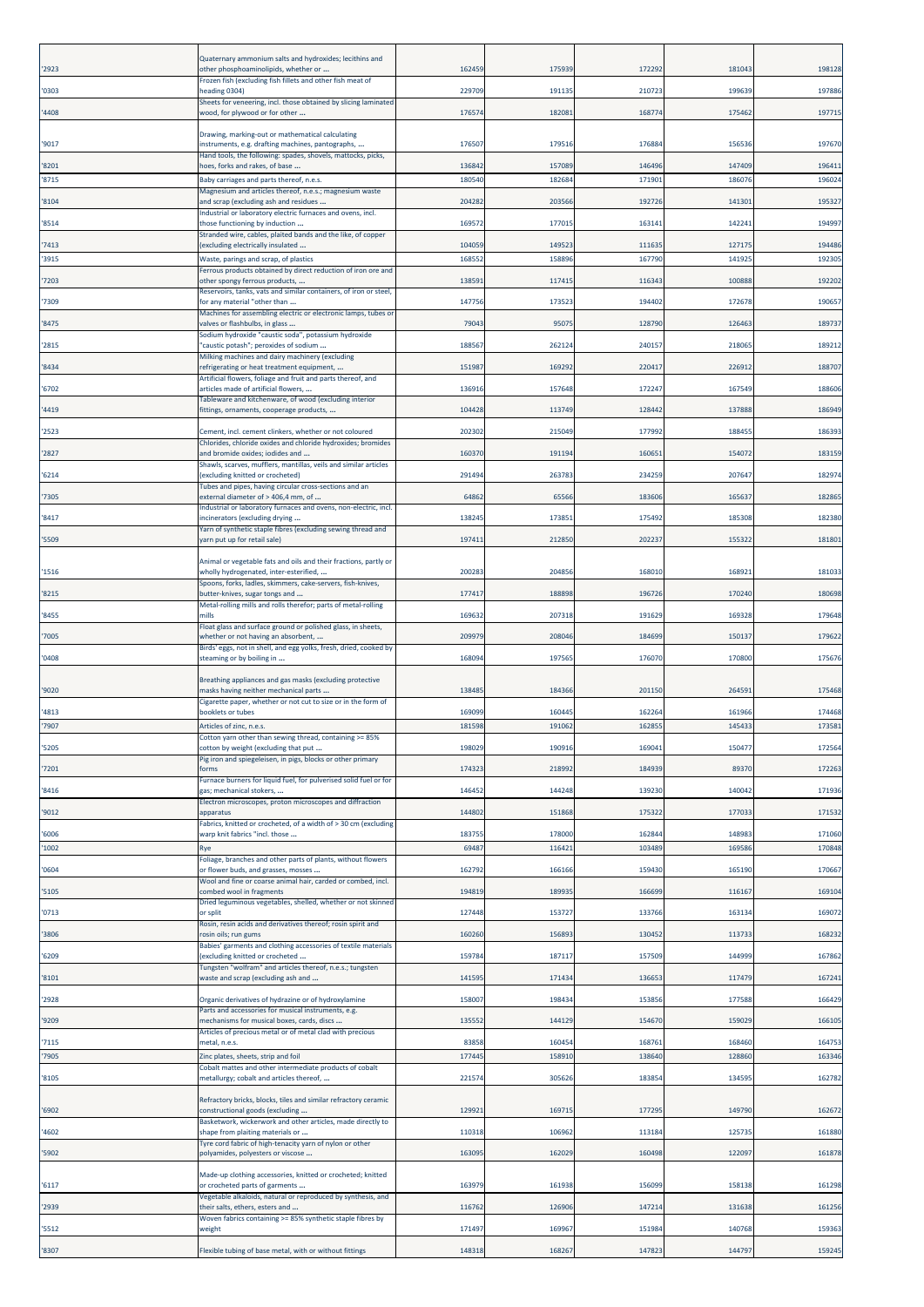| '3914          | on-exchangers based on polymers of heading 3901 to 3913,<br>n primary forms                                                                                            | 114925         | 110600           | 126605           | 14090           | 158731           |
|----------------|------------------------------------------------------------------------------------------------------------------------------------------------------------------------|----------------|------------------|------------------|-----------------|------------------|
| '3801          | Artificial graphite; colloidal or semi-colloidal graphite;<br>reparations based on graphite or                                                                         | 10903          | 168963           | 147613           | 15263           | 15851            |
| '9617          | Vacuum flasks and other vacuum vessels, and parts thereof<br>(excluding glass inners)                                                                                  | 89327          | 103870           | 117421           | 134786          | 158338           |
| '2906          | Cyclic alcohols and their halogenated, sulphonated, nitrated<br>or nitrosated derivatives                                                                              | 13222          | 144886           | 146322           | 12720           | 15795            |
| '8707          | Bodies, incl. cabs, for tractors, motor vehicles for the<br>transport of ten or more persons,                                                                          | 111972         | 246894           | 197831           | 13306           | 15597            |
| '4903          | Children's picture, drawing or colouring books                                                                                                                         | 4699           | 4918             | 8284             | 11865           | 15593            |
| '8112          | Beryllium, chromium, germanium, vanadium, gallium,<br>hafnium "celtium", indium, niobium "columbium",                                                                  | 18921          | 181745           | 150236           | 128999          | 155816           |
| '3405          | Shoe polish, furniture wax and floor waxes, polishes and<br>reams for coachwork, glass or metal,                                                                       | 16108          | 154043           | 147409           | 14732           | 154962           |
| '8459          | Machine tools, incl. way-type unit head machines, for drilling,<br>boring, milling, threading                                                                          | 21852          | 218946           | 200428           | 15009           | 152927           |
| '7317          | Nails, tacks, drawing pins, corrugated nails, staples and<br>similar articles of iron or steel,                                                                        | 113589         | 125662           | 120167           | 116699          | 15276            |
|                | Sheet piling of iron or steel, whether or not drilled, punched                                                                                                         |                |                  |                  |                 |                  |
| '7301<br>'1004 | or made from assembled elements;<br>Oats                                                                                                                               | 11511<br>11267 | 127753<br>128090 | 131355<br>121993 | 10498<br>14941  | 152533<br>151864 |
| '3212          | Pigments, incl. metallic powders and flakes, dispersed in non-<br>aqueous media, in liquid or paste                                                                    | 14295          | 142309           | 135106           | 11582           | 150643           |
| '9005          | Binoculars, monoculars, astronomical and other optical<br>telescopes, and mountings therefor;                                                                          | 11235          | 118760           | 132113           | 12456           | 15042            |
|                | Alkali or alkaline-earth metals; rare-earth metals, scandium                                                                                                           |                | 5595             | 150687           | 19335           | 150040           |
| '2805          | and yttrium, whether or not intermixed<br>Carboxyimide-function compounds, incl. saccharin and its                                                                     | 5160           |                  |                  |                 |                  |
| '2925          | salts, and imine-function compounds<br>Video recording or reproducing apparatus, whether or not                                                                        | 11271          | 120991           | 116739           | 12952           | 148269           |
| '8521          | incorporating a video tuner (excluding<br>Women's or girls' singlets and other vests, slips, petticoats,                                                               | 182820         | 138246           | 174675           | 18661           | 146320           |
| '6208<br>'2833 | briefs, panties, nightdresses,<br>Sulphates; alums; peroxosulphates "persulphates"                                                                                     | 9674<br>11227  | 9882<br>118227   | 107410<br>119847 | 11571<br>114279 | 145925<br>143738 |
| '3502          | Albumins, incl. concentrates of two or more whey proteins<br>containing by weight > 80% whey proteins,                                                                 | 10268          | 11800            | 122516           | 11849           | 143650           |
|                |                                                                                                                                                                        |                |                  |                  | 12033           |                  |
| '6913          | Statuettes and other ornamental ceramic articles, n.e.s.<br>Residues of starch manufacture and similar residues, beet-                                                 | 12578          | 130232           | 127118           |                 | 143114           |
| '2303          | pulp, bagasse and other waste of                                                                                                                                       | 102000         | 123493           | 118500           | 13138           | 14083            |
| '6005          | Warp knit fabrics "incl. those made on galloon knitting<br>machines", of a width of > 30 cm (excluding<br>Nails, tacks, drawing pins, staples and similar articles, of | 12855          | 12102            | 114890           | 11699           | 139439           |
| '7415          | opper or with shafts of iron<br>Thermionic, cold cathode or photo-cathode valves and tubes,                                                                            | 10834          | 122937           | 107877           | 10625           | 137953           |
| '8540          | .g. vacuum or vapour or gas filled                                                                                                                                     | 119128         | 153948           | 115307           | 10513           | 136530           |
| '6401          | Waterproof footwear with outer soles and uppers of rubber<br>or of plastics, the uppers of which                                                                       | 10312          | 11857            | 92411            | 10122           | 136204           |
| '1008          | Buckwheat, millet, canary seed and other cereals (excluding<br>wheat and meslin, rye, barley,                                                                          | 8841           | 99820            | 92724            | 13312           | 135022           |
| '9612          | Typewriter or similar ribbons, inked or otherwise prepared<br>for giving impressions, whether                                                                          | 150583         | 149914           | 142223           | 12745           | 134999           |
| '2302          | Bran, sharps and other residues, whether or not in the form<br>of pellets, derived from the sifting,                                                                   | 82861          | 10612            | 110800           | 11520           | 134980           |
| '5906          | Rubberised textile fabrics (excluding tyre cord fabric of high-<br>enacity yarn of nylon or other                                                                      | 13358          | 141853           | 126541           | 11827           | 134715           |
| '1507          | Soya-bean oil and its fractions, whether or not refined<br>(excluding chemically modified)                                                                             | 81456          | 57979            | 75231            | 91860           | 134344           |
| '8206          | Sets of two or more tools of heading 8202 to 8205, put up in<br>sets for retail sale                                                                                   | 99108          | 126151           | 114012           | 11506           | 133256           |
| '7410          | Copper foil "whether or not printed or backed with paper,<br>aperboard, plastics or similar backing                                                                    | 11832          | 116625           | 99936            | 9948            | 130350           |
| '6113          | Garments, knitted or crocheted, rubberised or impregnated,<br>coated or covered with plastics                                                                          | 69652          | 83482            | 74864            | 102669          | 129978           |
| '9024          | Machines and appliances for testing the hardness, strength,<br>compressibility, elasticity or                                                                          | 114906         | 124559           | 132606           | 117097          | 129968           |
| '8111          | Manganese and articles thereof, n.e.s.; manganese waste and<br>scrap (excluding ash and residues                                                                       | 9551           | 106199           | 100333           | 7117            | 128234           |
| '8303          | Armoured or reinforced safes, strongboxes and doors and<br>safe deposit lockers for strongrooms,                                                                       | 10860          | 111252           | 108851           | 110882          | 127271           |
| '9613          | Cigarette lighters and other lighters, whether or not<br>nechanical or electrical and parts thereof,                                                                   | 124466         | 128916           | 115395           | 111438          | 125439           |
| '9609          | Pencils, crayons, pencil leads, pastels, drawing charcoals,<br>writing or drawing chalks and tailors'                                                                  | 95428          | 100192           | 100333           | 107793          | 124596           |
|                | Yeasts, active or inactive; other dead single-cell micro-                                                                                                              |                |                  |                  |                 |                  |
| '2102          | organisms, prepared baking powders<br>Fishing rods, fish-hooks and other line fishing tackle n.e.s; fish                                                               | 93325          | 108353           | 105163           | 12479           | 123883           |
| '9507          | anding nets, butterfly<br>Corrugated paper and paperboard "with or without glued flat                                                                                  | 109500         | 106513           | 98180            | 11232           | 123151           |
| '4808          | surface sheets", creped, crinkled,<br>Cocoa powder, not containing added sugar or other                                                                                | 78309          | 98579            | 88898            | 8472            | 122536           |
| '1805<br>'2817 | sweetening matter<br>Zinc oxide; zinc peroxide                                                                                                                         | 139809<br>9359 | 124995<br>95921  | 120783<br>86128  | 11183<br>7502   | 122495<br>122388 |
| '1204          | Linseed, whether or not broken                                                                                                                                         | 94569          | 89621            | 94154            | 102908          | 122266           |
| '0505          | Skins and other parts of birds, with their feathers or down,<br>feathers and parts of feathers,                                                                        | 11056          | 109714           | 120664           | 8363            | 122183           |
| '0307          | Molluscs, fit for human consumption, even smoked, whether<br>in shell or not, live, fresh, chilled,                                                                    | 16076          | 150500           | 145792           | 12523           | 121907           |
| '2606          | Aluminium ores and concentrates<br>Natural steatite, whether or not roughly trimmed or merely                                                                          | 11087          | 141974           | 137091           | 163797          | 121154           |
| '2526          | cut, by sawing or otherwise, into                                                                                                                                      | 116633         | 123410           | 115007           | 10471           | 121092           |
| '5107          | Yarn of combed wool (excluding that put up for retail sale)<br>Pulps of fibres derived from recovered "waste and scrap"                                                | 13174          | 179313           | 164555           | 10854           | 12081            |
| '4706          | paper or paperboard or of other fibrous<br>Electrical insulators of any material (excluding insulating                                                                 | 96329          | 100248           | 108268           | 109848          | 12038            |
| '8546          | fittings)                                                                                                                                                              | 119749         | 137467           | 121218           | 122449          | 120280           |
| '7017          | Laboratory, hygienic or pharmaceutical glassware, whether<br>or not graduated or calibrated (excluding                                                                 | 101497         | 109344           | 103755           | 10103           | 118873           |
| '5607          | Twine, cordage, ropes and cables, whether or not plaited or<br>braided and whether or not impregnated,                                                                 | 97264          | 97811            | 93119            | 9969            | 117507           |
| '7603          | Powder and flakes, of aluminium (excluding pellets of<br>aluminium, and spangles)                                                                                      | 87023          | 99386            | 86073            | 75030           | 117370           |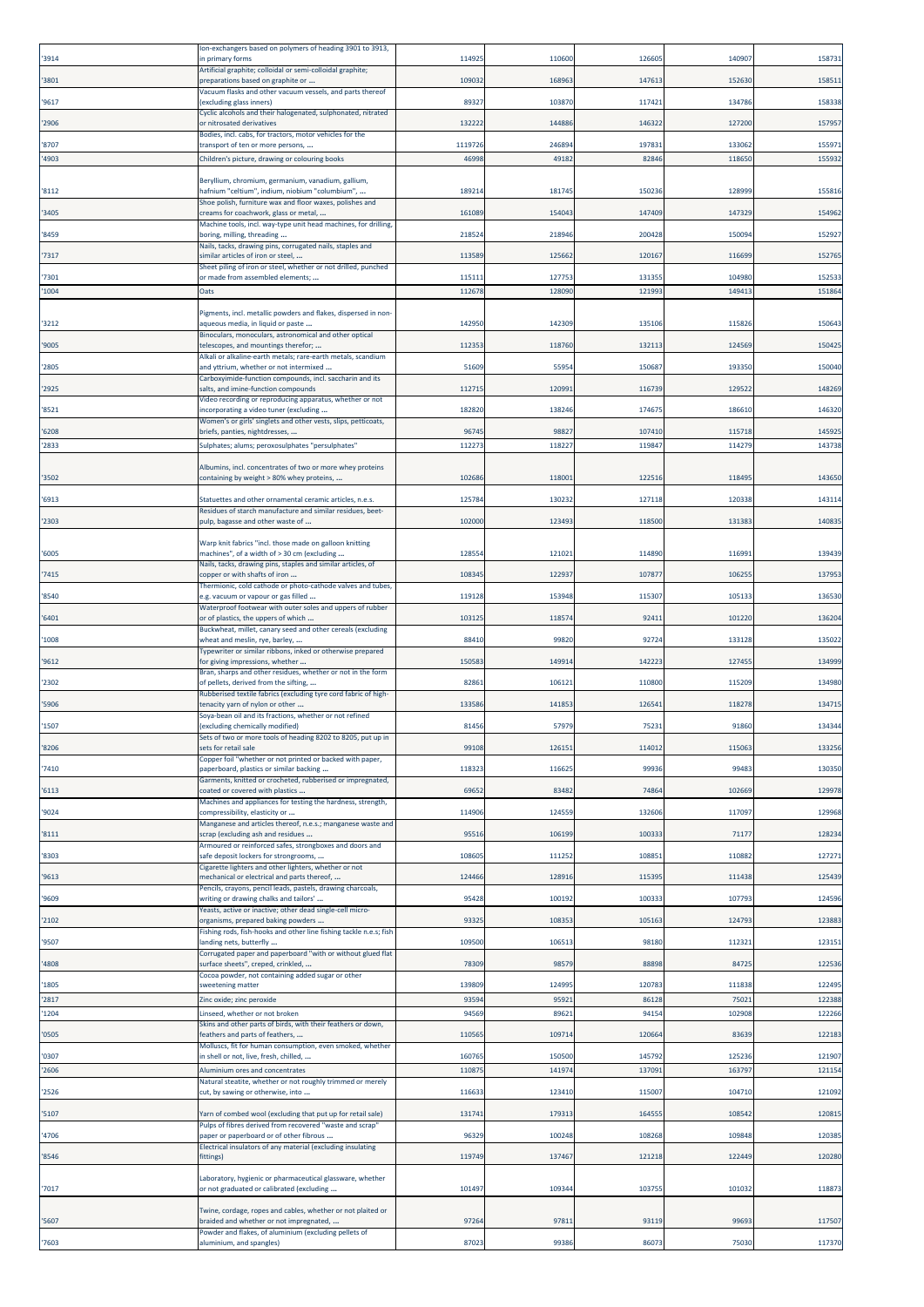| '9006          | Photographic cameras, photographic flashlight apparatus and<br>lashbulbs (excluding discharge                                                                     | 99255           | 85623           | 97079           | 9564            | 117183         |
|----------------|-------------------------------------------------------------------------------------------------------------------------------------------------------------------|-----------------|-----------------|-----------------|-----------------|----------------|
| '1212          | Locust beans, seaweeds and other algae, sugar beet and<br>sugar cane, fresh, chilled, frozen or                                                                   | 108130          | 108935          | 95981           | 9973            | 11680          |
| '2823          | <b>Fitanium oxides</b>                                                                                                                                            | 10628           | 112087          | 85239           | 7342            | 116238         |
| '8713          | Carriages for disabled persons, whether or not motorised or<br>otherwise mechanically propelled                                                                   | 97629           | 100156          | 105400          | 10650           | 116170         |
| '9023          | nstruments, apparatus and models designed for<br>demonstrational purposes, e.g. in education                                                                      | 114762          | 119377          | 132248          | 104088          | 11547          |
| '3203          | Colouring matter of vegetable or animal origin, incl. dye<br>extracts (excluding animal black),                                                                   | 105230          | 107866          | 107891          | 111217          | 115156         |
| 5704           | Carpets and other floor coverings, of felt, not tufted or<br>flocked, whether or not made up                                                                      | 13151           | 13275:          | 125131          | 11298:          | 11511          |
| '2703          | Peat, incl. peat litter, whether or not agglomerated<br>Narrow woven fabrics of textile materials, with a width of <=                                             | 86176           | 102819          | 93425           | 97900           | 115094         |
| 5806           | 30 cm (excluding labels, badges                                                                                                                                   | 113668          | 118307          | 105753          | 101883          | 114941         |
| 7613           | Aluminium containers for compressed or liquefied gas<br>Signalling glassware and optical elements of glass, not                                                   | 42148           | 56242           | 78138           | 13207           | 11482          |
| 7014           | optically worked (excluding clock or                                                                                                                              | 71000           | 94490           | 84883           | 9163            | 11476          |
| '6903          | Retorts, crucibles, mufflers, nozzles, plugs, supports, cupels,<br>tubes, pipes, sheaths, rods                                                                    | 98215           | 113717          | 97135           | 95386           | 114706         |
| '0208          | Meat and edible offal of rabbits, hares, pigeons and other<br>animals, fresh, chilled or frozen                                                                   | 16722           | 182726          | 147995          | 124219          | 114098         |
|                | Molybdenum and articles thereof, n.e.s.; molybdenum waste                                                                                                         |                 |                 |                 |                 |                |
| '8102          | and scrap (excluding ash and residues<br>Stainless steel in ingots or other primary forms (excluding                                                              | 72399           | 100214          | 99993           | 83358           | 113578         |
| 7218           | remelting scrap ingots and products<br>Setts, curbstones and flagstones, of natural stone (excluding                                                              | 78361           | 97681           | 89451           | 8039            | 112080         |
| '6801          | slate)<br>Mushrooms and truffles, prepared or preserved otherwise                                                                                                 | 10834           | 130382          | 130428          | 11172           | 110798         |
| '2003          | than by vinegar or acetic acid                                                                                                                                    | 10737           | 107523          | 101957          | 10531           | 110294         |
| '4909          | Printed or illustrated postcards; printed cards bearing<br>personal greetings, messages or announcements,                                                         | 105325          | 111207          | 109833          | 99149           | 109836         |
| 7006           | Sheets or profiles of glass, whether or not having an<br>absorbent, reflecting or non-reflecting                                                                  | 87789           | 109641          | 94019           | 8565            | 109499         |
|                | Waste and scrap, of nickel (excluding ingots or other similar                                                                                                     | 67057           | 95584           | 92943           | 7702            | 108639         |
| '7503          | unwrought shapes, of remelted<br>Bombs, grenades, torpedos, mines, missiles, cartridges and                                                                       |                 |                 |                 |                 |                |
| '9306          | other ammunition and projectiles                                                                                                                                  | 12095           | 10825           | 115078          | 123886          | 10697          |
| 8406           | Steam turbines and other vapour turbines; parts thereof                                                                                                           | 15597           | 165027          | 158840          | 16059           | 10624          |
| '2507          | Kaolin and other kaolinic clays, whether or not calcined                                                                                                          | 123501          | 124675          | 106892          | 99696           | 105754         |
| '2842          | Salts of inorganic acids or peroxoacids, incl. aluminosilicates<br>whether or not chemically defined<br>Artificial staple fibres, not carded, combed or otherwise | 11579           | 155746          | 137811          | 11402:          | 105439         |
| '5504          | processed for spinning                                                                                                                                            | 10668           | 118463          | 121031          | 88128           | 10542:         |
| '2530          | Vermiculite, perlite and other mineral substances, n.e.s.                                                                                                         | 88536           | 102130          | 107926          | 97192           | 10529:         |
| 3816           | Refractory cements, mortars, concretes and similar<br>compositions (excluding preparations based                                                                  | 108108          | 119161          | 101275          | 10087           | 10521          |
| 1104           | Cereal grains otherwise worked, e.g. hulled, rolled, flaked,<br>pearled, sliced or kibbled; germ                                                                  | 62982           | 85674           | 89271           | 10397           | 103539         |
| '3814          | Organic composite solvents and thinners, n.e.s.; prepared<br>paint or varnish removers (excluding                                                                 | 75160           | 83684           | 76231           | 8034            | 102809         |
|                | Mixed alkylbenzenes and mixed alkylnaphthalenes produced                                                                                                          |                 |                 |                 |                 |                |
| '3817          | by the alkylation of benzene and naphthalene<br>Knitted or crocheted fabrics, of a width > 30 cm, containing                                                      | 120756          | 118971          | 101472          | 91819           | 102213         |
| '6004          | by weight >= 5% of elastomeric                                                                                                                                    | 111534          | 116567          | 107342          | 94891           | 101693         |
| '2841          | Salts of oxometallic or peroxometallic acids<br>Machinery, apparatus and equipment (other than the                                                                | 119190          | 135096          | 111889          | 88814           | 101661         |
| 8442           | machine-tools of headings 8456 to 8465)                                                                                                                           | 124666          | 111432          | 97290           | 8418            | 101303         |
| '8464          | Machine tools for working stone, ceramics, concrete,<br>asbestos-cement or like mineral materials                                                                 | 88431           | 93838           | 103735          | 9728:           | 101174         |
| '2920          | Esters of other inorganic acids of non-metals and their salts;<br>their halogenated, sulphonated,                                                                 | 89192           | 99387           | 97009           | 8395            | 99622          |
| '8530          | Electrical signalling, safety or traffic control equipment for<br>railways, tramways, roads, inland                                                               | 102922          | 113941          | 97780           | 101842          | 98881          |
|                | Phosphoric esters and their salts, incl. lactophosphates; their                                                                                                   |                 |                 |                 |                 |                |
| 2919<br>'9703  | nalogenated, sulphonated, nitrated<br>Original sculptures and statuary, in any material                                                                           | 56632<br>75550  | 61906<br>98260  | 68607<br>74599  | 61749<br>5987   | 98465<br>98446 |
|                | Automatic goods-vending machines, e.g. postage stamp,                                                                                                             | 91600           | 102514          | 100055          | 78772           |                |
| 8476           | cigarette, food or beverage machines,                                                                                                                             |                 |                 |                 |                 | 97555          |
| '0708<br>'0905 | Leguminous vegetables, shelled or unshelled, fresh or chilled<br>Vanilla                                                                                          | 94638<br>137483 | 95500<br>176927 | 87601<br>126008 | 95966<br>102446 | 97287<br>97180 |
| 6813           | Friction material and articles thereof, e.g., sheets, rolls, strips,<br>segments, discs, washers,                                                                 | 97858           | 106682          | 90677           | 81949           | 96096          |
| 5601           | Wadding of textile materials and articles thereof; textile<br>fibres with a length of <= 5 mm                                                                     | 12007:          | 125055          | 111183          | 103553          | 95568          |
| '9616          | Scent sprays and similar toilet sprays, and mounts and heads<br>therefor; powder puffs and pads                                                                   | 78921           | 95069           | 97603           | 97188           | 94629          |
|                | Knotted netting of twine, cordage or rope, by the piece or                                                                                                        | 59243           | 73527           | 75010           | 7678            | 94615          |
| '5608<br>'6914 | metre; made-up fishing nets and<br>Ceramic articles, n.e.s.                                                                                                       | 61440           | 63680           | 68024           | 7940            | 94148          |
| '4414          | Wooden frames for paintings, photographs, mirrors or similar<br>objects                                                                                           | 68818           | 86981           | 81104           | 8723:           | 93733          |
| 4402           | Wood charcoal, incl. shell or nut charcoal, whether or not<br>agglomerated (excluding wood charcoal                                                               | 115339          | 130422          | 117357          | 101616          | 93643          |
| '2209          | Vinegar, fermented vinegar and substitutes for vinegar<br>obtained from acetic acid                                                                               | 7646            | 88027           | 79441           | 8850            | 92618          |
| '9105          | Clocks (excluding wrist-watches, pocket-watches and other<br>watches of heading 9101 or 9102,                                                                     | 88425           | 87220           | 84472           | 81948           | 92252          |
| 4704           | Chemical wood pulp, sulphite (excluding dissolving grades)                                                                                                        | 89585           | 102543          | 93758           | 94292           | 90911          |
| '0206          | Edible offal of bovine animals, swine, sheep, goats, horses,<br>asses, mules or hinnies, fresh,                                                                   | 103866          | 93620           | 99362           | 106692          | 90203          |
| '9202          | String musical instruments, e.g. guitars, violins, and harps                                                                                                      |                 |                 |                 |                 | 89998          |
|                |                                                                                                                                                                   | 59735           |                 |                 |                 |                |
| 7418           | excluding with keyboard)<br>Table, kitchen or other household articles, sanitary ware, and<br>parts thereof, of copper; pot                                       | 73139           | 68727<br>80701  | 69539<br>80597  | 7541<br>75197   | 89331          |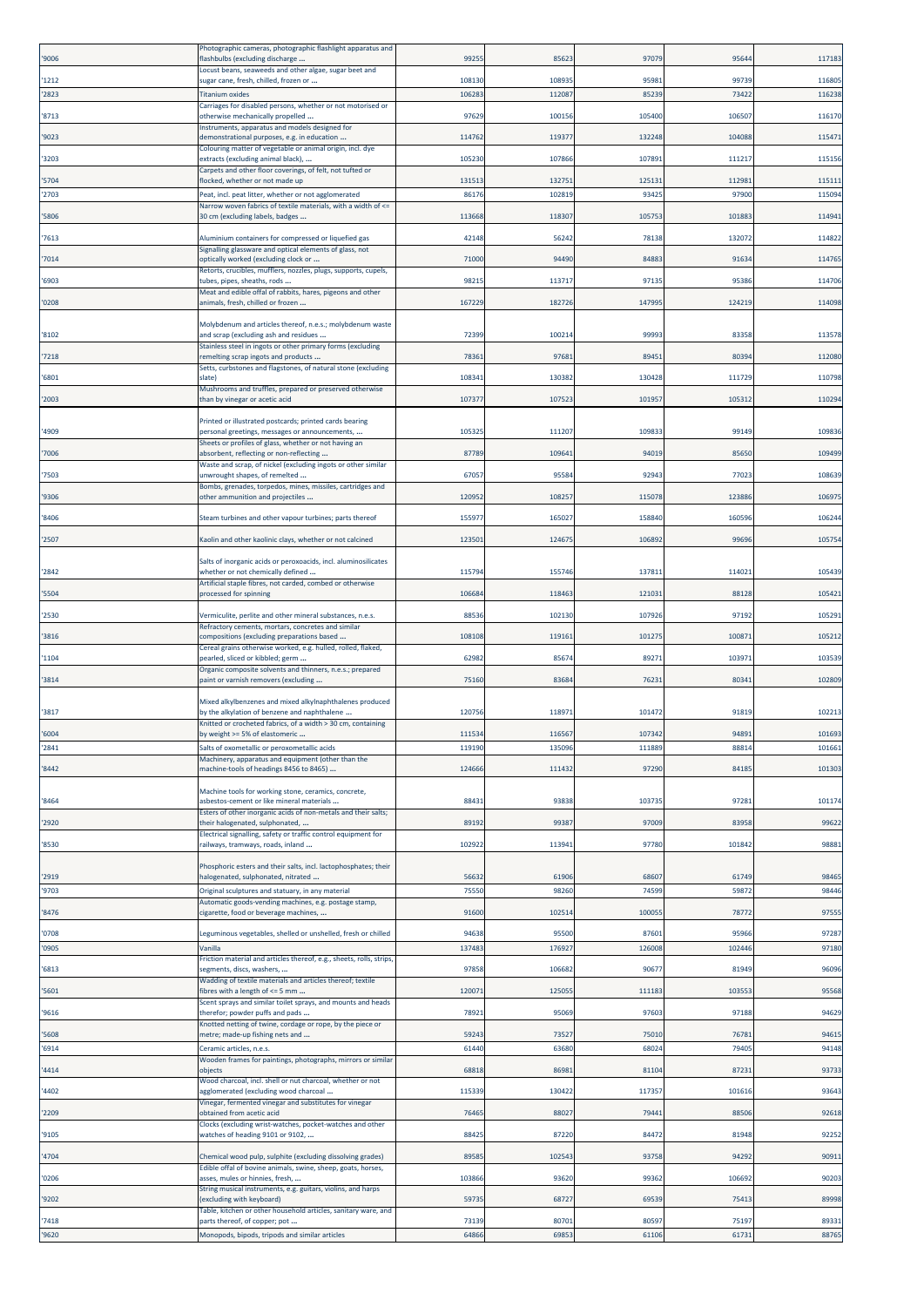| '8461          | Machine tools for planing, shaping, slotting, broaching, gear<br>cutting, gear grinding or gear                                | 93327          | 13927          | 135799         | 8435          | 87783          |
|----------------|--------------------------------------------------------------------------------------------------------------------------------|----------------|----------------|----------------|---------------|----------------|
| '3407          | Modelling pastes, incl. those put up for children's<br>musement; preparations known as "dental                                 | 6925           | 72763          | 66408          | 6575          | 87687          |
| '2505          | Natural sands of all kinds, whether or not coloured (excluding<br>gold- and platinum-bearing sands,                            | 8642           | 98072          | 91941          | 8992          | 87337          |
| '5209          | Woven fabrics of cotton, containing >= 85% cotton by weight<br>and weighing $> 200$ g/m <sup>2</sup>                           | 156688         | 152207         | 125046         | 8959          | 87301          |
| '4101          | Raw hides and skins of bovine "incl. buffalo" or equine<br>animals, fresh, or salted, dried, limed,                            | 20604          | 177631         | 87839          | 4923          | 8685           |
|                | owders and flakes, of copper (excluding grains of copper                                                                       |                | 77689          |                | 5367          | 86178          |
| '7406          | and spangles of heading 8308)                                                                                                  | 72510          |                | 63062          |               |                |
| '2529          | Feldspar; leucite, nepheline and nepheline syenite; fluorspar<br>Precious stones and semi-precious stones, whether or not      | 52347          | 85436          | 94103          | 8158          | 85833          |
| '7103          | worked or graded, but not strung,<br>Sulphonated, nitrated or nitrosated derivatives of                                        | 183763         | 251895         | 138014         | 7111          | 85320          |
| '2904          | hydrocarbons, whether or not halogenated<br>Wigs, false beards, eyebrows and eyelashes, switches and the                       | 8065           | 83906          | 99194          | 8097          | 8464           |
| '6704          | like, of human or animal hair                                                                                                  | 71991          | 80392          | 82906          | 6932          | 83720          |
| '4504          | Agglomerated cork, with or without a binding substance, and<br>articles of agglomerated cork (excluding                        | 8261           | 84294          | 81446          | 8551          | 82802          |
| '6217          | Made-up clothing accessories and parts of garments or<br>clothing accessories, of all types of                                 | 74921          | 77094          | 77355          | 7985          | 82572          |
| '1107          | Malt, whether or not roasted<br>Men's or boys' singlets and other vests, underpants, briefs,                                   | 78041          | 118347         | 98473          | 8820          | 8247           |
| '6207          | ightshirts, pyjamas, bathrobes,<br>Smoking pipes, incl. pipe bowls, cigar or cigarette holders,                                | 76427          | 73352          | 65186          | 6781          | 81981          |
| '9614          | and parts thereof, n.e.s.                                                                                                      | 42618          | 49604          | 44826          | 5579          | 8191           |
| '2940          | Sugars, chemically pure (excluding sucrose, lactose, maltose,<br>glucose and fructose); sugar                                  | 57632          | 4891           | 45358          | 5442          | 8175           |
| '2205          | Vermouth and other wine of fresh grapes, flavoured with<br>plants or aromatic substances                                       | 41530          | 45774          | 44579          | 54516         | 81220          |
| '8210          | Hand-operated mechanical devices, of base metal, weighing<br>= 10 kg, used in the preparation,                                 | 50930          | 50150          | 60586          | 6566          | 81197          |
| '4205          | Articles of leather or composition leather (excluding saddlery<br>and harness bags; cases and                                  | 8273           | 8925           | 87874          | 7078          | 81050          |
| '6216          | Gloves, mittens and mitts, of all types of textile materials<br>excluding knitted or crocheted                                 | 75207          | 79039          | 77825          | 7577          | 79841          |
| '1106          | Flour, meal and powder of peas, beans, lentils and other<br>dried leguminous vegetables of heading                             | 35765          | 39323          | 41639          | 5100          | 79720          |
| '8311          | Wire, rods, tubes, plates, electrodes and similar products, of<br>base metal or of metal carbides,                             | 73885          | 79387          | 83769          | 6368          | 79489          |
| '6904          | Ceramic building bricks, flooring blocks, support or filler tiles<br>and the like (excluding those                             | 58367          | 62033          | 59228          | 6923          | 79438          |
| '5404          | Synthetic monofilament of >= 67 decitex and with a cross<br>sectional dimension of <= 1 mm; strip                              | 65008          | 73156          | 64373          | 57148         | 79364          |
| '7405          | Master alloys of copper (excluding phosphorus-copper<br>compounds "copper phosphide" containing                                | 66422          | 68142          | 54106          | 4876          | 79282          |
| '4817          | Envelopes, letter cards, plain postcards and correspondence                                                                    | 63001          | 73285          | 71428          | 6637          | 79113          |
|                | cards, of paper or paperboard;<br>Carpets and other textile floor coverings, whether or not                                    |                |                |                |               |                |
| '5705          | made up (excluding knotted, woven<br>Articles of nickel, n.e.s. (excluding powder, flakes, bars,                               | 5682           | 50944          | 45100          | 5735          | 7874           |
| '7508          | profiles, wire, plates, sheets,<br>Live animals (excluding horses, asses, mules, hinnies, bovine                               | 71738          | 78980          | 81090          | 5631          | 7792:          |
| '0106<br>'2308 | animals, swine, sheep, goats,<br>Acorns, horse-chestnuts, marc and other vegetable materials<br>and vegetable waste, vegetable | 48762<br>74476 | 52936<br>66857 | 49116<br>61419 | 6841<br>63943 | 77727<br>77361 |
| '7506          | Plates, sheets, strip and foil, of nickel (excluding expanded<br>plates, sheets or strip)                                      | 68405          | 91876          | 102828         | 75089         | 75343          |
|                | Anti-freezing preparations and prepared de-icing fluids                                                                        |                |                |                |               |                |
| '3820<br>'2613 | excluding prepared additives for mineral<br>Molybdenum ores and concentrates                                                   | 8853<br>7437   | 9245<br>95435  | 7369<br>9704   | 6086<br>3278  | 75326<br>75323 |
| '5211          | Woven fabrics of cotton, containing predominantly, but <<br>85% cotton by weight, mixed principally                            | 89882          | 86984          | 77006          | 60406         | 74980          |
| '3213          | Artist's, student's or signboard painter's colours, modifying<br>tints, amusement colours and                                  | 37948          | 38143          | 38519          | 53799         | 73987          |
| '1210          | Hop cones, fresh or dried, whether or not ground, powdered<br>or in the form of pellets; lupulin                               | 7522           | 72364          | 73896          | 8755          | 73722          |
|                |                                                                                                                                |                |                |                |               |                |
| '2847          | Hydrogen peroxide, whether or not solidified with urea<br>ewing thread of man-made filaments, whether or not put up            | 52352          | 54206          | 56161          | 7277          | 73141          |
| '5401          | or retail sale<br>Parts and accessories for weapons and the like of heading                                                    | 68109          | 69741          | 60928          | 6133          | 72754          |
| '9305          | 9301 to 9304, n.e.s.<br>Combs, hair-slides and the like; hairpins; curling pins, curling                                       | 47700          | 49280          | 53638          | 54599         | 72741          |
| '9615          | grips, hair-curlers and the<br>Slag and ash, incl. seaweed ash "kelp"; ash and residues from                                   | 5467           | 54952          | 59934          | 6231          | 72535          |
| '2621          | the incineration of municipal<br>Woven fabrics containing predominantly, but < 85% synthetic                                   | 20521          | 26041          | 20988          | 1896          | 72279          |
| '5514          | staple fibres by weight, mixed<br>Woven fabrics containing predominantly, but < 85% synthetic                                  | 6281           | 67120          | 67287          | 6188          | 70503          |
| '5515          | staple fibres by weight, other                                                                                                 | 91426          | 96519          | 96300          | 7569          | 70108          |
| '0714          | Roots and tubers of manioc, arrowroot, salep, Jerusalem<br>artichokes, sweet potatoes and similar                              | 46822          | 50361          | 66873          | 7385          | 69840          |
| '8454          | Converters, ladles, ingot moulds and casting machines of a<br>kind used in metallurgy or in metal                              | 13158          | 129879         | 136776         | 9160          | 69651          |
| '7507          | Tubes, pipes and tube or pipe fittings "e.g., couplings, elbows,<br>sleeves", of nickel                                        | 3400           | 44612          | 56307          | 7077          | 69574          |
| '3819          | lydraulic brake fluids and other prepared liquids for<br>nydraulic transmission not containing                                 | 51390          | 58881          | 62263          | 5641          | 68978          |
| '0301          | Live fish                                                                                                                      | 6434           | 64369          | 61699          | 5765          | 68823          |
| '8601          | Rail locomotives powered from an external source of<br>electricity or by electric accumulators                                 | 42076          | 40270          | 15302          | 1692          | 68522          |
| '8437          | Machines for cleaning, sorting or grading seed, grain or dried<br>eguminous vegetables; machinery                              | 73143          | 57731          | 59717          | 6792          | 68295          |
| '5109          | Yarn of wool or fine animal hair, put up for retail sale                                                                       | 62811          | 62358          | 57769          | 5375          | 68285          |
| '4910          | Calendars of any kinds, printed, incl. calendars blocks                                                                        | 5298           | 57845          | 57058          | 6061          | 67267          |
| '9114          | Clock or watch parts, n.e.s.<br>Woven pile fabrics and chenille fabrics (excluding terry                                       | 7302           | 73281          | 62565          | 5262          | 66905          |
| '5801          | towelling and similar woven terry<br>Articles of natural or cultured pearls, precious or semi-                                 | 6405           | 67709          | 66215          | 5919          | 66787          |
| '7116          | precious stones "natural, synthetic<br>Steam or other vapour generating boilers (excluding central                             | 3362           | 33413          | 52517          | 6555          | 66577          |
| '8402          | heating hot water boilers capable                                                                                              | 22000          | 36440          | 40152          | 3967          | 66043          |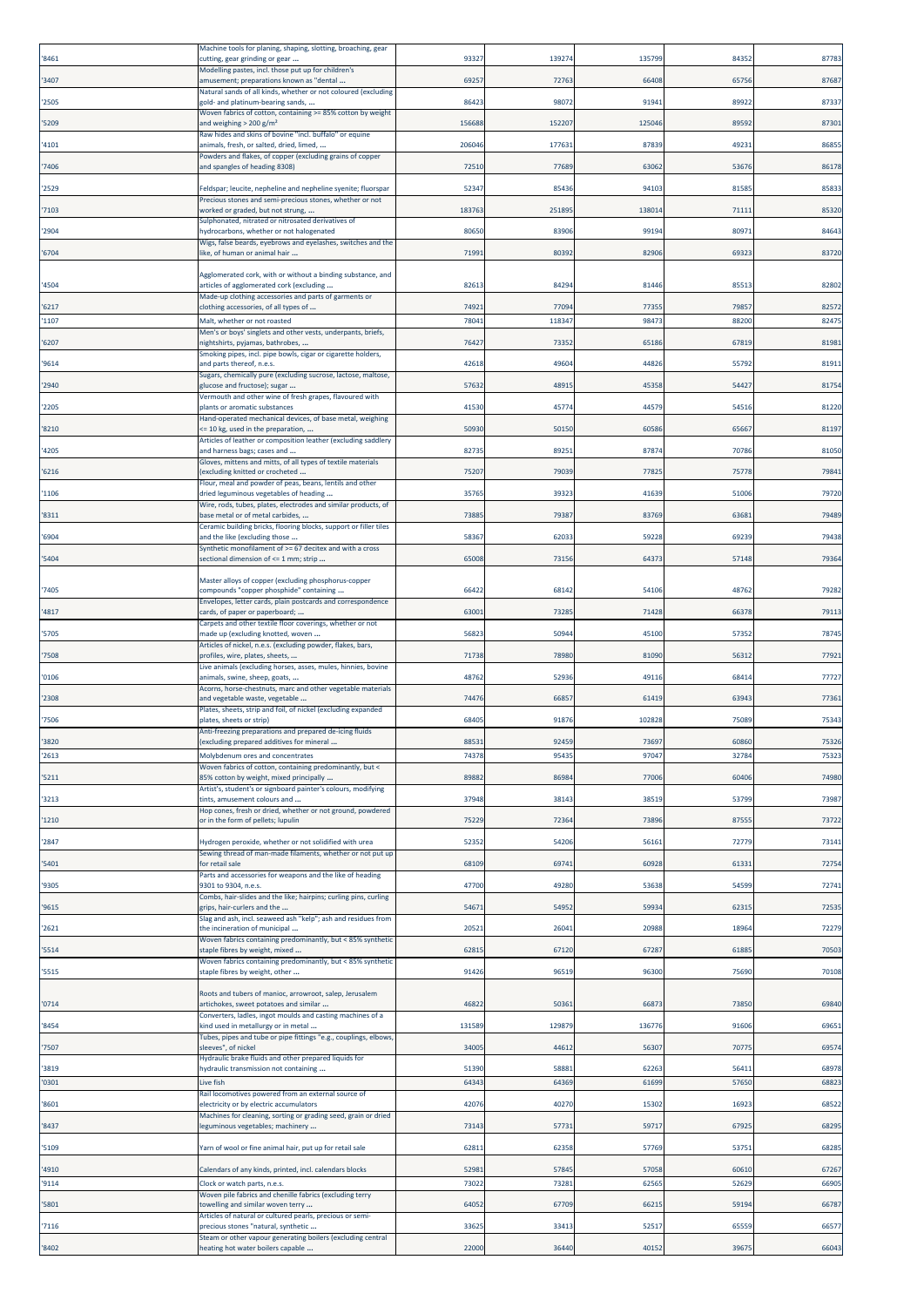|                | Bookbinding machinery, incl. book-sewing machines                                                                           |                |                |                |                |                |
|----------------|-----------------------------------------------------------------------------------------------------------------------------|----------------|----------------|----------------|----------------|----------------|
| '8440          | excluding machinery of heading 8441, general-purpose                                                                        | 94691          | 89897          | 80221          | 60776          | 65961          |
| '7303<br>'5202 | Tubes, pipes and hollow profiles, of cast iron<br>Cotton waste, incl. yarn waste and garnetted stock                        | 4072<br>8194   | 44920<br>74197 | 44295<br>57968 | 45739<br>82080 | 65771<br>65512 |
|                | Carpets and other textile floor coverings, of textile materials,                                                            |                |                |                |                |                |
| '5701          | knotted, whether or not made<br>Seeds of anis, badian, fennel, coriander, cumin or caraway;                                 | 84902          | 74200          | 69098          | 5990           | 65497          |
| '0909          | uniper berries<br>Pianos, incl. automatic; harpsichords and other keyboard                                                  | 43675          | 47019          | 43915          | 5656           | 65096          |
| '9201          | stringed instruments<br>Pickling preparations for metal surfaces; fluxes and other                                          | 48854          | 48860          | 56435          | 53787          | 65066          |
| '3810          | auxiliary preparations for soldering,                                                                                       | 59081          | 71326          | 62390          | 52716          | 65042          |
| '8214          | Articles of cutlery, n.e.s., e.g. hair clippers, butchers' or<br>kitchen cleavers, choppers and                             | 63826          | 6749           | 62980          | 60123          | 64437          |
| '5112          | Woven fabrics of combed wool or of combed fine animal hair<br>excluding fabrics for technical                               | 135753         | 148808         | 119161         | 6984           | 64152          |
| '9205          | Wind musical instruments "e.g. clarinets, trumpets, bagpipes,                                                               | 73103          | 80118          | 78532          | 67902          | 64096          |
|                | ceyboard pipe organs, harmoniums<br>Felt, whether or not impregnated, coated, covered or                                    |                |                |                |                |                |
| '5602<br>'4013 | aminated, n.e.s.<br>nner tubes, of rubber                                                                                   | 69334<br>4870  | 68823<br>4909  | 65949<br>43124 | 5945<br>4707   | 64065<br>6405  |
|                | Watch straps, watch bands and watch bracelets, and parts                                                                    |                |                |                |                |                |
| '9113<br>'2801 | thereof, n.e.s.<br>Fluorine, chlorine, bromine and iodine                                                                   | 62720<br>53186 | 63776<br>6012  | 67112<br>66804 | 5903<br>7108   | 63946<br>63782 |
| '8420          | Calendering or other rolling machines (other than for metals<br>or glass) and cylinders therefor;                           | 75388          | 10927          | 50515          | 43068          | 63060          |
|                |                                                                                                                             |                |                |                |                |                |
| '8310          | Sign-plates, nameplates, address-plates and similar plates,<br>numbers, letters and other symbols,                          | 46645          | 52702          | 50205          | 4968:          | 62854          |
| '7609          | Aluminium tube or pipe fittings "e.g., couplings, elbows,<br>sleeves'                                                       | 67466          | 76942          | 69900          | 5586           | 62211          |
| '9602          | Worked vegetable or mineral carving material and articles of<br>these materials n.e.s; moulded                              | 64692          | 58435          | 57451          | 61698          | 61302          |
|                | Scissors, tailors' shears and similar shears, and blades<br>therefor, of base metal (excluding                              |                |                |                |                |                |
| '8213          | Glycosides, natural or reproduced by synthesis, and their                                                                   | 48220          | 49346          | 47908          | 51242          | 61020          |
| '2938          | salts, ethers, esters and other                                                                                             | 59434          | 66793          | 35388          | 45146          | 60935          |
| '6803          | Worked slate and articles of slate or of agglomerated slate<br>excluding slate granules, chippings                          | 5469           | 50142          | 51604          | 5483           | 60714          |
| '6807          | Articles of asphalt or of similar materials, e.g. petroleum<br>bitumen or coal tar pitch                                    | 79332          | 74001          | 68768          | 68388          | 60635          |
| '1521          | Vegetable waxes, beeswax, other insect waxes and<br>spermaceti, whether or not refined or coloured                          | 51101          | 48876          | 46975          | 5163           | 59840          |
| '0102          | Live bovine animals                                                                                                         | 6909           | 57318          | 36478          | 4289           | 59728          |
| '8305          | Fittings for loose-leaf binders or files, letter clips, letter<br>corners, paper clips, indexing                            | 5609           | 62248          | 54440          | 5014           | 5972           |
| '7614          | Stranded wire, cables, plaited bands and the like, of<br>aluminium (excluding such products electrically                    | 3586           | 44144          | 4982           | 43409          | 59614          |
| '8907          | Rafts, tanks, coffer-dams, landing stages, buoys, beacons and<br>other floating structures (excluding                       | 65630          | 82616          | 102136         | 82402          | 5928           |
|                | Machinery and apparatus for soldering, brazing or welding,                                                                  |                |                |                |                |                |
| '8468          | whether or not capable of cutting<br>Hygienic or pharmaceutical articles, incl. teats, of vulcanised                        | 50520          | 58769          | 48309          | 52723          | 5921           |
| 4014<br>'5516  | ubber (excluding hard rubber),<br>Woven fabrics of artificial staple fibres                                                 | 87198<br>7971  | 78719<br>77001 | 56362<br>70881 | 6074:<br>6485  | 59082<br>58851 |
| '1520          | Glycerol, crude; glycerol waters and glycerol lyes                                                                          | 5467           | 79751          | 44131          | 4573           | 58631          |
|                | Quicklime, slaked lime and hydraulic lime (excluding pure                                                                   |                |                |                |                |                |
| '2522          | calcium oxide and calcium hydroxide)                                                                                        | 5235           | 49937          | 46232          | 4125           | 57870          |
| '6811          | Articles of asbestos-cement, cellulose fibre-cement or the like                                                             | 3995           | 6608           | 63654          | 57080          | 57809          |
| '9610          | Slates and boards, with writing or drawing surfaces, whether<br>or not framed                                               | 50176          | 55805          | 56430          | 51058          | 57609          |
| '2840          | Borates; peroxoborates "perborates"<br>Glass in balls, rods or tubes, unworked (excluding glass                             | 40220          | 36687          | 35626          | 3859           | 57560          |
| '7002          | microspheres <= 1 mm in diameter,                                                                                           | 50823          | 50874          | 51199          | 47277          | 57557          |
| '9206          | Percussion musical instruments, e.g. drums, xylophones,<br>cymbals, castanets, maracas                                      | 5067           | 56628          | 54611          | 5027           | 5734           |
| '4807          | Composite paper and paperboard "made by sticking flat<br>ayers of paper or paperboard together                              | 55892          | 61555          | 55639          | 4891           | 57247          |
| '8478          | Machinery for preparing or making up tobacco, not specified<br>or included elsewhere in this chapter;                       | 154712         | 199595         | 118800         | 8335           | 57020          |
|                | Machine tools for working metal, sintered metal carbides or                                                                 |                |                |                |                |                |
| '8463          | cermets, without removing material                                                                                          | 80128          | 70186          | 61202          | 5133           | 56997          |
| 7504           | Powders and flakes, of nickel (excluding nickel oxide sinters)<br>Tantalum and articles thereof, n.e.s.; tantalum waste and | 50418          | 55075          | 57554          | 46221          | 56992          |
| '8103<br>'1101 | scrap (excluding ash and residues<br>Wheat or meslin flour                                                                  | 41135<br>40826 | 50202<br>46112 | 42433<br>44956 | 37010<br>56264 | 56216<br>55338 |
|                |                                                                                                                             |                |                |                |                |                |
| '2845          | Non-radioactive isotopes; inorganic or organic compounds of<br>such isotopes, whether or not chemically                     | 32156          | 41454          | 45596          | 40938          | 55234          |
| '7016          | Paving blocks, slabs, bricks, squares, tiles and other articles of<br>pressed or moulded glass,                             | 40288          | 4097           | 39763          | 42238          | 54839          |
|                | Cider, perry, mead and other fermented beverages and                                                                        |                |                |                |                |                |
| '2206          | mixtures of fermented beverages and non-alcoholic                                                                           | 5644           | 62135          | 51303          | 41266          | 53625          |
|                | Silicates; commercial alkali metal silicates (excluding                                                                     |                |                |                |                |                |
| '2839          | norganic or organic compounds of mercury)<br>Machinery for the manufacture or finishing of felt or                          | 42782          | 50140          | 44792          | 4201           | 53178          |
| '8449<br>'7008 | nonwovens in the piece or in shapes,<br>Multiple-walled insulating units of glass                                           | 35596<br>40350 | 34170<br>46868 | 31380<br>47481 | 7227<br>4879   | 53139<br>53062 |
|                |                                                                                                                             |                |                |                |                |                |
| '6809          | Articles of plaster or of compositions based on plaster<br>excluding plaster bandages for straightening                     | 44318          | 44229          | 43786          | 50856          | 52691          |
| 7018           | Glass beads, imitation pearls, imitation precious or semi-<br>precious stones and similar glass                             | 56154          | 54050          | 51108          | 44267          | 52419          |
| '4104          | Tanned or crust hides and skins of bovine "incl. buffalo" or<br>equine animals, without hair on,                            | 91862          | 103613         | 54874          | 3551           | 52188          |
|                | Pile fabrics, incl. "long pile" fabrics and terry fabrics, knitted                                                          |                |                |                |                |                |
| '6001<br>'2504 | or crocheted<br>Natural graphite                                                                                            | 45660<br>43417 | 48209<br>57987 | 44687<br>47384 | 52716<br>38084 | 52162<br>51886 |
| '4705          | Wood pulp obtained by a combination of mechanical and<br>chemical pulping processes                                         | 44277          | 63431          | 64027          | 44886          | 51535          |
| '1102          | Cereal flours (excluding wheat or meslin)                                                                                   | 35949          | 38942          | 41953          | 4349:          | 51154          |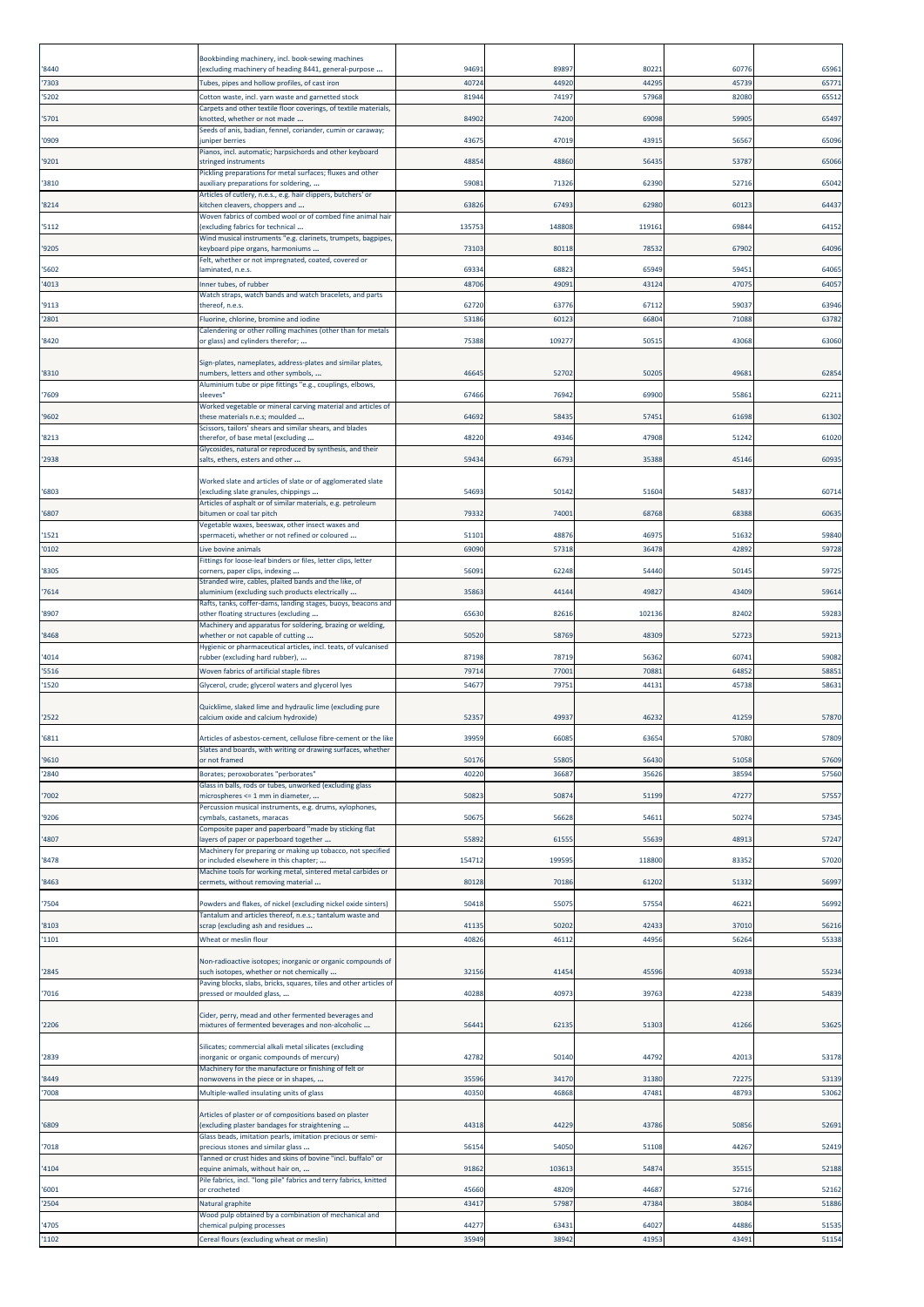| '2821          | Iron oxides and hydroxides; earth colours containing >= 70%<br>by weight of combined iron evaluated                      | 47102          | 49303          | 4733           | 4272           | 51054          |
|----------------|--------------------------------------------------------------------------------------------------------------------------|----------------|----------------|----------------|----------------|----------------|
| '6309          | Worn clothing and clothing accessories, blankets and<br>ravelling rugs, household linen and articles                     | 34078          | 31182          | 31748          | 28050          | 5054           |
| '5609          | Articles of yarn, strip or the like of heading 5404 or 5405, or<br>of twine, cordage, ropes or                           | 22438          | 27379          | 32489          | 34798          | 50408          |
| '1214          | Swedes, mangolds, fodder roots, hay, alfalfa, clover, sainfoin,<br>forage kale, lupines, vetches                         | 3255           | 49454          | 54820          | 5877           | 50378          |
| '2942          | Separate chemically defined organic compounds, n.e.s.                                                                    | 44007          | 47026          | 51888          | 4202           | 49559          |
| '6603          | Parts, trimmings and accessories for umbrellas and sun<br>umbrellas of heading 6601 or for walking                       | 30260          | 35450          | 37965          | 3662           | 49502          |
| '1301          | .ac; natural gums, resins, gum-resins, balsams and other<br>natural oleoresins                                           | 47408          | 44304          | 39593          | 41239          | 49382          |
| '2808          | Nitric acid; sulphonitric acids                                                                                          | 25488          | 23063          | 25025          | 23126          | 48692          |
| '4302          | Tanned or dressed furskins, incl. heads, tails, paws and other<br>bieces, scraps and remnants,                           | 5532           | 58876          | 47060          | 3563           | 48642          |
| '1506          | Other animal fats and oils and their fractions, whether or not<br>refined, but not chemically                            | 5100           | 39500          | 36821          | 28420          | 48513          |
| '2846          | Compounds, inorganic or organic, of rare-earth metals, of<br>yttrium or of scandium or of mixtures                       | 41814          | 40438          | 30379          | 2360           | 48013          |
| '0908          | Nutmeg, mace and cardamoms<br>Parts and accessories suitable for use solely or principally                               | 29166          | 32962          | 37754          | 43323          | 47639          |
| '8522          | with sound reproducing and recording                                                                                     | 9561           | 84376          | 76081          | 4063           | 4713:          |
| '1109          | Wheat gluten, whether or not dried<br>Photographic paper, paperboard and textiles, sensitised,                           | 3395           | 50567          | 49335          | 4408           | 4655           |
| '3703          | unexposed<br>Cases for wrist-watches, pocket-watches and other watches,                                                  | 6207           | 62706          | 51699          | 4043           | 46383          |
| '9111          | ncl. stop-watches, of heading 9101<br>lydrides, nitrides, azides, silicides and borides, whether or                      | 48750          | 42378          | 43580          | 3628           | 46156          |
| '2850          | not chemically defined (excluding                                                                                        | 45103          | 48327          | 41026          | 4085           | 4523           |
| '3101          | Animal or vegetable fertilisers, whether or not mixed<br>together or chemically treated; fertilisers                     | 28666          | 27570          | 30533          | 37188          | 45196          |
| '2927          | Diazo-, azo- or azoxy-compounds<br>norganic compounds, incl. distilled or conductivity water and                         | 45709          | 44386          | 36861          | 3195           | 45070          |
| '2853<br>'2834 | water of similar purity, n.e.s.;<br>Nitrites; nitrates                                                                   | 28192<br>45626 | 35649<br>52947 | 32070<br>43947 | 41762<br>36862 | 44322<br>43719 |
| '1103          | Cereal groats, meal and pellets                                                                                          | 45529          | 45492          | 40512          | 5360           | 43716          |
| '4908<br>'2807 | Transfers "decalcomanias"<br>Sulphuric acid; oleum                                                                       | 33987<br>21651 | 42980<br>25678 | 35516<br>26556 | 33260<br>2619  | 43364<br>43287 |
|                | Tools, tool bodies, tool handles, broom or brush bodies and                                                              |                |                |                |                |                |
| '4417          | nandles, of wood; boot or shoe<br>Mineral or chemical potassic fertilisers (excluding those in                           | 35808          | 39895          | 36596          | 3532           | 43140          |
| '3104<br>'9607 | tablets or similar forms, or in<br>Slide fasteners and parts thereof                                                     | 41588<br>47178 | 35413<br>46134 | 40169<br>40278 | 4596<br>35868  | 4297<br>42708  |
| '5907          | Impregnated, coated or covered textile fabrics; painted<br>canvas being theatrical scenery, studio                       | 46279          | 47433          | 4615           | 3993           | 42553          |
| '3702          | Photographic film in rolls, sensitised, unexposed, of any<br>material other than paper, paperboard                       | 44530          | 43652          | 38624          | 35089          | 41945          |
| '0101          | Live horses, asses, mules and hinnies                                                                                    | 31430          | 46802          | 39882          | 41269          | 41004          |
| '3601          | Propellent powders<br>Articles of apparel, clothing accessories and other furskin                                        | 34519          | 28282          | 26582          | 33126          | 40168          |
| '4303          | articles (excluding gloves made<br>Linoleum, whether or not cut to shape; floor coverings                                | 69427          | 63878          | 51029          | 39208          | 39894          |
| '5904          | :onsisting of a coating or covering                                                                                      | 3595           | 42995          | 41751          | 4270           | 39507          |
| '7104          | Precious and semi-precious stones, synthetic or<br>reconstructed, whether or not worked or graded                        | 56984          | 55649          | 40549          | 2947           | 39432          |
| '9304          | Spring, air or gas guns and pistols, truncheons and other non-<br>irearms (excluding swords, cutlasses,                  | 25076          | 32139          | 28907          | 33793          | 39345          |
| 9303           | Firearms and similar devices which operate by the firing of an<br>xplosive charge, e.g. sporting                         | 3365           | 3282           | 35442          | 3544           | 38998          |
| '2521          | Limestone flux; limestone and other calcareous stone, of a<br>kind used for the manufacture of                           | 22002          | 43112          | 42555          | 3121           | 38781          |
| '5505          | Waste of man-made staple fibres, incl. noils, yarn waste and<br>garnetted stock                                          | 33795          | 42258          | 41653          | 29433          | 38241          |
| '5201          | Cotton, neither carded nor combed<br>Transmission or conveyor belts or belting, of textile material,                     | 6202           | 56494          | 38865          | 3432           | 38111          |
| '5910          | whether or not impregnated,                                                                                              | 3398           | 31366          | 28168          | 29279          | 37947          |
| '5408          | Woven fabrics of artificial filament yarn, incl. monofilament<br>of >= 67 decitex and a maximum                          | 71009          | 68469          | 59425          | 4442           | 37676          |
|                | Apparatus and equipment for photographic or                                                                              |                |                |                |                |                |
| '9010          | cinematographic laboratories, not elsewhere specified<br>Panels, boards, tiles, blocks and similar articles of vegetable | 33329          | 35073          | 27597          | 28390          | 3761           |
| '6808          | ibre, of straw or of shavings,<br>Time switches with clock or watch movement or with                                     | 29742          | 33805          | 32157          | 3210           | 37555          |
| '9107          | synchronous motor                                                                                                        | 29233          | 33212          | 37682          | 36780          | 37503          |
| '2822          | Cobalt oxides and hydroxides; commercial cobalt oxides<br>Textile fabrics coated with gum or amylaceous substances, of   | 34468          | 49657          | 37559          | 28484          | 37490          |
| '5901          | kind used for the outer covers<br>Hand-operated date, sealing or numbering stamps, and the                               | 27809          | 23426          | 23642          | 2581           | 36296          |
| '9611          | like; hand-operated composing sticks                                                                                     | 31913          | 32797          | 28188          | 2848           | 36234          |
| '5501          | Synthetic filament tow as specified in Note 1 to chapter 55                                                              | 16192          | 20754          | 23766          | 25196          | 36150          |
| '0510          | Ambergris, castoreum, civet and musk; cantharides; bile,<br>whether or not dried; glands and other                       | 22230          | 27750          | 26627          | 32043          | 35543          |
| '3604          | Fireworks, signalling flares, rain rockets, fog signals and other<br>oyrotechnic articles (excluding                     | 127207         | 148592         | 127402         | 118706         | 35238          |
| '8007          | Articles of tin, n.e.s.<br>Metallised wood and other densified wood in blocks, plates,                                   | 2218           | 21519          | 20375          | 16440          | 35008          |
| '4413          | strips or profile shapes<br>Wool grease and fatty substances derived therefrom, incl.                                    | 1789           | 19423          | 17452          | 2294           | 34915          |
| '1505          | anolin                                                                                                                   | 29927          | 33939          | 26259          | 2556           | 34891          |
| '4822          | Bobbins, spools, cops and similar supports of paper pulp,<br>paper or paperboard, whether or not                         | 28542          | 30968          | 27121          | 2628           | 34645          |
| '1105          | Flour, meal, powder, flakes, granules and pellets of potatoes                                                            | 27612          | 34656          | 35951          | 31604          | 34632          |
| '2819          | Chromium oxides and hydroxides<br>Image projectors, and photographic enlargers and reducers                              | 36857          | 38463          | 33612          | 24408          | 34563          |
| '9008          | excluding cinematographic)<br>Pig fat, incl. lard, and poultry fat, rendered or otherwise                                | 106752         | 106793         | 69471          | 3740           | 34186          |
| '1501          | extracted (excluding lard stearin                                                                                        | 26393          | 21034          | 18535          | 22454          | 34168          |
| '0104          | Live sheep and goats                                                                                                     | 15113          | 22142          | 15609          | 21078          | 34047          |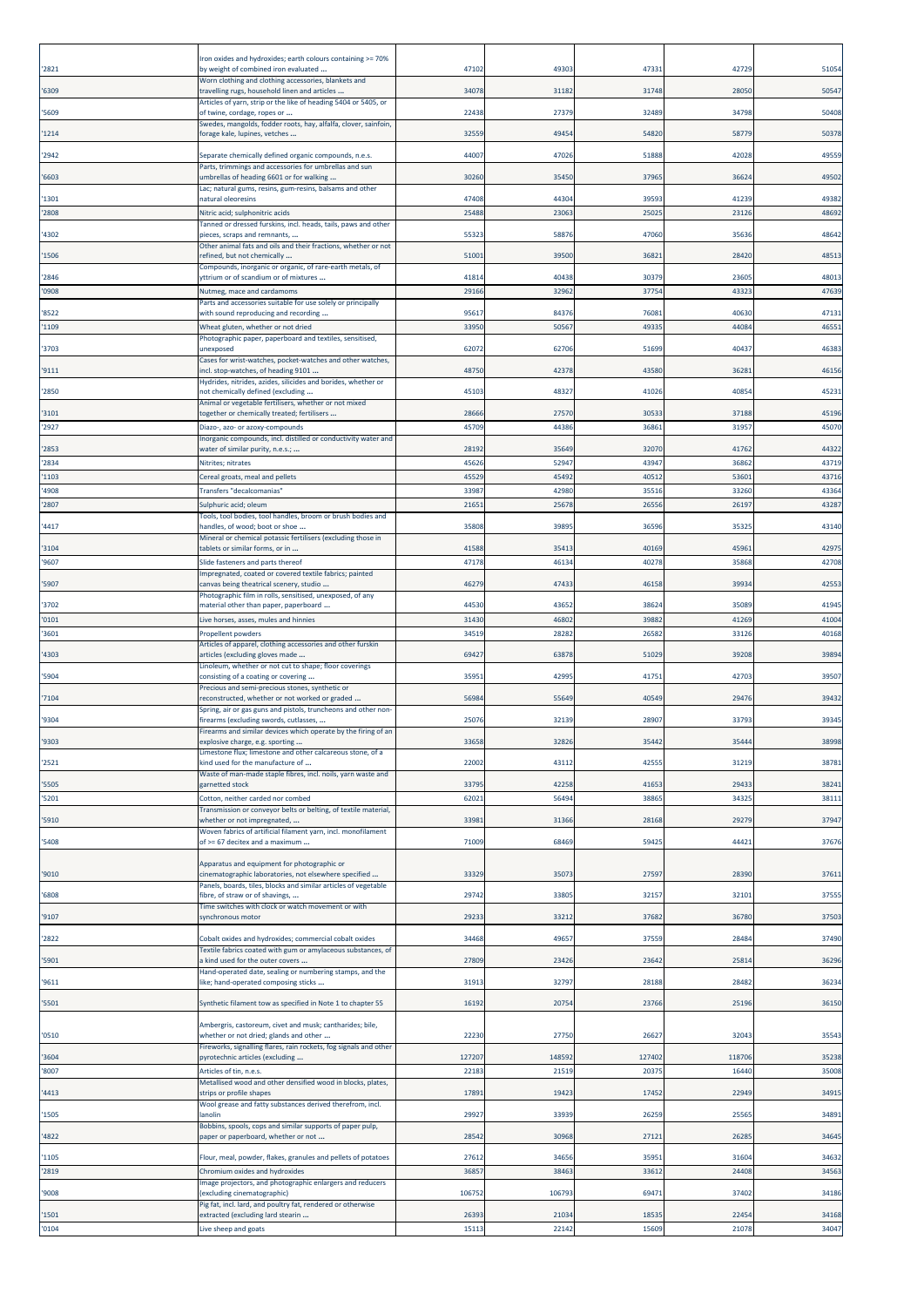|                | Worked mica and articles of mica, incl. agglomerated or                                                                   |                |                |                |                |                |
|----------------|---------------------------------------------------------------------------------------------------------------------------|----------------|----------------|----------------|----------------|----------------|
| '6814          | econstituted mica, whether or not                                                                                         | 32508          | 3325           | 29114          | 27274          | 33997          |
| '9007          | Cinematographic cameras and projectors, whether or not<br>ncorporating sound recording or reproducing                     | 2625           | 29078          | 25874          | 24329          | 33892          |
| '8445          | Machines for preparing textile fibres; spinning, doubling or<br>twisting machines and other machinery                     | 36229          | 39591          | 26213          | 2873           | 33791          |
| '7001          | Cullet and other waste and scrap of glass; glass in the mass<br>excluding glass in the form of                            | 2654           | 33233          | 31941          | 33086          | 33483          |
| '4814          | Wallpaper and similar wallcoverings of paper; window<br>ransparencies of paper                                            | 35233          | 33774          | 31491          | 33418          | 33457          |
| '2516          | Granite, porphyry, basalt, sandstone and other monumental<br>or building stone, whether or not                            | 41194          | 36714          | 35528          | 3297           | 33346          |
|                | Lead waste and scrap (excluding ashes and residues from                                                                   |                |                |                |                |                |
| '7802          | ead production "heading No 2620",<br>Fluorides; fluorosilicates, fluoroaluminates and other                               | 4222           | 33274          | 27150          | 19808          | 33331          |
| '2826          | complex fluorine salts (excluding inorganic<br>Artificial filament yarn, incl. artificial monofilament of < 67            | 27481          | 30963          | 27055          | 3239:          | 33267          |
| '5403          | decitex (excluding sewing thread<br>Hypochlorites; commercial calcium hypochlorite; chlorites;                            | 50366          | 52876          | 44696          | 3097           | 33219          |
| '2828          | hypobromites                                                                                                              | 20946          | 26926          | 32838          | 36497          | 33076          |
| '2820          | <b>Manganese oxides</b><br>Auxiliary plant for use with boilers of heading 8402 or 8403,                                  | 2839           | 31843          | 30087          | 29420          | 32662          |
| '8404          | .g. economizers, superheaters,<br>Fats and oils and their fractions of fish or marine mammals,                            | 29581          | 31812          | 32445          | 42104          | 32328          |
| '1504          | whether or not refined (excluding<br>Other raw hides and skins, fresh, or salted, dried, limed,                           | 19992          | 20375          | 20151          | 22286          | 32278          |
| '4103          | pickled or otherwise preserved,<br>Works trucks, self-propelled, not fitted with lifting or                               | 1897           | 23842          | 39776          | 37621          | 32203          |
| '8709          | andling equipment, of the type used<br>Railway or tramway track fixtures and fittings (excluding                          | 3562           | 44379          | 33342          | 32194          | 32003          |
| '8608          | sleepers of wood, concrete or steel,<br>Articles of goldsmiths' or silversmiths' wares and parts                          | 44167          | 31158          | 34748          | 24948          | 31351          |
| '7114<br>'9108 | thereof, of precious metal or of metal<br>Watch movements, complete and assembled                                         | 5033<br>27307  | 3241<br>27180  | 6198<br>25296  | 1093:<br>2911: | 31315<br>30913 |
|                | Vegetables provisionally preserved, e.g. by sulphur dioxide                                                               |                |                |                |                |                |
| '0711<br>'3804 | zas, in brine, in sulphur water<br>Residual lyes from the manufacture of wood pulp, whether or                            | 32492<br>35381 | 36682<br>31337 | 32371<br>30797 | 32123<br>23704 | 3044<br>30077  |
| '2610          | not concentrated, desugared or<br>Chromium ores and concentrates                                                          | 52329          | 74326          | 49144          | 27370          | 30023          |
|                | Rail locomotives (excluding those powered from an external                                                                |                |                |                |                |                |
| '8602          | source of electricity or by accumulators);<br>Plaits and similar products of plaiting materials, whether or               | 11040          | 1361           | 1950           | 142600         | 29644          |
| '4601          | not assembled into strips; plaiting<br>Balances of a sensitivity of 50 mg or better, with or without                      | 1834           | 16950          | 17032          | 20642          | 29385          |
| '9016          | veights<br>Buttons, press-fasteners, snap-fasteners and press studs,                                                      | 10781          | 63134          | 26673          | 24828          | 29265          |
| '9606          | button moulds and other parts of<br>Walking sticks, seat-sticks, whips, riding-crops and the like                         | 40526          | 38804          | 37168          | 30329          | 29068          |
| '6602          | excluding measure walking sticks,<br>Postage or revenue stamps, stamp-postmarks, first-day                                | 22244          | 26077          | 23761          | 25458          | 28689          |
| '9704          | covers, postal stationery, stamped paper                                                                                  | 2087           | 15696          | 12739          | 998            | 28590          |
| '3602          | Prepared explosives (excluding propellent powders)<br>Woven fabrics of carded wool or of carded fine animal hair          | 2850           | 32998          | 25818          | 2837           | 2855           |
| '5111          | excluding fabrics for technical                                                                                           | 42948          | 44340          | 36359          | 30648          | 28534          |
| '2830          | Sulphides; polysulphides, whether or not chemically defined                                                               | 19549          | 26991          | 27427          | 20334          | 28509          |
| '1404          | Vegetable products, n.e.s.<br>(nitting machines, stitch-bonding machines and machines fo                                  | 30388          | 33992          | 35737          | 30052          | 28467          |
| '8447          | making gimped yarn, tulle, lace,<br>Hydroxide and peroxide of magnesium; oxides, hydroxides                               | 35009          | 43035          | 38231          | 29565          | 28239          |
| '2816          | and peroxides, of strontium or barium<br>Aircraft launching gear (excluding motor winches for                             | 31557          | 23882          | 23818          | 2280           | 28220          |
| '8805          | launching gliders); deck-arrestor or similar<br>ron and non-alloy steel in ingots or other primary forms                  | 9990           | 12835          | 17490          | 32770          | 27932          |
| '7206          | excluding remelting scrap ingots,<br>Embroidery on a textile fabric ground, in the piece, in strips                       | 38317          | 24515          | 19861          | 14977          | 27832          |
| '5810<br>'5309 | or in motifs<br>Woven fabrics of flax                                                                                     | 35838<br>2627  | 33298<br>28184 | 30288<br>29150 | 24726<br>26496 | 27714<br>27711 |
| '8109          | Zirconium and articles thereof, n.e.s.; zirconium waste and<br>scrap (excluding ash and residues                          | 55048          | 60043          | 30127          | 32086          | 27525          |
|                | Photographic plates and film, exposed and developed                                                                       |                |                |                |                |                |
| '3705<br>'0906 | (excluding products made of paper, paperboard<br>Cinnamon and cinnamon-tree flowers                                       | 34716<br>1755  | 33547<br>20414 | 26953<br>22169 | 2538<br>21957  | 27442<br>27327 |
| '2511          | Natural barium sulphate "barytes"; natural barium carbonate<br>witherite", whether or not calcined                        | 28111          | 29303          | 25749          | 26324          | 27077          |
| '3210          | Paints and varnishes, incl. enamels, lacquers and distempers                                                              | 40920          | 42811          | 35914          | 29548          | 27042          |
|                | excluding those based on synthetic<br>Yarn of man-made staple fibres, put up for retail sale                              |                |                |                |                |                |
| '5511          | (excluding sewing thread)<br>Waste, parings and scrap of soft rubber and powders and                                      | 32216          | 27769          | 21280          | 23167          | 26797          |
| '4004          | granules obtained therefrom<br>Safety fuses; detonating fuses; percussion or detonating caps;                             | 26198          | 28585          | 24687          | 24814          | 26511          |
| '3603          | igniters; electric detonators                                                                                             | 46167          | 35423          | 30610          | 23590          | 26443          |
| '5207          | Cotton yarn put up for retail sale (excluding sewing thread)<br>Gimped yarn, gimped strip and the like of heading 5404 or | 20066          | 19046          | 17934          | 20636          | 26410          |
| '5606          | 5405; chenille yarn, incl. flock<br>Bones and horn-cores and their powder and waste,                                      | 3221           | 34723          | 29585          | 25005          | 26100          |
| '0506          | unworked, defatted, simply prepared, treated<br>Fats of bovine animals, sheep or goats (excluding oil and                 | 34186          | 27764          | 20065          | 22354          | 25985          |
| '1502          | pleostearin)<br>Used or new rags, scrap twine, cordage, rope and cables and                                               | 24480          | 23539          | 22790          | 2190           | 25709          |
| '6310          | worn-out articles thereof, of textile<br>Cast glass and rolled glass, in sheets or profiles, whether or                   | 1995           | 22087          | 22400          | 21716          | 25618          |
| '7003          | not having an absorbent, reflecting<br>Leather further prepared after tanning or crusting "incl.                          | 21020          | 24150          | 23517          | 2080           | 25586          |
| '4113          | parchment-dressed leather", of goats<br>Zinc dust, powders and flakes (excluding grains of zinc, and                      | 45970          | 47196          | 51222          | 33570          | 25262          |
| '7903          | spangles of heading 8308)<br>Yarn of artificial staple fibres (excluding sewing thread and                                | 19375          | 23708          | 18608          | 21076          | 25016          |
| '5510          | yarn put up for retail sale)                                                                                              | 32005          | 25238          | 24387          | 19366          | 24262          |
| '5101<br>'2810 | Wool, neither carded nor combed<br>Oxides of boron; boric acids                                                           | 87956<br>22904 | 34176<br>24387 | 30753<br>21400 | 23602<br>20683 | 23787<br>23592 |
|                |                                                                                                                           |                |                |                |                |                |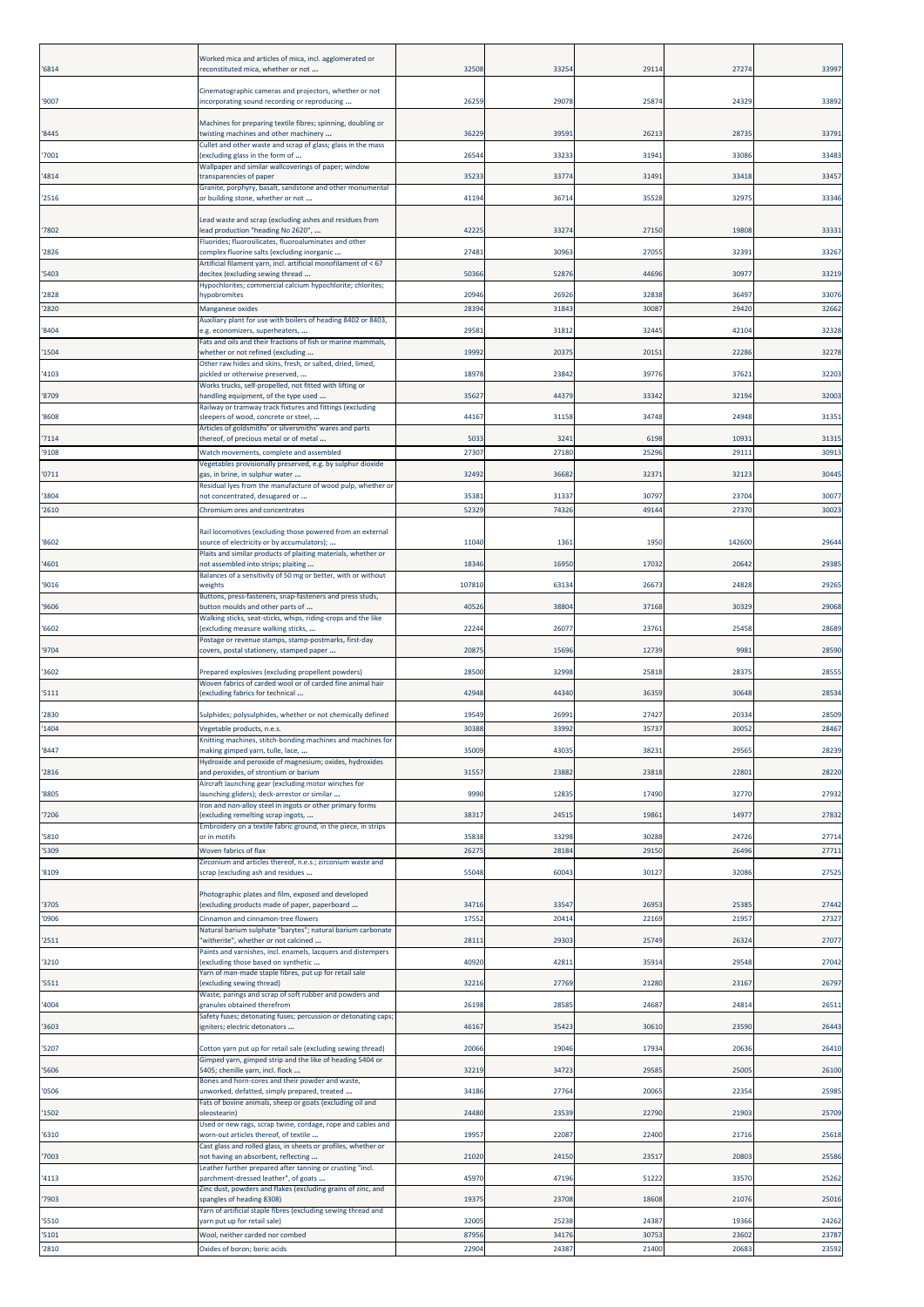| '3606          | Ferro-cerium and other pyrophoric alloys in all forms;<br>metaldehyde, hexamethylenetetramine                                    | 2633         | 2594:         | 23443          | 20268         | 23320          |
|----------------|----------------------------------------------------------------------------------------------------------------------------------|--------------|---------------|----------------|---------------|----------------|
| '5210          | Woven fabrics of cotton, containing predominantly, but <<br>85% cotton by weight, mixed principally                              | 31614        | 33272         | 29228          | 21322         | 23218          |
| '2525          | Mica, whether or not rifted into sheets or splittings; mica<br>waste                                                             | 17260        | 17414         | 18754          | 1626          | 23159          |
| '0209          | Pig fat, free of lean meat, and poultry fat, not rendered or<br>otherwise extracted, fresh, chilled,                             | 2139         | 18420         | 20181          | 2080          | 23081          |
| '5206          | Cotton yarn containing predominantly, but < 85% cotton by<br>weight (excluding sewing thread and                                 | 1817         | 21014         | 23630          | 17220         | 23066          |
| '9702          | Original engravings, prints and lithographs                                                                                      | 1196         | 14188         | 15130          | 15956         | 22941          |
| '2006          | Vegetables, fruit, nuts, fruit-peel and other edible parts of<br>plants, preserved by sugar "drained,                            | 2132         | 19860         | 18569          | 20387         | 22880          |
| '5502          | Artificial filament tow as specified in Note 1 to chapter 55                                                                     | 5495         | 46830         | 35315          | 19922         | 22827          |
| '2518          | Dolomite, whether or not calcined or sintered, incl. dolomite<br>oughly trimmed or merely cut,                                   | 4234         | 46090         | 36752          | 24998         | 22446          |
| '2806          | Hydrogen chloride "hydrochloric acid"; chlorosulphuric acid                                                                      | 843          | 13842         | 14110          | 15619         | 22219          |
| '1213          | Cereal straw and husks, unprepared, whether or not<br>chopped, ground, pressed or in the form                                    | 20500        | 27925         | 25163          | 22032         | 22128          |
|                | Parachutes, incl. dirigible parachutes and paragliders, and                                                                      |              |               |                |               |                |
| '8804          | otochutes; parts thereof and accessories<br>Flours and meals of oil seeds or oleaginous fruits (excluding                        | 1827         | 15252         | 16533          | 1698          | 21626          |
| '1208          | nustard)<br>Roofing tiles, chimney pots, cowls, chimney liners,                                                                  | 1804         | 34583         | 47533          | 34228         | 21576          |
| '6905          | architectural ornaments and other ceramic<br>Rods, bars, tubes, profiles and other forms of unvulcanised                         | 1822         | 1769          | 14506          | 1938          | 21467          |
| '4006          | ubber, incl. mixed rubber, and                                                                                                   | 2884         | 27698         | 21528          | 18727         | 21318          |
| '9706          | Antiques of > 100 years old                                                                                                      | 889          | 1617          | 18262          | 11569         | 21159          |
| '8605          | Railway or tramway passenger coaches, luggage vans, post<br>office coaches and other special purpose                             | 14702        | 4153          | 29203          | 13098         | 21062          |
| '5808          | Braids of textile materials, in the piece; ornamental<br>trimmings of textile materials, in the                                  | 14834        | 17243         | 16019          | 16932         | 21030          |
| '3211          | <b>Prepared driers</b><br>Woven fabrics containing predominantly, but < 85% synthetic                                            | 2399         | 26688         | 22945          | 19286         | 20836          |
| '5513          | staple fibres by weight, mixed<br>Hats and other headgear, plaited or made by assembling                                         | 3668         | 36237         | 28778          | 25270         | 20746          |
| '6504          | strips of any material, whether or not<br>Labels, badges and similar articles, of textile materials, in the                      | 1992         | 22526         | 26441          | 2125          | 19865          |
| '5807          | piece, in strips or cut to                                                                                                       | 19000        | 19446         | 19242          | 1709          | 19183          |
| '4701          | Mechanical wood pulp, not chemically treated<br><b>Tailors' dummies and other lay figures, automata and other</b>                | 2399         | 23720         | 27591          | 18788         | 19166          |
| '9618          | animated displays used for shop<br>Tin waste and scrap (excluding ash and residues from the                                      | 2883         | 30366         | 29083          | 18327         | 19054          |
| '8002          | manufacture of tin of heading 2620,<br>Presses, crushers and similar machinery used in the                                       | 6429         | 9660          | 8078           | 6529          | 19026          |
| '8435          | manufacture of wine, cider, fruit juices<br>Headbands, linings, covers, hat foundations, hat frames,                             | 1938         | 1995          | 26254          | 16476         | 18849          |
| '6507          | beaks and chinstraps, for headgear<br>Roundabouts, swings, shooting galleries and other fairground                               | 15610        | 16443         | 19967          | 15748         | 18714          |
| '9508          | amusements; travelling circuses                                                                                                  | 3056         | 36228         | 59303          | 42639         | 18506          |
| '1703          | Molasses resulting from the extraction or refining of sugar<br>Siliceous fossil meals, e.g. kieselguhr, tripolite and diatomite, | 2041         | 1954          | 19377          | 19109         | 18199          |
| '2512          | and similar siliceous earths,<br>Gypsum; anhydrite; plasters consisting of calcined gypsum or                                    | 1728         | 14848         | 17820          | 16606         | 18169          |
| '2520          | calcium sulphate, whether or not<br>Ivory, tortoiseshell, whalebone and whalebone hair, horns,                                   | 11364        | 11307         | 13504          | 17733         | 18030          |
| '0507          | antlers, hooves, nails, claws and<br>Dust and powder of natural or synthetic precious or semi-                                   | 13854        | 10975         | 9623           | 13039         | 17890          |
| '7105          | recious stories                                                                                                                  | 18407        | 1832          | 16903          | 1442          | 17865          |
| '2715          | Bituminous mastics, cut-backs and other bituminous mixtures<br>based on natural asphalt, on natural                              | 1721         | 19243         | 16920          | 14984         | 17522          |
| '5604          | Textile-covered rubber thread and cord; textile yarn, strip<br>and the like of heading 5404 and                                  | 15062        | 18302         | 18527          | 17980         | 16944          |
| '9106          | Time of day recording apparatus and apparatus for<br>measuring, recording or otherwise indicating                                | 12581        | 12271         | 14644          | 18072         | 16890          |
| '8446          | <b>Weaving machines "looms"</b>                                                                                                  | 2142         | 18337         | 12674          | 13918         | 16644          |
| '2506          | Quartz (excluding natural sands); quartzite, whether or not<br>roughly trimmed or merely cut,                                    | 15567        | 15499         | 18682          | 1457          | 16478          |
| '2618          | Granulated slag "slag sand" from the manufacture of iron or<br>steel                                                             | 6787         | 8205          | 9864           | 2493          | 16460          |
| '6215          | Ties, bow ties and cravats of textile materials (excluding<br>knitted or crocheted)                                              | 44144        | 39936         | 30906          | 17914         | 16316          |
| '5909          | Textile hosepiping and similar textile tubing, whether or not<br>impregnated or coated, with or                                  | 12022        | 12564         | 14318          | 17467         | 16270          |
| '2812          | Halides and halide oxides of non-metals<br>Chlorates and perchlorates; bromates and perbromates;                                 | 1955         | 18381         | 18458          | 21332         | 16252          |
| '2829          | iodates and periodates                                                                                                           | 1502         | 14500         | 15297          | 13914         | 15781          |
| '1401          | Vegetable materials of a kind used primarily for plaiting, e.g.<br>pamboos, rattans, reeds, rushes,                              | 11669        | 12003         | 12991          | 13804         | 15704          |
| '5310          | Woven fabrics of jute or of other textile bast fibres of heading<br>5303                                                         | 9740         | 11053         | 9034           | 8357          | 15431          |
| 7611           | Reservoirs, tanks, vats and similar containers, of aluminium,<br>for any material (other than                                    | 8338         | 16720         | 11719          | 7757          | 15324          |
| '4809          | Carbon paper, self-copy paper and other copying or transfer<br>papers, incl. coated or impregnated                               | 19401        | 21559         | 19264          | 15413         | 15247          |
| '4406          | Railway or tramway sleepers "cross-ties" of wood                                                                                 | 1123<br>6548 | 18604<br>6757 | 12510<br>7291  | 13794<br>5518 | 15032<br>14964 |
| '8003          | Tin bars, rods, profiles and wire, n.e.s.<br>Zinc waste and scrap (excluding ash and residues from zinc                          |              |               |                |               |                |
| 7902           | production "heading 2620", ingots<br>Coconut, abaca "Manila hemp or Musa textilis Nee", ramie,                                   | 35554        | 28130         | 30627          | 1561:         | 14803          |
| '5305          | agave and other vegetable textile<br>Hoopwood; split poles; piles, pickets and stakes of wood,                                   | 7929         | 7215          | 8621           | 8696          | 14693          |
| '4404<br>'2509 | pointed but not sawn lengthwise;<br>Chalk                                                                                        | 8588<br>1763 | 9398<br>14800 | 10433<br>14674 | 14377<br>1557 | 14389<br>14362 |
| '0502          | Pigs', hogs' or boars' bristles and hair; badger hair and other<br>brush making hair; waste of                                   | 17682        | 15198         | 13494          | 10812         | 14050          |
| '8401          | Nuclear reactors; fuel elements "cartridges", non-irradiated,<br>or nuclear reactors; machinery                                  | 1858         | 16770         | 15161          | 1903          | 14021          |
| '4503          | Articles of natural cork (excluding cork in square or<br>rectangular blocks, plates, sheets or                                   | 16248        | 15429         | 14957          | 11894         | 13696          |
| '2908          | Halogenated, sulphonated, nitrated or nitrosated derivatives<br>of phenols or phenol-alcohols                                    | 1595         | 15650         | 14328          | 1412          | 13630          |
| '2503          | Sulphur of all kinds (excluding sublimed sulphur, precipitated<br>sulphur and colloidal sulphur)                                 | 11932        | 14882         | 15272          | 10992         | 13570          |
|                |                                                                                                                                  |              |               |                |               |                |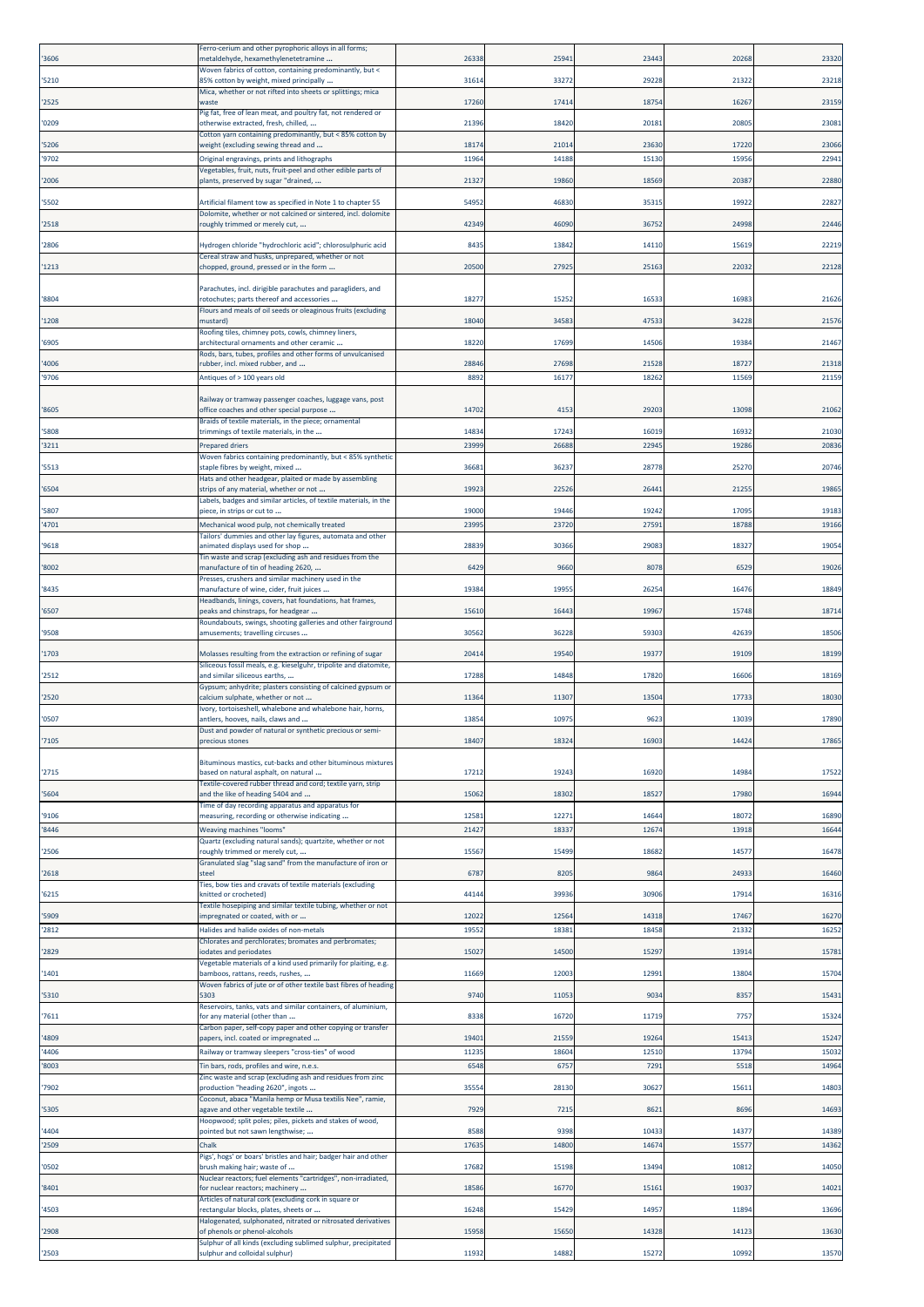| '8453          | Machinery for preparing, tanning or working hides, skins or<br>eather or for making or repairing           | 17146        | 23333        | 14049        | 13158        | 13467        |
|----------------|------------------------------------------------------------------------------------------------------------|--------------|--------------|--------------|--------------|--------------|
| '8410          | Hydraulic turbines, water wheels, and regulators therefor                                                  | 2552         | 37804        | 1897         | 1318         | 13239        |
| '2702          | excluding hydraulic power engines<br>ignite, whether or not agglomerated (excluding jet)                   | 5389         | 6112         | 5739         | 1727         | 13104        |
| '9604          | Hand sieves and hand riddles (excluding colanders)                                                         | 883          | 8816         | 9224         | 893          | 13044        |
| '3825          | Residual products of the chemical or allied industries, n.e.s.;<br>nunicipal waste; sewage sludge;         | 1259         | 11596        | 956          | 11788        | 13001        |
| '3103          | Mineral or chemical phosphatic fertilisers (excluding those in<br>tablets or similar forms, or             | 2977         | 16166        | 25622        | 1514:        | 1287         |
| '4501          | Natural cork, raw or merely surface-worked or otherwise<br>cleaned; cork waste; crushed, powdered          | 3638         | 6400         | 844          | 6689         | 12839        |
| '8405          | Producer gas or water gas generators, with or without their<br>purifiers; acetylene gas generators         | 7106         | 6769         | 9045         | 1052         | 12802        |
| '2602          | Manganese ores and concentrates, incl. ferruginous<br>manganese ores and concentrates, with a              | 14367        | 14729        | 14143        | 11517        | 12708        |
| '7806          | Articles of lead, n.e.s.                                                                                   | 7880         | 6441         | 6615         | 703          | 12673        |
| '6906          | Ceramic pipes, conduits, guttering and pipe fittings (excluding<br>of siliceous fossil meals or            | 19966        | 21590        | 12755        | 1080         | 12414        |
| '7319          | Sewing needles, knitting needles, bodkins, crochet hoods,<br>embroidery stilettos and similar              | 17359        | 19898        | 16712        | 14407        | 1205         |
| '5102          | Fine or coarse animal hair, neither carded nor combed<br>excluding wool, hair and bristles used            | 1240         | 12803        | 13373        | 1097         | 12002        |
| '6003          | Knitted or crocheted fabrics, of a width <= 30 cm (excluding<br>those containing by weight >=              | 734          | 5988         | 6144         | 9800         | 1197         |
| '4904          | Music, printed or in manuscript, whether or not bound or<br>llustrated                                     | 14569        | 16090        | 15998        | 1248         | 11905        |
| '4301          | Raw furskins, incl. heads, tails, paws and other pieces or<br>cuttings suitable for use in furriery        | 35491        | 4457         | 43566        | 9924         | 11714        |
| '9302          | Revolvers and pistols (excluding those of heading 9303 or<br>9304 and sub-machine guns for military        | 1597         | 1633         | 15243        | 11339        | 11706        |
| '3201          | Tanning extracts of vegetable origin; tannins and their salts,<br>ethers, esters and other derivatives     | 10353        | 11471        | 9735         | 9142         | 11607        |
| '8902          | Fishing vessels; factory ships and other vessels for processing<br>or preserving fishery products          |              | 10021        |              |              | 11601        |
| '8106          | Bismuth and articles thereof, n.e.s.; bismuth waste and scrap<br>excluding ash and residues containing     | 21682        | 27119        | 13697        | 883          | 11589        |
| '5508          | Sewing thread of man-made staple fibres, whether or not put<br>up for retail sale                          | 13566        | 14225        | 12995        | 13267        | 11585        |
| '6703          | Human hair, dressed, thinned, bleached or otherwise<br>worked; wool, other animal hair or other            | 6646         | 6756         | 7952         | 809          | 11583        |
| '8904          | <b>Tugs and pusher craft</b>                                                                               | 3016         | 659          | 601          | 796          | 11408        |
| '4416          | Casks, barrels, vats, tubs and other coopers' products parts<br>thereof, of wood, incl. staves             | 931          | 9218         | 9114         | 932          | 1121         |
| '8304          | Filing cabinets, card-index cabinets, paper trays, paper rests,<br>pen trays, office-stamp stands          | 1499         | 13807        | 9815         | 1177         | 11126        |
| '6002          | Knitted or crocheted fabrics, of a width <= 30 cm, containing<br>y weight >= 5% of elastomeric             | 8892         | 10053        | 9413         | 11997        | 11063        |
| '0812          | Fruit and nuts, provisionally preserved, e.g. by sulphur<br>dioxide gas, in brine, in sulphur              | 9098         | 9989         | 10367        | 9639         | 11060        |
| '7011          | Glass envelopes, incl. bulbs and tubes, open, and glass parts<br>thereof, without fittings, for            | 10555        | 11130        | 11773        | 904          | 10992        |
| '4905          | Maps and hydrographic or similar charts of all kinds, incl.<br>atlases, wall maps, topographical           | 19908        | 17272        | 12018        | 1745         | 10861        |
| '1603          | Extracts and juices of meat, fish or crustaceans, molluscs and<br>other aquatic invertebrates              | 1996         | 23128        | 19681        | 16810        | 1066         |
| '3202          | Synthetic organic tanning substances; inorganic tanning<br>substances; tanning preparations, whether       | 12781        | 11766        | 9129         | 8279         | 10617        |
| '8604          | Railway or tramway maintenance or service vehicles, whether<br>or not self-propelled, e.g., workshops,     | 98767        | 64778        | 83542        | 40940        | 10468        |
| '2515          | Marble, travertine, ecaussine and other calcareous<br>monumental or building stone of an apparent          | 7280         | 848          | 8460         | 8599         | 10220        |
| '2714          | Bitumen and asphalt, natural; bituminous or oil-shale and tar<br>sands; asphaltites and asphaltic          | 2698         | 3574         | 2793         | 366          | 10148        |
| '4003          | Reclaimed rubber in primary forms or in plates, sheets or<br>strip                                         | 4571         | 3843         | 3873         | 5008         | 10060        |
| '1510          | Other oils and their fractions, obtained solely from olives,<br>whether or not refined, but not            | 11699        | 13790        | 12561        | 1116         | 9999         |
| '3803          | Tall oil, whether or not refined                                                                           | 1049         | 1099         | 9173         | 7848         | 9941         |
| '3205          | Colour lakes (other than Chinese or Japanese lacquer and<br>paints); preparations based on colour          | 12047        | 12206        | 12197        | 10686        | 9934         |
| '4907          | Unused postage, revenue or similar stamps of current or new<br>issue in the country in which they          | 3925         | 9143         | 10296        | 788          | 9754         |
| '4114          | Chamois leather, incl. combination chamois leather<br>excluding glacé-tanned leather subsequently          | 12699        | 14112        | 10994        | 11699        | 9383         |
| '2619          | Slag, dross, scalings and other waste from the manufacture of<br>ron or steel (excluding granulated        | 27917        | 40818        | 6850         | 7448         | 9383         |
| '8905          | .ight-vessels, fire-floats, dredgers, floating cranes, and other<br>ressels the navigability of            | 5222         | 5652         | 5331         | 23220        | 9369         |
| '5108          | Carded or combed yarn of fine animal hair (excluding that of<br>wool or that put up for retail             | 12166        | 10785        | 10339        | 7427         | 8931         |
| 5212           | Woven fabrics of cotton, containing predominantly, but <<br>35% cotton by weight, other than those         | 9427         | 8590         | 7911         | 6367         | 8792         |
| '9605          | Travel sets for personal toilet, sewing or shoe or clothes<br>cleaning (excluding manicure sets)           | 15124        | 12631        | 10553        | 8535         | 8740         |
| '6901          | Bricks, blocks, tiles and other ceramic goods of siliceous fossil<br>meals, e.g. kieselguhr, tripolite     | 8841         | 6938         | 6367         | 7881         | 8591         |
| '7109          | Base metals or silver, clad with gold, not further worked than<br>emi-manufactured                         | 5082         | 4282         | 11531        | 7326         | 8546         |
| '0814          | Peel of citrus fruit or melons, incl. watermelons, fresh, frozen,<br>dried or provisionally preserved      | 7488         | 7973         | 9017         | 7901         | 8508         |
| '7101          | earls, natural or cultured, whether or not worked or graded,<br>but not strung, mounted or set,            | 12444        | 10171        | 8575         | 5787         | 8323         |
| '1508          | Groundnut oil and its fractions, whether or not refined, but<br>not chemically modified                    | 4831         | 4874         | 7209         | 7368         | 8021         |
| '5007          | Woven fabrics of silk or of silk waste<br>Halogenated, sulphonated, nitrated or nitrosated derivatives     | 2484         | 23315        | 16304        | 1074         | 7933         |
| '2913          | of cyclic polymers of aldehydes                                                                            | 9677         | 7846         | 11316        | 9452         | 7899         |
| '3605<br>'4812 | Matches (excluding pyrotechnic articles of heading 3604)<br>Filter blocks, slabs and plates, of paper pulp | 8167<br>6111 | 7654<br>6286 | 6978<br>5086 | 5787<br>5315 | 7612<br>7087 |
|                |                                                                                                            |              |              |              |              |              |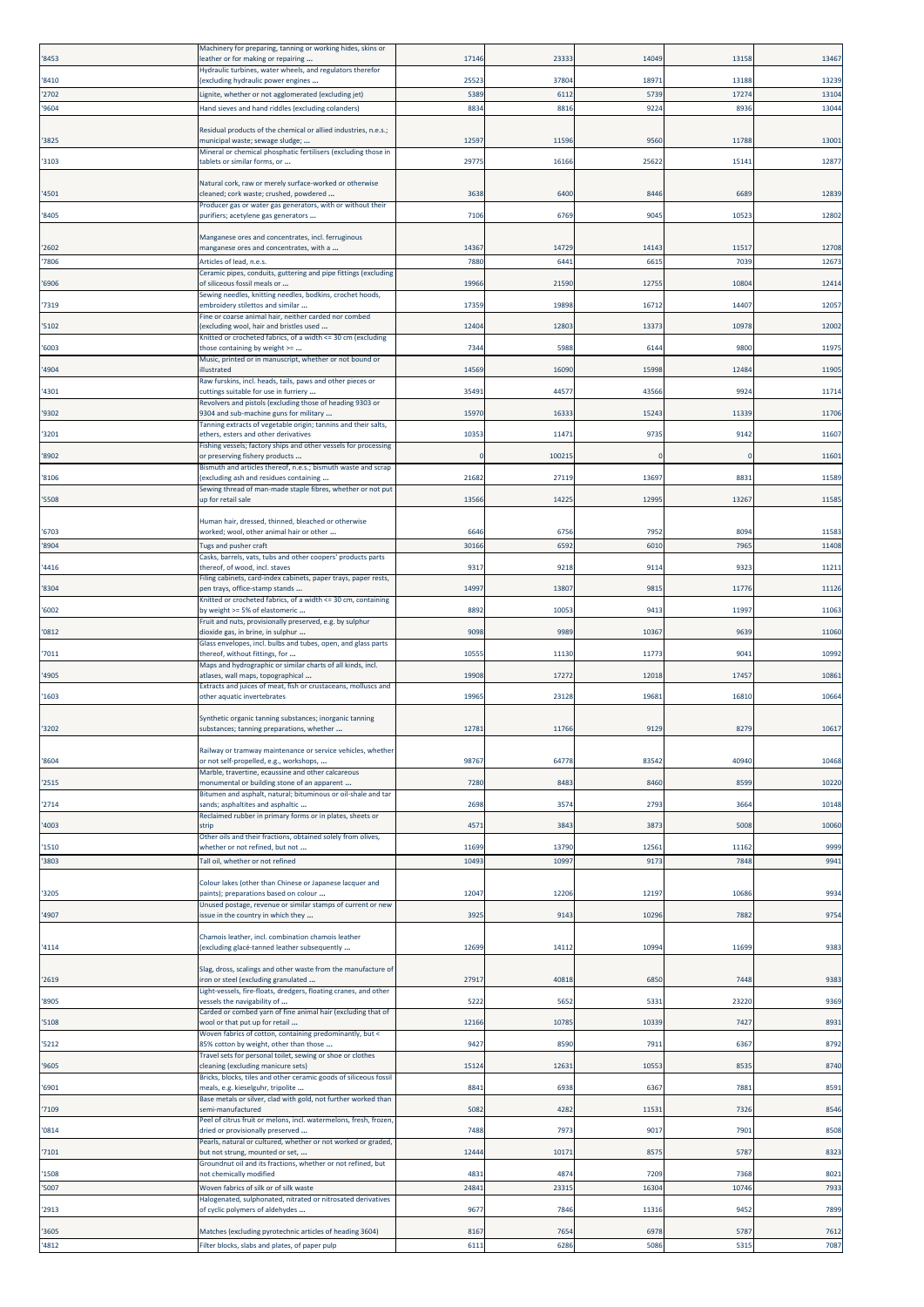| '5804          | Fulles and other net fabrics (excluding woven, knitted or<br>crocheted fabrics); lace in the piece,      | 14064        | 11513         | 796           | 624          | 6901         |
|----------------|----------------------------------------------------------------------------------------------------------|--------------|---------------|---------------|--------------|--------------|
| '9601          | Worked ivory, bone, tortoiseshell, horn, antlers, coral,<br>mother-of-pearl and other animal carving     | 6895         | 7773          | 6300          | 5238         | 6900         |
| '5003          | Silk waste, incl. cocoons unsuitable for reeling, yarn waste<br>and garnetted stock                      | 8367         | 10041         | 7030          | 6918         | 6873         |
| '5306          | Flax yarn                                                                                                | 4740         | 4829          | 5706          | 643          | 6866         |
| '2813          | Sulphides of non-metals; commercial phosphorus trisulphide                                               | 7383         | 6847          | 5736          | 609          | 6863         |
| '4405          | Wood wool; wood flour "wood powder able to pass through<br>a fine", 0,63 mm mesh, sieve with a           | 2941         | 3564          | 3843          | 5166         | 6763         |
| '2837          | Cyanides, cyanide oxides and complex cyanides                                                            | 1046         | 7877          | 8396          | 583          | 665          |
| '0410          | Turtles' eggs, birds' nests and other edible products of animal<br>origin, n.e.s.                        | 3686         | 5196          | 4466          | 562          | 6510         |
| '4017          | Hard rubber, e.g. ebonite, in all forms, incl. waste and scrap;<br>articles of hard rubber, n.e.s.       | 11517        | 11703         | 7408          | 545          | 6495         |
| '0903          | Mate                                                                                                     | 4711         | 6726          | 5039          | 6696         | 6483         |
|                | Swords, cutlasses, bayonets, lances and similar arms and                                                 |              |               |               |              |              |
| '9307          | parts thereof, and scabbards and sheaths<br>Vulcanised rubber thread and cord (excluding ungimped        | 5016         | 5683          | 6242          | 538          | 6424         |
| '4007          | single thread with a diameter of > 5                                                                     | 4194         | 5635          | 5647          | 6207         | 6414         |
| '0907          | Cloves, whole fruit, cloves and stems<br>Slate, whether or not roughly trimmed or merely cut, by         | 6607         | 7118          | 6758          | 668          | 6384         |
| '2514          | sawing or otherwise, into blocks or<br>Preparations and charges for fire-extinguishers; charged fire-    | 5859         | 5934          | 5810          | 5080         | 6307         |
| '3813          | extinguishing grenades (excluding                                                                        | 4591         | 5643          | 7033          | 657          | 6282         |
| '5506          | Synthetic staple fibres, carded, combed or otherwise<br>processed for spinning                           | 2604         | 4059          | 3220          | 4100         | 6197         |
| '9208          | Musical boxes, fairground organs, mechanical street organs,<br>mechanical singing birds, musical         | 5437         | 5487          | 6709          | 4450         | 6138         |
| '2831          | Dithionites and sulfoxylates                                                                             | 9024         | 9344          | 7829          | 5896         | 6075         |
| '7904          | Zinc bars, rods, profiles and wire, n.e.s.<br>Natural calcium phosphates and natural aluminium calcium   | 8462         | 9145          | 7106          | 3910         | 6040         |
| '2510          | phosphates, natural and phosphatic<br>Pumice stone; emery; natural corundum, natural garnet and          | 1018         | 6869          | 7341          | 6569         | 6028         |
| '2513          | other natural abrasives, whether                                                                         | 5406         | 5657          | 9121          | 7107         | 5962         |
| '1503          | ard stearin, lard oil, oleostearin, oleo-oil and tallow oil.<br>excluding emulsified, mixed or           | 12694        | 9642          | 5874          | 4787         | 5808         |
| '4816          | Carbon paper, self-copy paper and other copying or transfer<br>papers, in rolls of a width of            | 214          | 2816          | 5302          | 557          | 5799         |
| '1802          | Cocoa shells, husks, skins and other cocoa waste                                                         | 450          | 1582          | 2096          | 268          | 5401         |
| '5204          | Cotton sewing thread, whether or not put up for retail sale                                              | 3888         | 3188          | 2379          | 4026         | 5343         |
| '2911          | Acetals and hemiacetals, whether or not with other oxygen<br>function, and their halogenated,            | 4267         | 4216          | 3046          | 4220         | 5339         |
| '5002          | Raw silk "non-thrown"<br>Metallised yarn, whether or not gimped, being textile yarn, or                  | 8215         | 4200          | 3579          | 5980         | 5283         |
| '5605          | strip or the like of heading                                                                             | 7667         | 7241          | 6235          | 4099         | 5083         |
| '7015          | Clock or watch glasses and similar glasses, glasses for non-<br>corrective or corrective spectacles,     | 4006         | 3916          | 3727          | 3168         | 5041         |
| 7401           | "Copper mattes; cement copper "precipitated copper                                                       | 13149        | 1546          | 9400          | 3656         | 5007         |
| '0308          | Aquatic invertebrates other than crustaceans and molluscs,<br>live, fresh, chilled, frozen, dried,       | 3822         | 3134          | 2814          | 3759         | 4809         |
|                | Skins and other parts of birds with their feathers or down,                                              |              |               |               |              |              |
| '6701          | feathers, parts of feathers, down<br>Sheets of glass, drawn or blown, whether or not having an           | 4988         | 6002          | 5853          | 4979         | 4737         |
| '7004          | absorbent, reflecting or non-reflecting<br>Tapioca and substitutes therefor prepared from starch, in the | 3993         | 3070          | 5445          | 268          | 4722         |
| '1903<br>'2832 | form of flakes, grains, pearls,<br>Sulphites; thiosulphates                                              | 1219<br>7287 | 1501<br>7011  | 2176<br>4614  | 2009<br>4621 | 4721<br>4701 |
|                | Meat of horses, asses, mules or hinnies, fresh, chilled or                                               |              |               |               |              |              |
| '0205<br>'2824 | frozen<br>Lead oxides; red lead and orange lead                                                          | 4085<br>9766 | 5749<br>12026 | 4314<br>16328 | 4963<br>6768 | 4608<br>4441 |
| '3805          | Gum, wood or sulphate turpentine and other terpenic oils<br>produced by the distillation or other        | 4256         | 5516          | 5333          | 5396         | 4427         |
| '2604          | Nickel ores and concentrates                                                                             | 279          | 5270          | 6008          | 776          | 4395         |
| '6308          | Sets consisting of woven fabric and yarn, whether or not with<br>accessories, for making up into         | 2056         | 2353          | 2097          | 340          | 4324         |
| '8906          | Vessels, incl. warships and lifeboats (excluding rowing boats<br>and other vessels of heading            | 3115         | 15694         | 20658         | 1191         | 4271         |
|                | Handkerchiefs, of which no side exceeds 60 cm (excluding                                                 |              |               |               |              |              |
| '6213          | (nitted or crocheted)<br>Base metals clad with silver, not further worked than semi-                     | 8348         | 8950          | 7685          | 5979         | 4212         |
| '7107          | manufactured<br>True hemp "Cannabis sativa L.", raw or processed, but not                                | 1741         | 2110          | 2522          | 2959         | 3992         |
| '5302          | spun; tow and waste of true hemp,<br>Yarn of vegetable textile fibres; paper yarn (excluding flax        | 4108         | 4889          | 3646          | 291          | 3992         |
| '5308          | yarn, yarn of jute or of other                                                                           | 4222         | 4635          | 4986          | 3826         | 3878         |
| '5303          | Jute and other textile bast fibres, raw or processed, but not<br>spun; tow and waste of such fibres,     | 4895         | 3494          | 3583          | 2048         | 3825         |
|                | Compounds, inorganic or organic, of mercury, whether or not                                              |              |               |               |              |              |
| '2852          | chemically defined (excluding amalgams)<br>Machines for extruding, drawing, texturing or cutting man-    | 8928         | 4964          | 3108          | 4060         | 3757         |
| '8444          | nade textile materials                                                                                   | 5670         | 7192          | 4327          | 4476         | 3737         |
| '7804          | Lead plates, sheets, strip and foil; lead powders and flakes<br>(excluding grains of lead, and           | 4152         | 5092          | 4720          | 4236         | 3728         |
|                | Coral and similar materials, shells of molluscs, crustaceans or                                          |              |               |               |              |              |
| '0508          | echinoderms, cuttle-bone, powder                                                                         | 3621         | 3866          | 3824          | 3441         | 3656         |
| '5307          | Yarn of jute or of other textile bast fibres of heading 5303                                             | 2232         | 1820          | 1795          | 237          | 3650         |
| '5106          | Carded wool yarn (excluding that put up for retail sale)                                                 | 4395         | 4924          | 4711          | 280          | 3592         |
| '5908          | Fextile wicks, woven, plaited or knitted, for lamps, stoves,<br>ighters, candles or the like;            | 4414         | 3786          | 3755          | 361          | 3581         |
| '9104          | Instrument panel clocks and clocks of a similar type for<br>vehicles, aircraft, vessels and other        | 4255         | 4071          | 6464          | 308          | 3442         |
| '7313          | Barbed wire of iron or steel; twisted hoop or single flat wire,<br>barbed or not, and loosely            | 2799         | 2865          | 2987          | 3326         | 3432         |
|                | Flax, raw or processed, but not spun; flax tow and waste, incl.                                          |              |               |               |              |              |
| '5301          | yarn waste and garnetted stock<br>Antimony and articles thereof, n.e.s.; antimony waste and              | 4402         | 4565          | 3587          | 3587         | 3423         |
| '8110<br>'7316 | scrap (excluding ash and residues<br>Anchors, grapnels and parts thereof, of iron or steel               | 2368<br>1449 | 2967<br>2034  | 2023<br>2338  | 152<br>203   | 3322<br>3306 |
|                | Artificial fur and articles thereof (excluding gloves made of                                            |              |               |               |              |              |
| '4304          | leather and artificial fur, footware                                                                     | 2244         | 3553          | 3517          | 3686         | 3229         |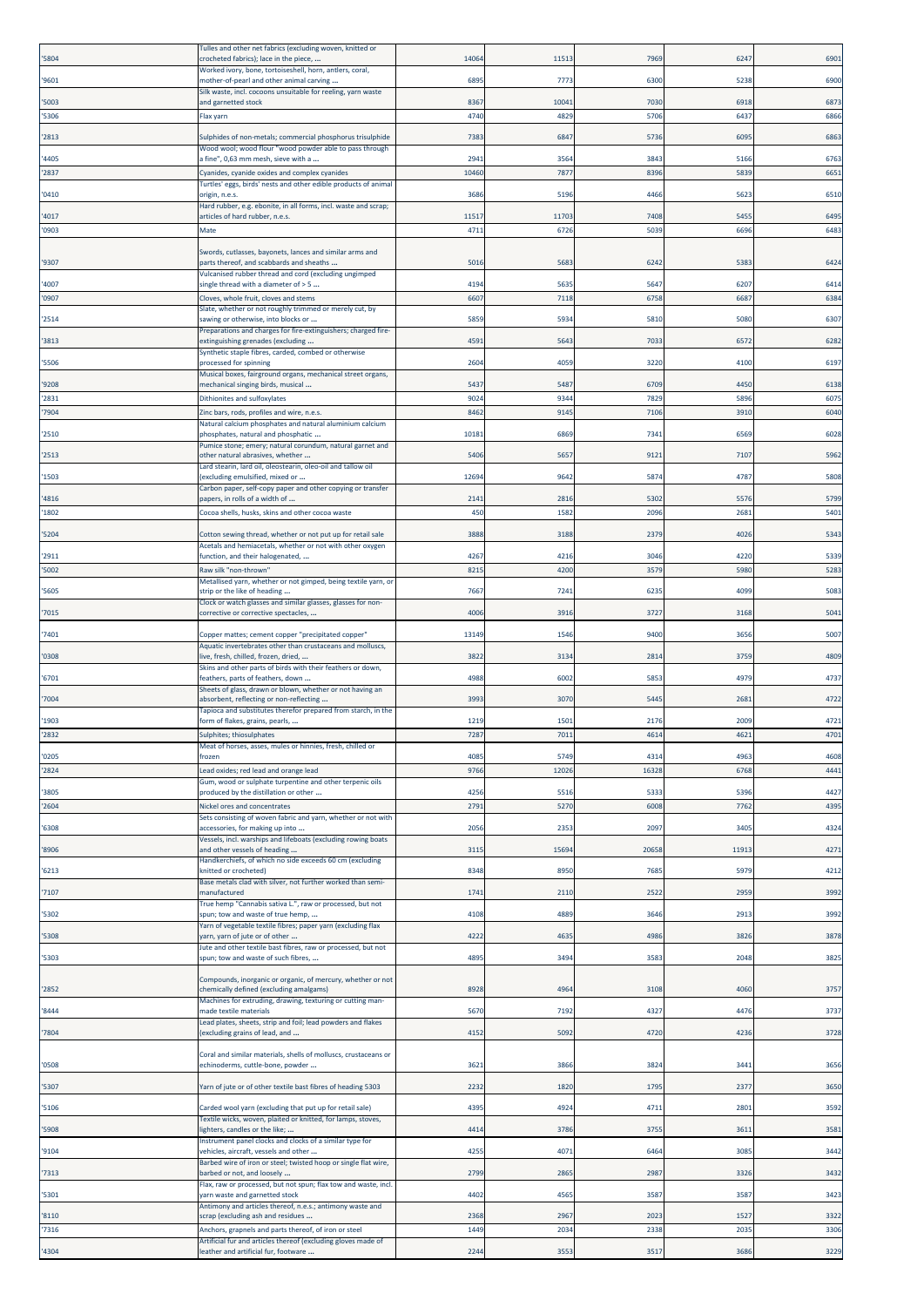| '5005 | Yarn spun from silk waste (excluding that put up for retail<br>sale)                                    | 3632 | 4191  | 4217 | 3637     | 3086        |
|-------|---------------------------------------------------------------------------------------------------------|------|-------|------|----------|-------------|
|       | Composition leather with a basis of leather or leather fibre, in                                        |      |       |      |          |             |
| '4115 | slabs, sheets or strip, whether                                                                         | 3258 | 3593  | 3043 | 1738     | 303         |
| '1007 | Grain sorghum<br>Man-made filament yarn, put up for retail sale (excluding                              | 2084 | 2080  | 2274 | 2732     | 3020        |
| '5406 | sewing thread)                                                                                          | 3076 | 2386  | 2147 | 2265     | 301         |
| '2502 | Unroasted iron pyrites                                                                                  | 5214 | 467   | 4681 | 4082     | 3006        |
| '4112 | Leather further prepared after tanning or crusting "incl.<br>parchment-dressed leather", of sheep       | 8781 | 6412  | 6429 | 3437     | 3003        |
|       | Clock movements, complete and assembled (excluding watch                                                |      |       |      |          |             |
| '9109 | movements)                                                                                              | 2057 | 2507  | 2133 | 2213     | 2884        |
| '5803 | Gauze (excluding narrow woven fabrics of heading 5806)                                                  | 1340 | 1482  | 1995 | 151      | 2856        |
| '5311 | Woven fabrics of other vegetable textile fibres; woven fabrics<br>of paper yarn (excluding those        | 2355 | 232   | 2796 | 2129     | 285         |
|       | Quilted textile products in the piece, composed of one or                                               |      |       |      |          |             |
| '5811 | more layers of textile materials<br>Balloons and dirigibles; gliders, hang gliders and other non-       | 5264 | 594   | 5310 | 2697     | 279         |
| '8801 | powered aircraft                                                                                        | 3366 | 397   | 3541 | 2618     | 277         |
| '5004 | Silk yarn (excluding that spun from silk waste and that put up<br>for retail sale)                      | 8230 | 11942 | 2689 | 2595     | 2682        |
|       | Tanned or crust hides and skins of goats or kids, pigs, reptiles                                        |      |       |      |          |             |
| '4106 | and other animals, without                                                                              | 3945 | 3230  | 3388 | 1543     | 2535        |
| '5905 | <b>Textile wallcoverings</b><br>Borates, natural, and concentrates thereof, whether or not              | 3406 | 2765  | 1902 | 1858     | 2404        |
| '2528 | calcined, and natural boric acids                                                                       | 2646 | 3072  | 2062 | 2405     | 2250        |
| '4906 | Plans and drawings for architectural, engineering, industrial,<br>commercial, topographical or          | 2651 | 3085  | 2796 | 3214     | 222         |
|       | Base metals, silver or gold, clad with platinum, not further                                            |      |       |      |          |             |
| '7111 | worked than semi-manufactured<br>Clock and watch cases and parts thereof, n.e.s. (excluding for         | 791  | 109   | 1725 | 1685     | 219         |
| '9112 | wrist-watches, pocket-watches                                                                           | 2093 | 2362  | 2016 | 1265     | 1964        |
| '5809 | Woven fabrics of metal thread and woven fabrics of<br>metallised yarn of heading 5605, of a kind        | 1589 | 1918  | 1523 | 1363     | 182         |
|       |                                                                                                         |      |       |      |          |             |
| '3807 | Wood tar; wood tar oils; wood creosote; wood naphtha;<br>vegetable pitch; brewer's pitch and similar    | 2527 | 233   | 1928 | 1122     | 175         |
|       |                                                                                                         |      |       |      |          |             |
| '9103 | Clocks with watch movements (excluding wrist-watches,<br>pocket-watches and other watches of heading    | 3009 | 1946  | 1878 | 2029     | 1576        |
|       | Terry towelling and similar woven terry fabrics, tufted textile                                         |      |       |      |          |             |
| '5802 | fabrics (excluding narrow woven                                                                         | 2297 | 2169  | 2340 | 1371     | 1478        |
| '5103 | Waste of wool or of fine or coarse animal hair, incl. yarn<br>waste (excluding garnetted stock,         | 2509 | 235   | 1933 | 1506     | 143         |
|       |                                                                                                         |      |       |      |          |             |
| '9110 | Complete, unassembled or partly assembled watch or clock<br>movements or movement sets; incomplete      | 2189 | 1297  | 1764 | 1339     | 1364        |
|       | Articles of gut, goldbeater's skin, bladders or tendons                                                 |      |       |      |          |             |
| '4206 | excluding silkworm gut, sterile catgut,<br>Raw skins of sheep or lambs, fresh, or salted, dried, limed, | 1289 | 1006  | 1246 | 1711     | 1290        |
| '4102 | pickled or otherwise preserved,                                                                         | 2073 | 1779  | 988  | 557      | 941         |
| '1522 | Degras; residues resulting from the treatment of fatty<br>substances or animal or vegetable waxes       | 1345 | 117   | 884  | 741      | 821         |
|       |                                                                                                         |      |       |      |          |             |
| '8107 | Cadmium and articles thereof, n.e.s.; cadmium waste and<br>scrap (excluding ash and residues containing | 229  | 210   | 272  | 592      | 787         |
|       | Silk yarn and yarn spun from silk waste, put up for retail sale;                                        | 884  |       |      |          |             |
| '5006 | silkworm gut<br>Artificial staple fibres, carded, combed or otherwise                                   |      | 917   | 603  | 613      | 633         |
| '5507 | processed for spinning                                                                                  | 714  | 406   | 639  | 449      | 534         |
| '5203 | Cotton, carded or combed<br>Artificial monofilament of >= 67 decitex and with a cross                   | 634  | 311   | 564  | 494      | 467         |
| '5405 | ectional dimension of <= 1 mm; strip                                                                    | 383  | 293   | 629  | 391      | 454         |
|       | Hand-woven tapestries of the type Gobelin, Flanders,                                                    |      |       |      |          |             |
| '5805 | Aubusson, Beauvais and the like, and needle-worked                                                      | 274  | 264   | 271  | 242      | 415         |
| '2802 | Sulphur, sublimed or precipitated; colloidal sulphur                                                    | 344  | 284   | 356  | 254      | 400         |
| '2305 | Oilcake and other solid residues, whether or not ground or in<br>the form of pellets, resulting         | 682  | 665   | 426  | 211      | 340         |
| '2605 | Cobalt ores and concentrates                                                                            |      | 13    | 32   | 11       | 286         |
|       | Nickel mattes, nickel oxide sinters and other intermediate                                              |      |       |      |          |             |
| '7501 | products of nickel metallurgy:<br>Photographic plates, film, paper, paperboard and textiles,            | 125  | 71    | 421  |          | 282         |
| '3704 | exposed but not developed                                                                               | 283  | 281   | 167  | 156      | 264         |
| '0501 | Human hair, unworked, whether or not washed or scoured;<br>waste of human hair                          | 605  | 591   | 494  | 695      | 211         |
|       | Hat-forms, hat bodies and hoods of felt, neither blocked to                                             |      |       |      |          |             |
| '6501 | shape nor with made brims; plateaux<br>Hat-shapes, plaited or made by assembling strips of any          | 921  | 695   | 743  | 452      | 195         |
| '6502 | material (excluding blocked to shape,                                                                   | 206  | 234   | 344  | 208      | 152         |
| '5113 | Woven fabrics of coarse animal hair or of horsehair<br>excluding fabrics for technical uses of          | 492  | 119   | 213  | 110      | 137         |
|       | Garnetted stock of wool or of fine or coarse animal hair,                                               |      |       |      |          |             |
| '5104 | neither carded nor combed<br>Yarn of coarse animal hair or of horsehair, incl. gimped                   | 19   | 12    |      | 132      | 134         |
| '5110 | norsehair yarn, whether or not put                                                                      | 401  | 536   | 451  | 396      | 98          |
| '4105 | Tanned or crust skins of sheep or lambs, without wool on,<br>whether or not split (excluding further    | 444  | 246   | 211  | 145      | 85          |
|       | Natural cork, debacked or roughly squared, or in square or                                              |      |       |      |          |             |
| '4502 | rectangular blocks, plates, sheets                                                                      | 242  | 187   | 152  | 683      | 63          |
|       | Cinematographic film, exposed and developed, whether or                                                 |      |       |      |          |             |
| '3706 | not incorporating soundtrack or consisting<br>Ores and concentrates (excluding iron, manganese, copper, | 39   | 36    | 37   | 18       | 26          |
| '2617 | nickel, cobalt, aluminium, lead,                                                                        | 198  | 52    | 12   | 11       | 12          |
| '6812 | Fabricated asbestos fibres; mixtures with a basis of asbestos<br>or with a basis of asbestos and        |      |       |      |          | 6           |
| '2524 | Asbestos (excluding products made from asbestos)                                                        |      |       | c    |          |             |
| '5001 | Silkworm cocoons suitable for reeling                                                                   |      |       |      |          |             |
| '2307 | Wine lees; argol                                                                                        |      | 14    |      | 14       |             |
| '2527 | Natural cryolite and natural chiolite                                                                   |      |       |      |          |             |
| '2615 | Niobium, tantalum, vanadium or zirconium ores and<br>concentrates                                       |      |       |      |          |             |
| '2611 | Tungsten ores and concentrates                                                                          |      |       |      | 18       | $\mathbf 0$ |
| '2612 | Uranium or thorium ores and concentrates                                                                |      | 17    |      | $\Omega$ | $\circ$     |
| '2609 | Tin ores and concentrates<br>Coal gas, water gas, producer gas, lean gas and similar gases              |      |       | C    | 18       | $\circ$     |
| '2705 | excluding petroleum gases and                                                                           |      |       |      |          |             |